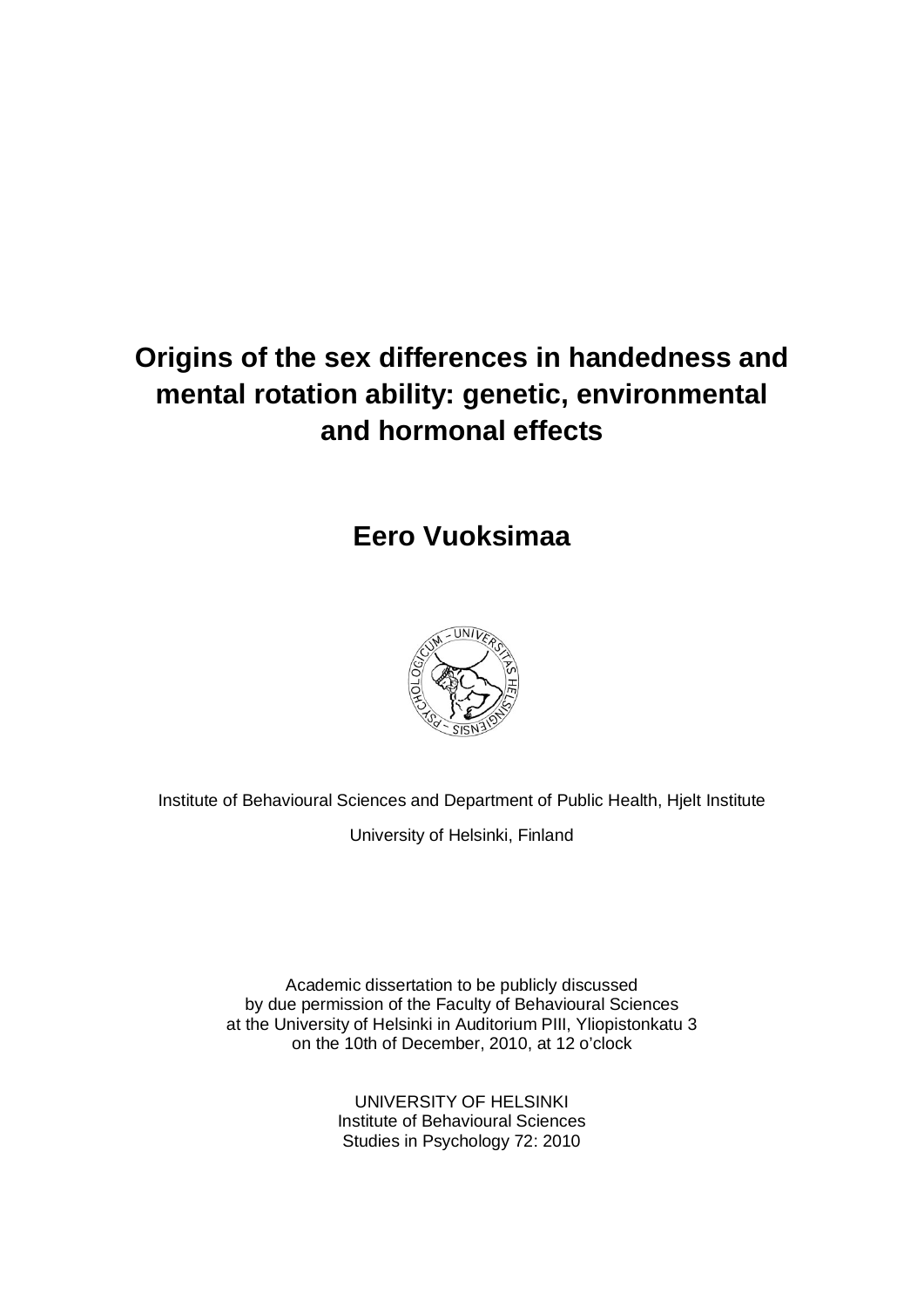| Supervisors: | Professor Jaakko Kaprio, MD, PhD<br>Department of Public Health,<br>Hjelt-Institute<br>and Institute for Molecular Medicine<br>University of Helsinki, Finland;<br>Department of Mental Health<br>and Substance Abuse Services,<br>National Institute for Health and Welfare<br>Helsinki, Finland |  |
|--------------|---------------------------------------------------------------------------------------------------------------------------------------------------------------------------------------------------------------------------------------------------------------------------------------------------|--|
|              | Docent Laura Hokkanen, PhD<br><b>Institute of Behavioural Sciences</b><br>University of Helsinki, Finland                                                                                                                                                                                         |  |
| Reviewers:   | Docent liro Jääskeläinen, PhD<br>Department of Biomedical Engineering<br>and Computational Science<br>Aalto University, Finland                                                                                                                                                                   |  |
|              | Associate professor Valerie Knopik, PhD<br>Department of Psychiatry and Human Behavior,<br>and Department of Community Health,<br>Warren Alpert School of Medicine<br>Brown University, USA;<br>Division of Behavioral Genetics,<br>Department of Psychiatry,<br>Rhode Island Hospital, USA       |  |
| Opponent:    | Professor Dorret Boomsma, PhD<br>Department of Biological Psychology<br>Vrije Universiteit Amsterdam, The Netherlands                                                                                                                                                                             |  |

ISSN 1798-842X ISSN-L 1798-842X ISBN 978-952-10-6653-5 (pbk) ISBN 978-952-10-6654-2 (PDF) http://www.ethesis.helsinki.fi Helsinki university print Helsinki 2010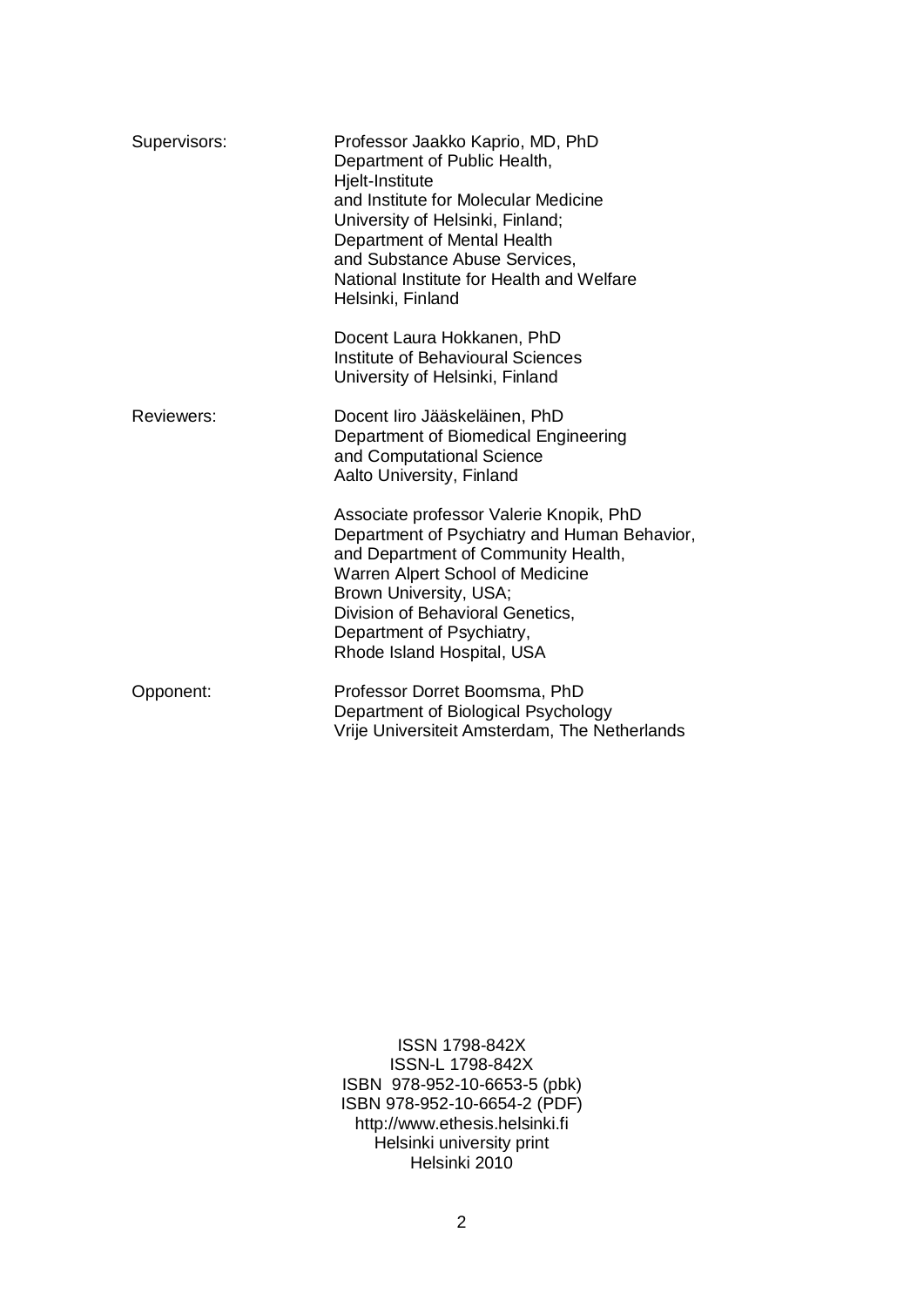# **Contents**

| 1.2 Mental rotation ability as a measure of male favoring spatial ability 17                                                                                                                                                                                                                                                 |  |
|------------------------------------------------------------------------------------------------------------------------------------------------------------------------------------------------------------------------------------------------------------------------------------------------------------------------------|--|
|                                                                                                                                                                                                                                                                                                                              |  |
|                                                                                                                                                                                                                                                                                                                              |  |
|                                                                                                                                                                                                                                                                                                                              |  |
| 1.3 Prenatal masculinization and prenatal transfer of testosterone23<br>1.3.1 Comparing females with male co-twins to females with female co-twins:<br>an indirect measure of prenatal exposure to elevated levels of testosterone?24<br>1.3.2 Postnatal socialization as an alternative explanation for masculinization  28 |  |
|                                                                                                                                                                                                                                                                                                                              |  |
|                                                                                                                                                                                                                                                                                                                              |  |
|                                                                                                                                                                                                                                                                                                                              |  |
|                                                                                                                                                                                                                                                                                                                              |  |
| 3.3.1 Modeling of genetic and environmental effects in twin data35                                                                                                                                                                                                                                                           |  |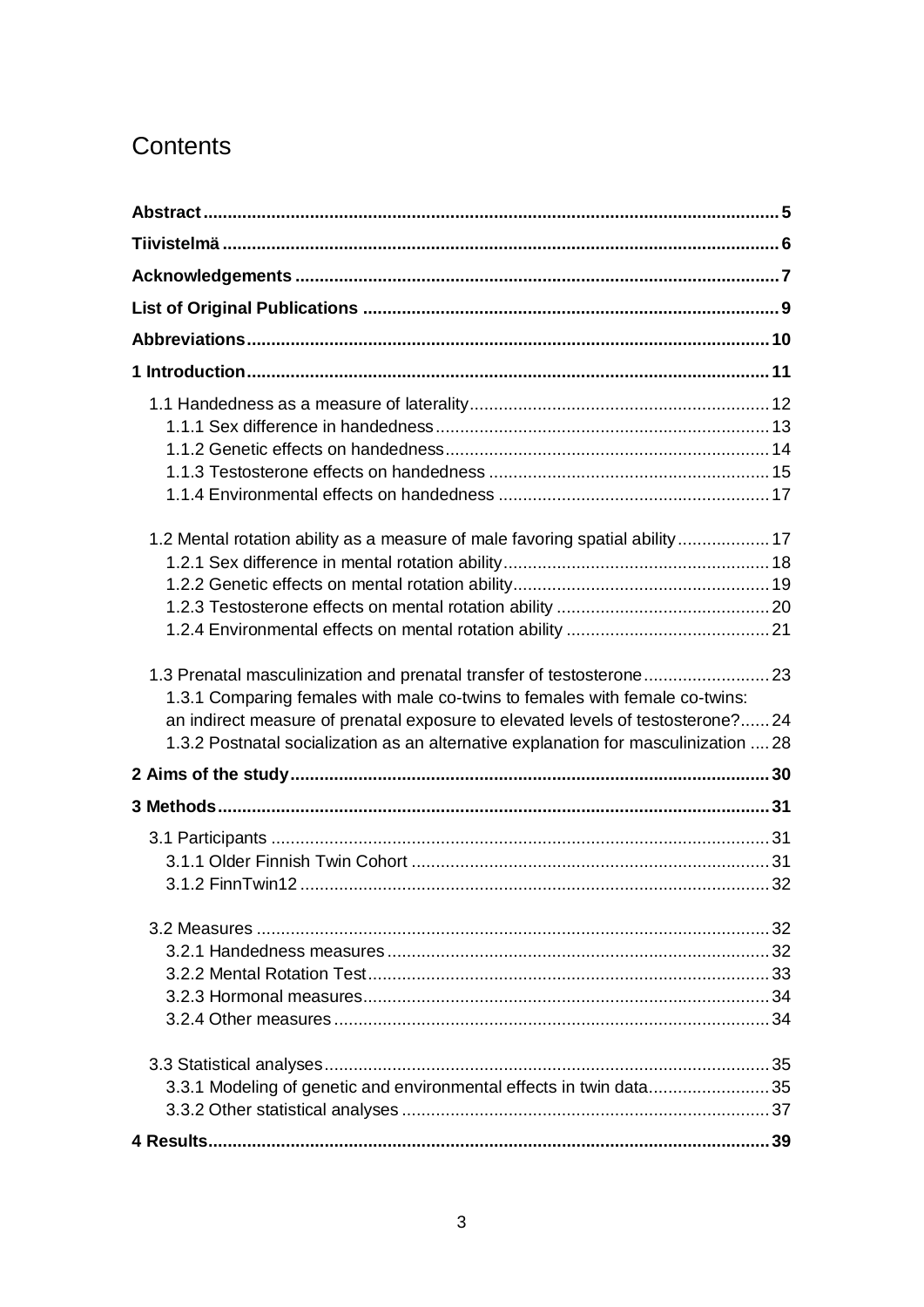| 4.3 Prevalence of left- and right-handedness in twins from opposite- and          |  |
|-----------------------------------------------------------------------------------|--|
|                                                                                   |  |
|                                                                                   |  |
|                                                                                   |  |
|                                                                                   |  |
| 4.8 Mental rotation performance in twins from opposite- and same-sex pairs 43     |  |
| 4.9 Computer game playing experience and mental rotation test performance 44      |  |
| 4.10 Pregnancy and birth related variables and mental rotation performance46      |  |
| 4.11 Additional evidence to support the prenatal origin of masculinization of     |  |
|                                                                                   |  |
| 5.1 Sex differences in handedness and mental rotation performance50               |  |
| 5.2 Genetic and environmental effects on handedness and mental rotation ability51 |  |
| 5.3 Prenatal testosterone effects on handedness and mental rotation ability -     |  |
|                                                                                   |  |
|                                                                                   |  |
|                                                                                   |  |
|                                                                                   |  |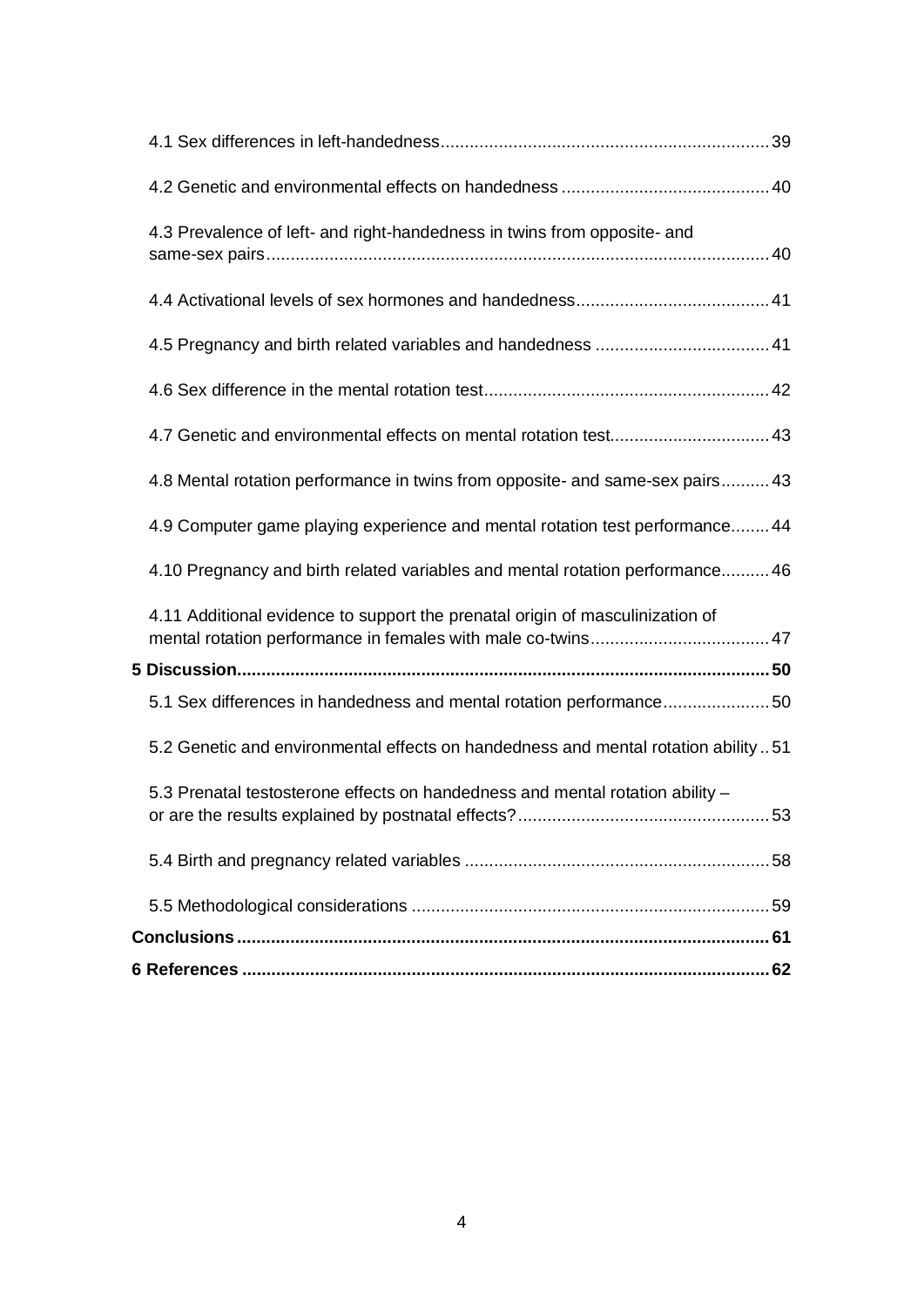## **Abstract**

In humans, well-replicated and robust sex differences in cognitive functions exist for handedness and mental rotation ability. A common characteristic in human cognitive functions is the lateralization of language functions. Handedness is a common measure of laterality and is related to language lateralization. The prevalence of left-handedness is higher in males than in females, the male to female ratio being about 1.2. Among cognitive abilities, the largest sex difference is evident in the Vandenberg and Kuse Mental Rotation Test (MRT), which requires the ability to rotate objects in mental space. On average, males achieve scores one standard deviation higher than females in the MRT.

The present thesis investigated the origins of the sex differences in laterality and spatial ability as represented by handedness and mental rotation ability, respectively. Two population-based Finnish twin cohorts were utilized in this study. Handedness was studied in 25 810 twins and 4068 singletons born before 1958 from the Older Finnish Twin Cohort, and in 4736 twins born in 1983-87 from the FinnTwin12. MRT was studied in a sub-sample of 804 young adult participants from the FinnTwin12 sample.

The main findings of this study were: 1) the prevalence of left-handedness was higher among males than among females in both singletons and in twins; 2) males had significantly higher scores than females in MRT; 3) about one quarter of the variance in handedness and about half of the variance in MRT was explained by genetic effects, whereas the remainder of the variance in these traits was explained by environmental effects unique to each individual. The magnitude of the genetic effects was similar in both sexes; 4) left-handedness was significantly less common in female co-twins of a male than in female co-twins of a female, and female co-twins of a male scored significantly higher than did female co-twins of a female in the Mental Rotation Test.

This dissertation discusses whether these differences between females from oppositeand same-sex twin pairs are due to the prenatal transfer of testosterone from the male fetus in females with male co-twins or whether they arise from postnatal socialization effects.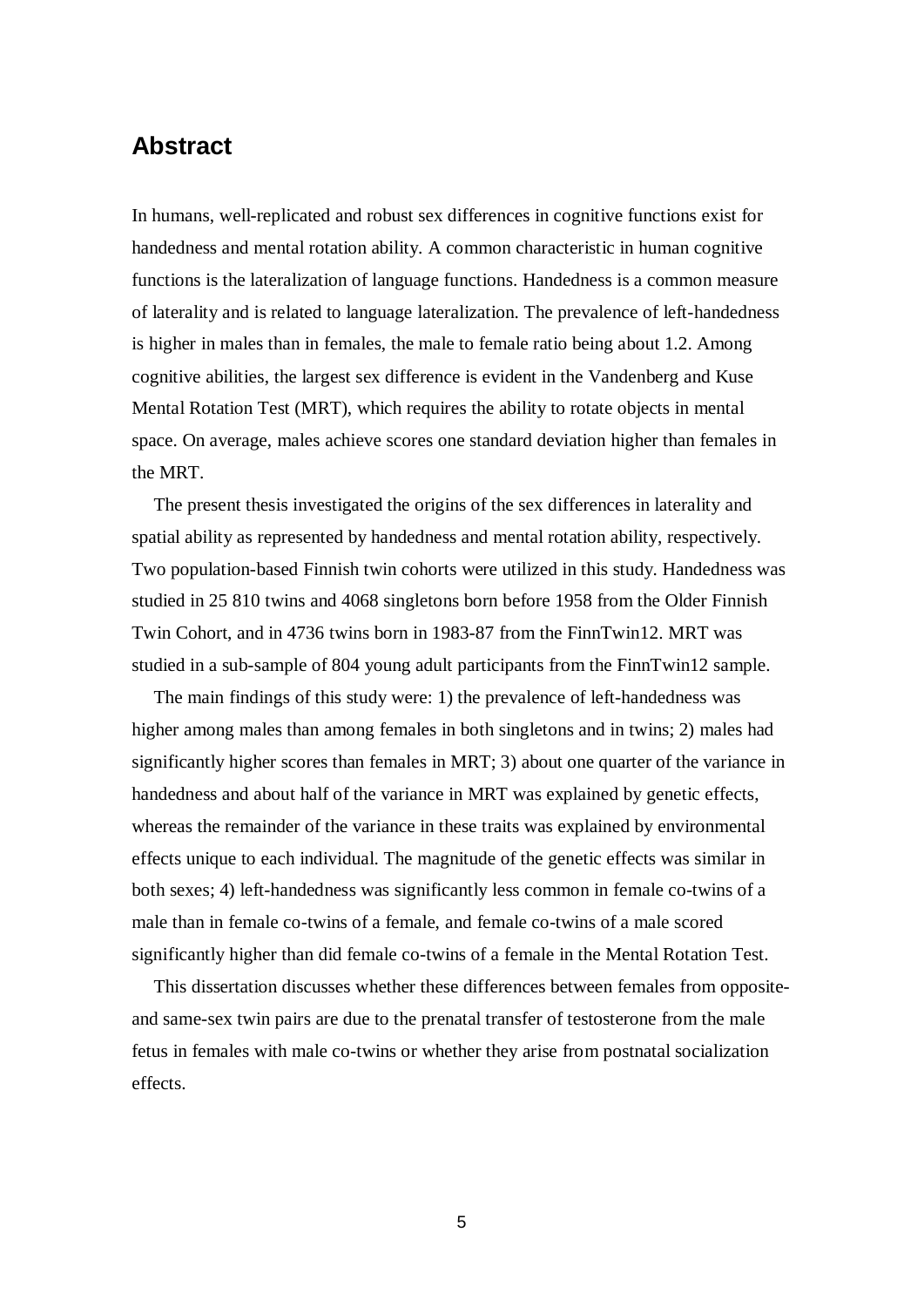# **Tiivistelmä**

Kognitiivisten toimintojen alueella kaksi selkeää sukupuolieroa ilmenevät kätisyydessä ja avaruudellisen hahmottamisen kyvyssä pyörittää (rotatoida) mielensisäisesti kappaleita. Ihmisen kognitiivisille toiminnoille yleinen piirre on kielen lateralisaatio aivoissa. Kätisyys on usein käytetty lateraalisuuden mittari ja se on yhteydessä kielen lateralisaatioon. Vasenkätisyys on noin 1,2 kertaa yleisempää miehillä kuin naisilla. Kognitiivisten kykyjen alueella suurin sukupuoliero on havaittu Mental Rotation Testissä (MRT), joka mittaa kykyä pyörittää mielensisäisesti kappaleita. Miesten keskimääräinen tulos MRT:ssä on noin yhden keskihajonnan suurempi kuin naisilla.

Tässä väitöskirjassa tutkittiin sukupuolierojen alkuperää lateraalisuudessa ja spatiaalisessa hahmottamisessa, joita tässä tutkimuksessa edustivat kätisyys ja MRT. Tutkimuksessa käytettiin kahta suomalaista väestöpohjaista kaksosaineistoa: kätisyyttä tutkittiin aineistolla, jossa oli mukana 25 810 ennen vuotta 1958 syntynyttä kaksosta ja 4068 ei-kaksosta sekä kaksosten kehitys ja terveys –tutkimus (FT12) aineistolla, jossa oli mukana 4736 vuosina 1983-87 syntynyttä kaksosta. MRT:tä käsittäviin tutkimuksiin osallistui 804 nuorta aikuista kaksosta, jotka osallistuivat syventäviin tutkimuksiin osana kaksosten kehitys ja terveys -tutkimusta.

Tärkeimmät tulokset olivat: 1) vasenkätisyys oli miehillä yleisempää kuin naisilla, niin kaksosilla kuin ei-kaksosillakin; 2) mieskaksoset suoriutuivat naiskaksosia paremmin MRT:ssä; 3) sekä naisilla että miehillä noin neljännes kätisyydessä esiintyvästä vaihtelusta ja noin puolet MRT:ssä esiintyvästä vaihtelusta selittyivät geneettisillä tekijöillä, yksilöille erilaisten ympäristötekijöiden selittäessä loput näissä ominaisuuksissa esiintyvästä vaihtelusta; 4) vasenkätisyys oli harvinaisempaa naisilla joilla on kaksosveli kuin naisilla joilla on kaksossisar ja lisäksi naiset joilla on kaksosveli suoriutuivat MRT:ssä merkitsevästi paremmin kuin naiset joilla on kaksossisar.

Tämän tutkimuksen perusteella ei voida varmasti sanoa, että johtuvatko viimeksi mainitut erot siitä, että naiskaksoset joilla on veli saattavat altistua kohdussa kaksosveljen tuottamalle testosteronille vai siitä, että syntymän jälkeinen kasvuympäristö on erilainen naisilla joilla on kaksosveli kuin naisilla joilla on kaksossisar.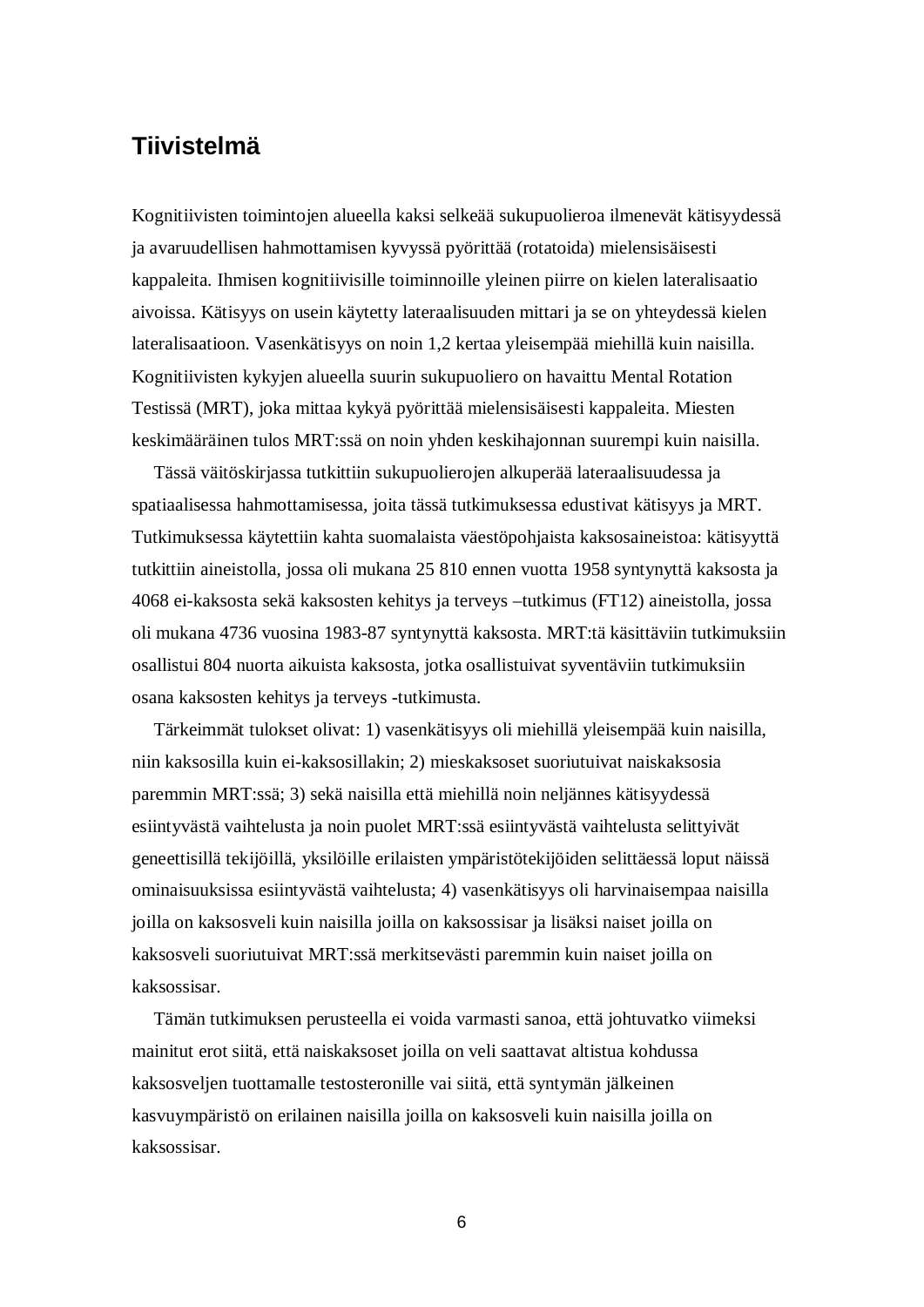# **Acknowledgements**

This work was carried out at the Department of Public Health, Hjelt-institute, University of Helsinki. I thank the former head of the department, professor Jaakko Kaprio and the present head of the department, Ritva Halila for providing the research facilities. I am grateful to financial support from Finnish Cultural Foundation (Arvo and Helvi Lehtovaara Fund). I also acknowledge the travel money that I received from the Emil Aaltonen Foundation, University of Helsinki Jubilee Fund, University of Helsinki Chancellor, and Behavior Genetics Association.

I am most grateful to my supervisor, professor Jaakko Kaprio, the principal investigator of Finnish twin studies at the University of Helsinki, for giving me opportunity to use the excellent data from the FinnTwin12 and older Finnish twin cohort studies. I appreciate Jaakko for giving me a freedom to choose my study approach. Jaakko has created an encouraging and stimulating atmosphere for conducting my studies.

I thank my other supervisor, PhD Laura Hokkanen from the Institute of Behvioural Sciences, University of Helsinki. Her contribution especially on the studies on Mental Rotation was highly valuable.

Although not my official supervisor, a very important person for my career as a researcher has been professor Richard Rose from Indiana University, Bloomington, USA. He has been a perfect mentor at every stage of my PhD studies. Always encouraging and ready to help with any questions. Besides his professional expertise I have enjoyed our friendship. You are such a good role model showing how to combine outstanding science career and family life!

I want to express my thanks to Annamari Tuulio-Henriksson. I thank you for choosing me to became tester for the Finnish twin studies – that is how I was introduced to twin studies at the Department of Public Health. You have been very supportive at every stage of my career. I also enjoyed participating the research seminar for PhD students at the National Institute for Health and Welfare led by Annamari Tuulio-Henriksson and Jaana Suvisaari.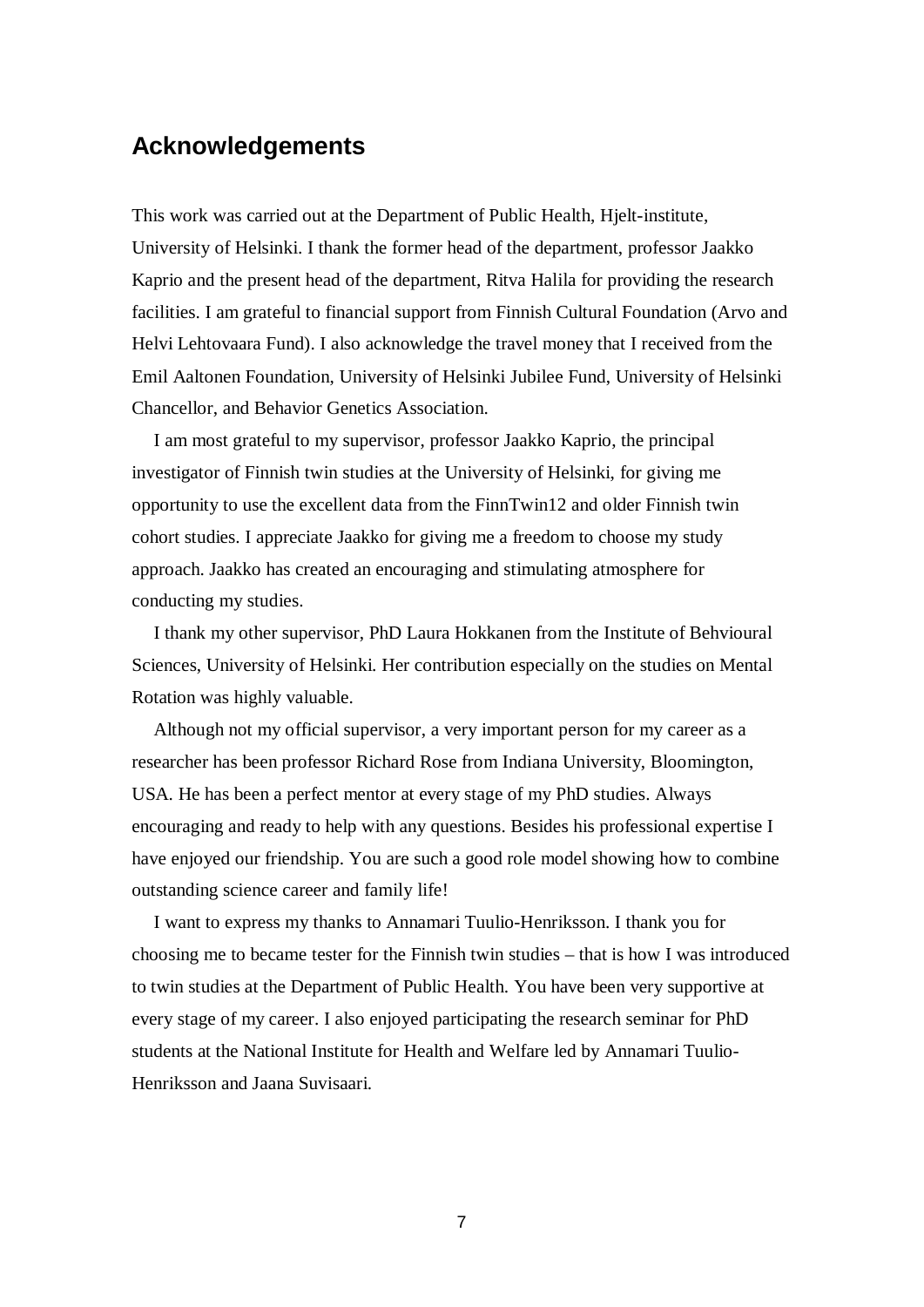I would like to thank the following persons for their contribution on separate papers: PhD Peter Eriksson, professor Markku Koskenvuo, professor William Kremen, professor Lea Pulkkinen, and professor Richard Viken.

I am thankful to associate professor Valerie Knopik and docent Iiro Jääskeläinen for reviewing this thesis, and professor Kimmo Alho for being supervising professor at the Institute of Behavioural Sciences.

Thanks for all who have participated in the data collection and managing in Finnish twin studies at the department of public health: Anja, Eila, Kristiina, Mari, Marja, Pia, Terttu, Ulla and everyone who is not mentioned here. I thank Annina, Sanna, Sini, and Timo for collecting the MRT data. Special thanks to Kauko, who has been very helpful in any questions concerning the data sets. I have also enjoyed to be in company of people in the twin research unit coffee group during these years.

Special thanks to all twins who have participated in the Finnish twin studies at the department of public health, University of Helsinki.

I want to express my gratitude to my parents Eeva and Kalevi for their support in my career and life in general. Thanks also to my parents-in-law Leena and Erkki for all their support.

 Greatest thank goes to my family. I thank my favorite psychologist, absolute wife, Ulla for all love and support and my perfect daughter Eira. She is the one who really motivated me to hurry with my dissertation!

Helsinki, 30.9.2010

Eero Vuoksimaa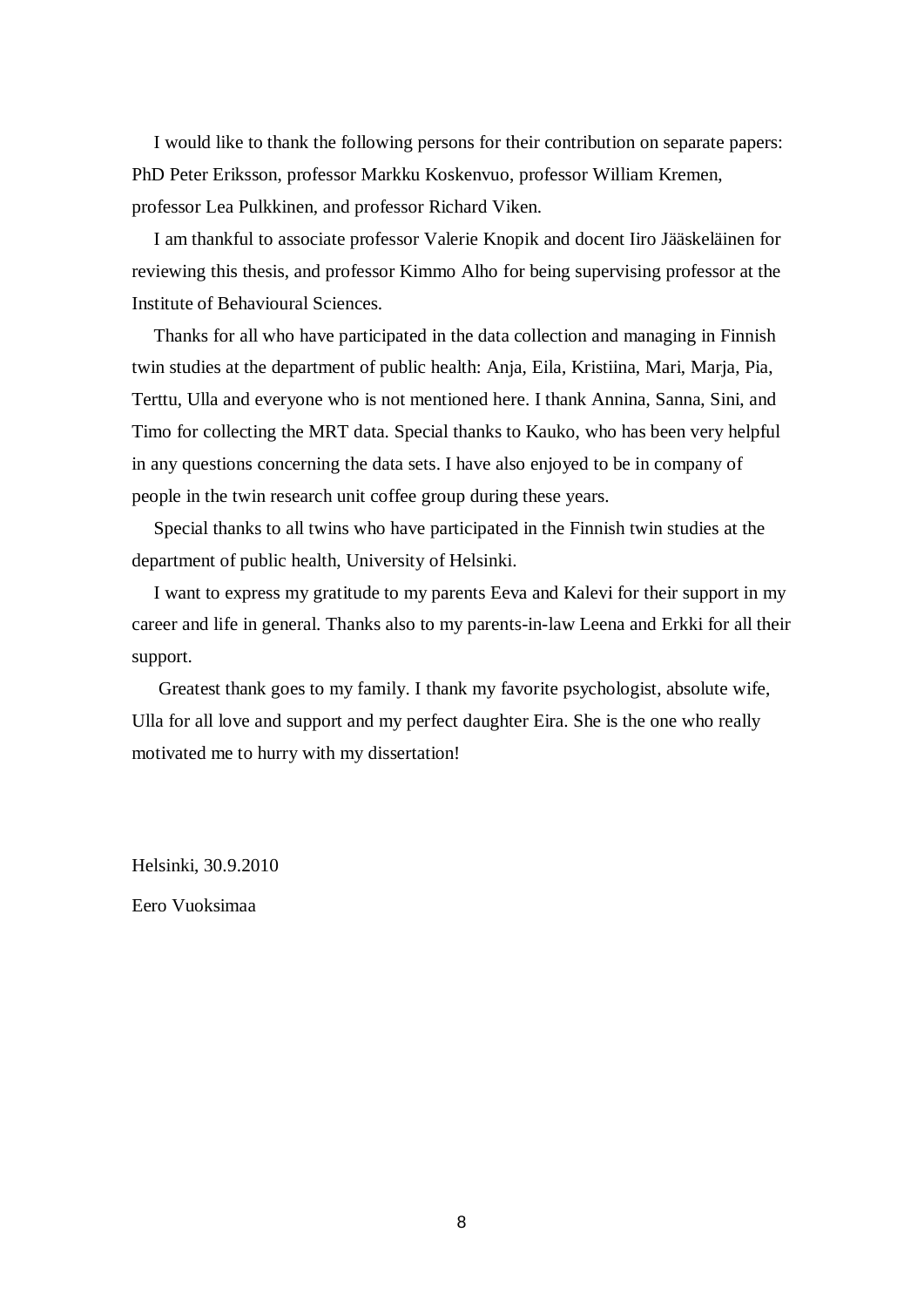# **List of Original Publications**

The thesis is based on the following publications, referred to in the text by Roman numerals (I-V).

- I Vuoksimaa, E., Koskenvuo, M., Rose, R. J., & Kaprio, J. (2009). Origins of handedness: A nationwide study of 30 161 adults. *Neuropsychologia, 47,* 1294- 1301.
- II Vuoksimaa, E., & Kaprio, J. (2010). Sex differences in left-handedness are also evident in Scandinavia and in twins: Comment on Papadatou-Pastou, Martin, Munafò, and Jones (2008). *Psychological Bulletin,136*, 344-347.
- III Vuoksimaa, E., Eriksson, C. J. P., Pulkkinen, L., Rose, R. J., & Kaprio, J. (2010). Decreased prevalence of left-handedness among females with male cotwins: Evidence suggesting prenatal testosterone transfer in humans. *Psychoneuroendocrinology, 35,* 1462-1472.
- IV Vuoksimaa, E., Kaprio, J., Kremen, W. S., Hokkanen, L., Viken, R. J., Tuulio-Henriksson, A., & Rose, R. J. (2010). Having a male co-twin masculinizes mental rotation performance in females. *Psychological Science, 21*, 1069-1071.
- V Vuoksimaa, E., Viken, R. J., Hokkanen, L., Tuulio-Henriksson, A., Rose, R. J., & Kaprio, J. (2010). Are there sex differences in the genetic and environmental effects on mental rotation ability? *Twin Research and Human Genetics, 13,* 437-441*.*

The articles are reprinted with kind permission of the copyright holders.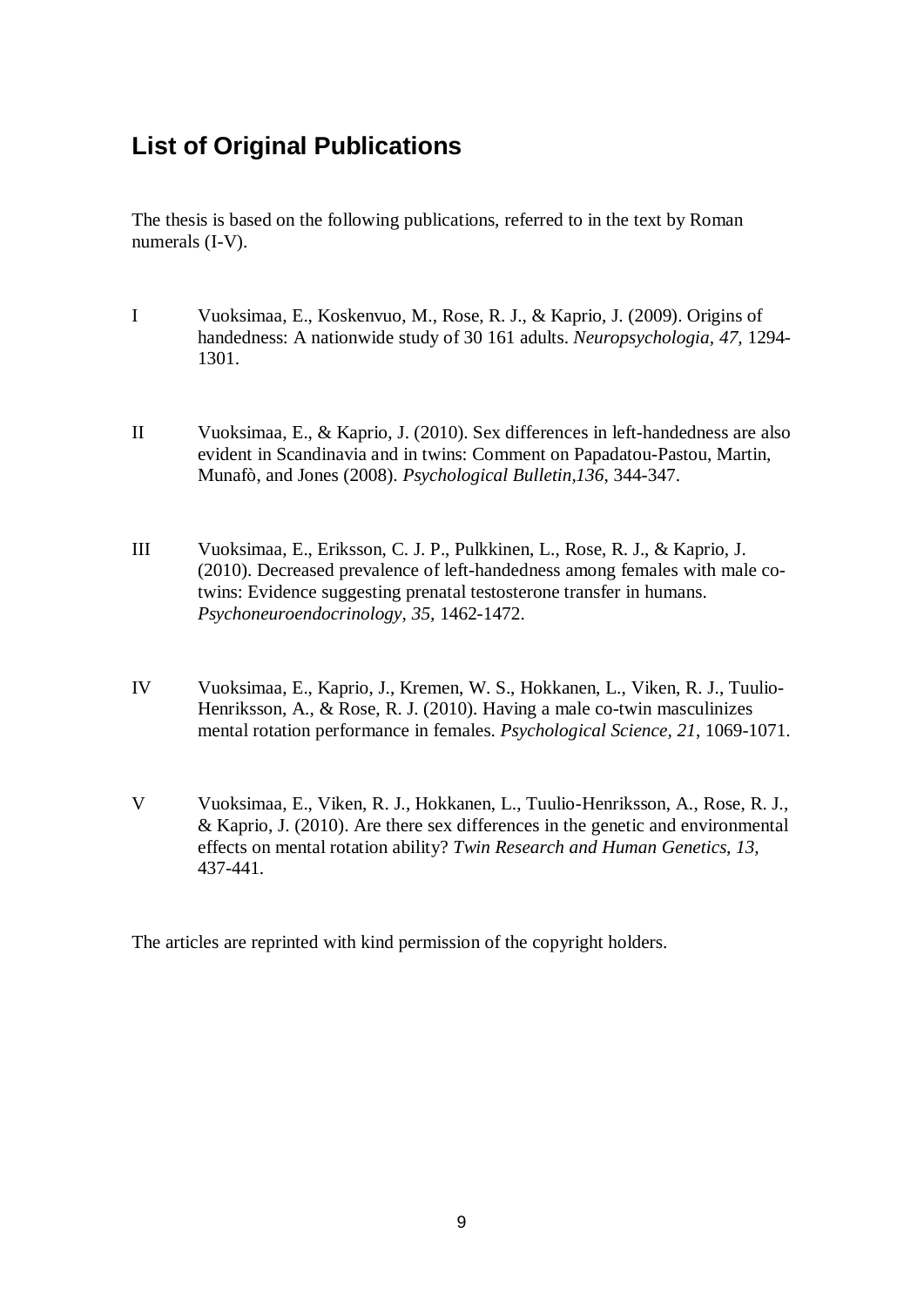# **Abbreviations**

| A            | additive genetic effects                                               |
|--------------|------------------------------------------------------------------------|
| <b>AIC</b>   | Akaike's Information Criterion                                         |
| $\mathsf{C}$ | common environmental effect                                            |
| <b>CI</b>    | confidence intervals                                                   |
| D            | genetic dominance effects                                              |
| df           | degrees of freedom                                                     |
| DZ           | dizygotic                                                              |
| E            | unique environmental effects                                           |
| EHI          | <b>Edinburgh Handedness Inventory</b>                                  |
| $\mathbf{F}$ | F-value, parameter value in adjusted Wald-test                         |
| FT12         | FinnTwin12, Finnish twin study of five birth cohorts born in 1983-1987 |
| LH           | left-handed                                                            |
| M            | mean                                                                   |
| <b>MRT</b>   | <b>Mental Rotation Test</b>                                            |
| MZ           | monozygotic                                                            |
| <b>OR</b>    | odds ratio                                                             |
| <b>OSF</b>   | females from opposite-sex twin pairs                                   |
| <b>OSM</b>   | males from opposite-sex twin pairs                                     |
| p            | probability                                                            |
| <b>RH</b>    | right-handed                                                           |
| <b>SD</b>    | standard deviation                                                     |
| <b>SSF</b>   | females from same-sex twin pairs                                       |
| <b>SSM</b>   | males from same-sex pairs                                              |
| $\chi^2$     | chi-square                                                             |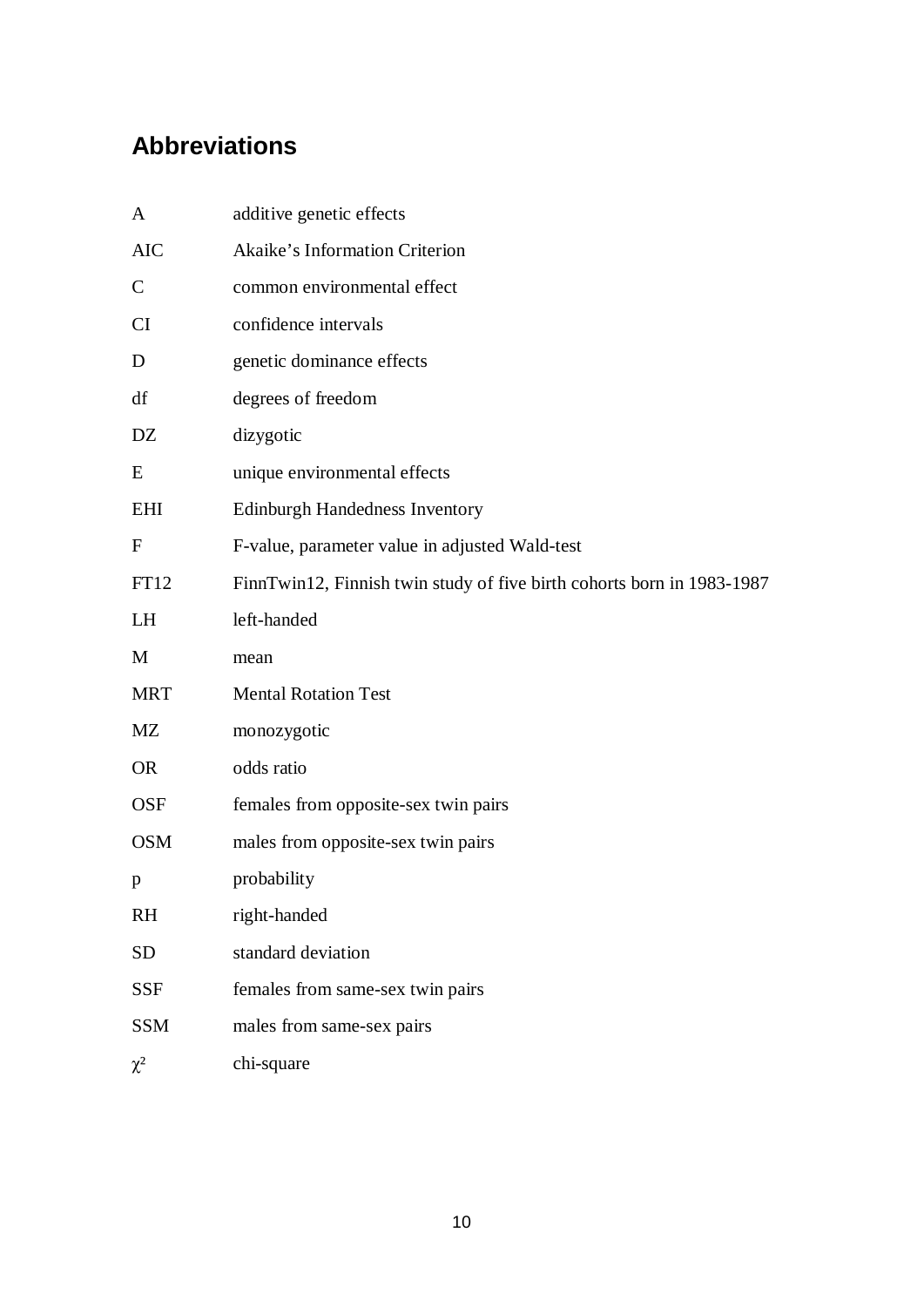# **1 Introduction**

Among cognitive functions, a well documented sex difference exists in handedness: males are more likely to be left-handed (Papadatou-Pastou, Martin, Munafo, & Jones, 2008). Probably the most robust cognitive sex difference is a male advantage on mental rotation ability as measured with the Vandenberg and Kuse Mental Rotation Test (MRT) (Voyer, Voyer, & Bryden, 1995). The first documented cognitive sex difference in human life span occurs at the age of one day: male neonates showed greater interest in physical-mechanical object while female neonates preferred to look at a human face longer than the physical-mechanical object (Connellan, Baron-Cohen, Wheelwright, Batki, & Ahluwalia, 2000). This result concerning social cognition suggests that cognitive sex differences are not solely due to postnatal environmental effects.

Formation of handedness starts before birth during prenatal development: ultrasound studies have indicated that fetuses have right hand preference at 10 weeks of gestational age (Hepper, McCartney, & Shannon, 1998). Fetuses prefer to suck their right thumb throughout pregnancy (Hepper, Shahidullah, & White, 1991) and this preference is related to handedness at 10-12 years age (Hepper, Wells, & Lynch, 2005). With regard to spatial abilities, 2 month old infants have capacity to detect the three dimensional shape of rotating objects (Arterberry & Yonas, 2000; Johnson, Cohen, Marks, & Johnson, 2003). These results have demonstrated that origins of handedness and spatial abilities are at least partly determined at very early stages of life, probably before birth. Nonetheless, little is known about the factors that contribute in creating the sex differences in these two domains of cognitive functioning.

There has been a long debate on the origins of the human cognitive sex differences: are they caused by nature or nurture? As support for both biological and environmental causes has been documented, it is not fruitful to attribute cognitive sex differences solely to either nature or nurture. As with any other psychological trait, cognitive functions develop as an interplay between biological and environmental effects. Even so, the studies that focus on either biological or environmental effects on cognitive functions should not be prejudged on the basis of studying only biological or environmental effects as they often increase our knowledge on the origins of the sex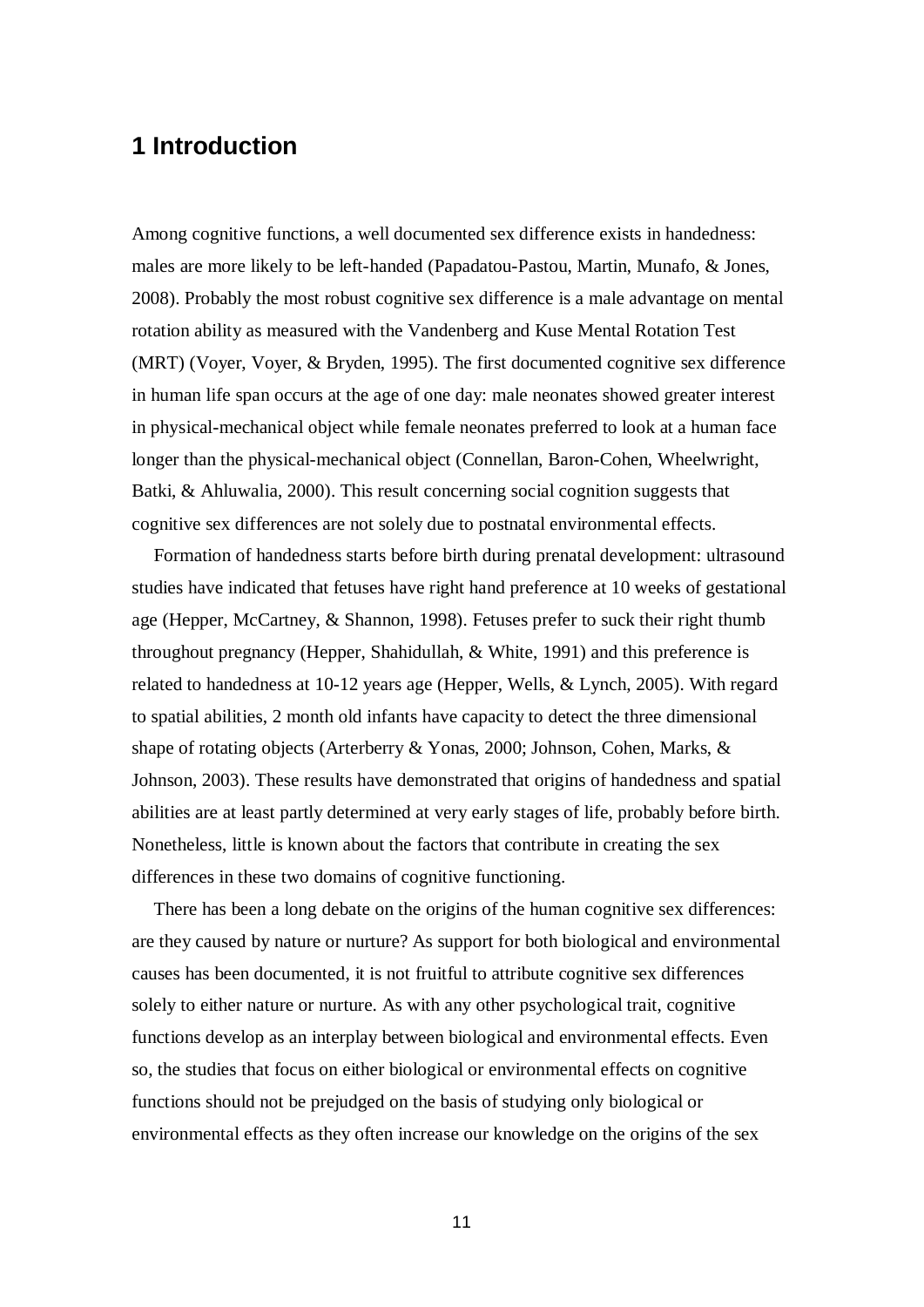differences in cognitive domain. Of course, an ideal study would include information both on biological and environmental variables.

### **1.1 Handedness as a measure of laterality**

Handedness is a common measure of laterality and it is related to lateralized language processing in the human brain (Knecht et al., 2000). Although handedness is related to language lateralization, there is no perfect correspondence between these two traits: about 96% of strong right-handers do possess their language functions in contra-lateral left hemisphere, while in about 73% of strong left-handers, the language functions are also lateralized in the left hemisphere (Knecht et al., 2000). The prevalence of lefthandedness varies in different studies by location and study population, but the current view among handedness researchers is that approximately 10% of people are lefthanded. While many functions are lateralized also in animals (see Corballis, 2009), the 10% prevalence of left-handedness seems to be unique to humans, most likely reflecting the unique language abilities in humans (for different theories of handedness see e.g. Beaton, 2003).

 One factor that has an impact on the estimates of the prevalence of left-/righthandedness is how handedness is measured. The estimated 10% proportion of lefthanders is typically based on the writing hand. In the case of the writing hand, the rest of the people are right-handed while the prevalence of ambidextrous (those who perform the task equally well with left and right hand) people is under one percent (Perelle & Ehrman, 1994). But if handedness is measured with other tasks, like throwing a ball, then the prevalence of ambidextrous people is higher. Measures like writing and throwing hand are called preference measures, since they refer to individual's preference to use either one or both hands for the given task. Writing hand is usually treated as a dichotomous variable, but preference for writing (as well as for other tasks) can be indicated also by using, for example, a five point scale with always left/right hand and usually left/right hand and both hands alternatives. Also various handedness inventories have been used to measure hand preference. Measures like Edinburgh Handedness Inventory (EHI) (Oldfield, 1971) include several activities which are answered in five point scale and they yield continuous, although usually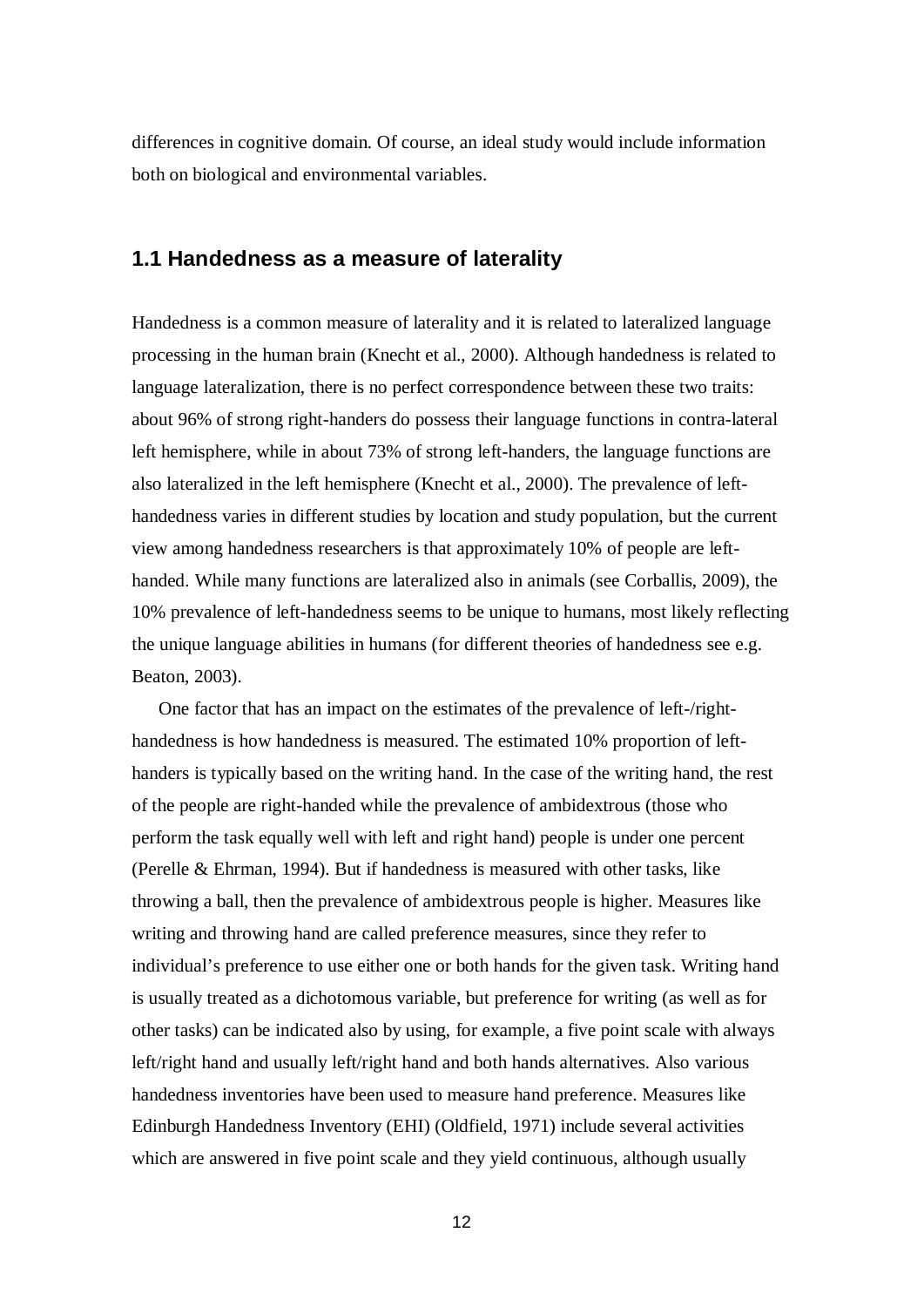highly skewed J-shape, distribution of handedness. Studies have used different cut points for handedness inventories, but there are not any a priori defined values and thus these cut points are usually arbitrary. Accordingly, the results are not always comparable between studies, and the results can be heavily dependent on the selected cut points.

Besides preference measures, handedness can be also treated as a performance measure. Various time-limited tasks have been developed to assess the relative hand skill. People perform certain tasks consecutively with right and left hand (or vice versa) and the difference score between right and left hand performance is then calculated to indicate relative hand skill. One commonly used measure is a peg-moving task (Annett, 1998), where a participant has to place pegs of a certain form into holes that have the corresponding form. The strength of the performance measures is that they can yield a normally distributed continuous variable, which provides more statistical power than a dichotomous variable on handedness studies.

### **1.1.1 Sex difference in handedness**

The two largest studies on handedness, one with over one million and the other with over 250 000 participants, have indicated that the prevalence of left-handedness is higher in males than in females (Gilbert & Wysocki, 1992; Peters, Reimers, & Manning, 2006). Due to low prevalence of left-handedness, some studies with small number of participants have lacked the power to detect this sex difference. In line with two large scale studies, meta-analysis of 144 studies indicated male to female odds ratio of 1.23 (95% confidence intervals  $1.19 - 1.27$ ) for left-handedness. Based on this metaanalysis, left-handedness is more common in males than in females in most geographical locations with the exception of Finland and Scandinavian countries where the prevalence of left-handedness do not differ between males and females (Papadatou-Pastou et al., 2008). Other meta-analysis of sex differences in left-handedness reported male to female odds ratio of 1.25 (Sommer, Aleman, Somers, Boks, & Kahn, 2008).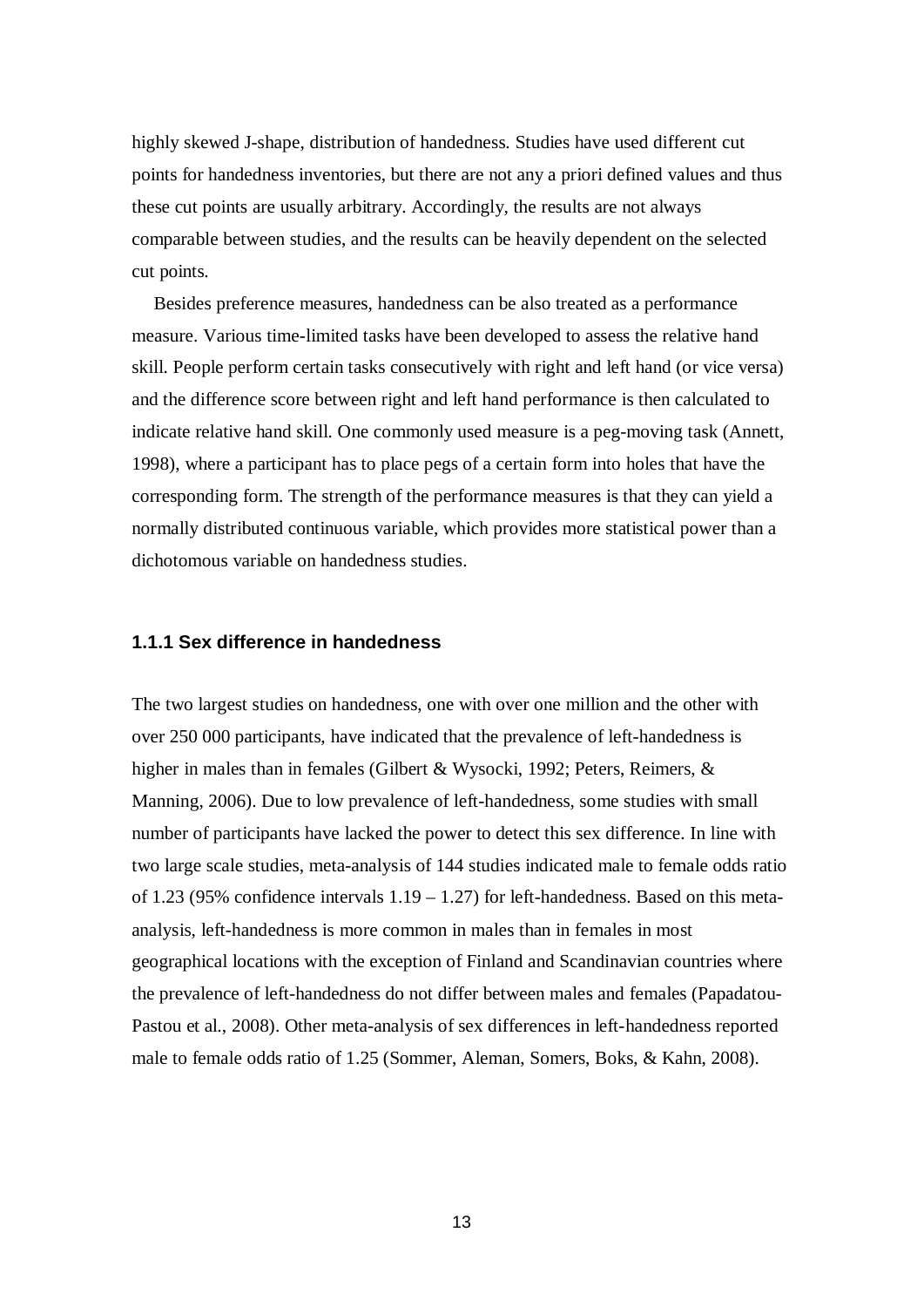#### **1.1.2 Genetic effects on handedness**

Two genetic theories of handedness have suggested a model where a single gene with two alleles is related to handedness by determining whether a person has strong liability to become right-handed or no liability to either left- or right-handedness (Annett, 1998; McManus, 1985). In the right-shift model these two alleles are called rs+ (a liability towards right-handedness) and rs- (no liability to either side) (Annett, 1998). In the symmetric bimodal model the alleles are called D and C, indicating dextral or change liability, respectively (McManus, 1985). In the right shift model handedness is treated as a performance measure, usually measured with peg-moving task, while in symmetric bimodal model handedness is seen as a preference, usually in form of writing hand.

These single gene models of handedness have received much attention, but data on familial aggregation of handedness do not fully support these models. In a study of over 70 000 offspring, the prevalence of left-handedness was 26% when both parents were left-handed, 20% when one of the parents was left-handed and 10% when both parents were right-handed (McManus & Bryden, 1992).

Also several other genetic models of handedness have been proposed. The X-linked genetic theory has evolved to account for the known higher prevalence of lefthandedness in males (Jones & Martin, 2000). In a model by Martin and Jones, an exact estimate for the size of the sex difference has been introduced (Jones & Martin, 2010), but this do not seem to fit the observed data (for a critique see Corballis, 2001; McManus, 2010).

Many twin studies have indicated little or no genetic effects on handedness, but due to small sample sizes have been inadequate to answer the question of the proportion of genetic effects on handedness. A meta-analysis of 35 studies revealed that about quarter of the variance on handedness was explained by additive genetic effects while the rest of the variance was explained by environmental effects that are unique to each individual (Medland, Duffy, Wright, Geffen, & Martin, 2006). Recently, the result of the meta-analysis has been replicated in Australian and Dutch samples with 25 732 families, where genetic effects explained also 25% of the variance in handedness (Medland et al., 2009). Earlier twin studies have not taken into account the fact that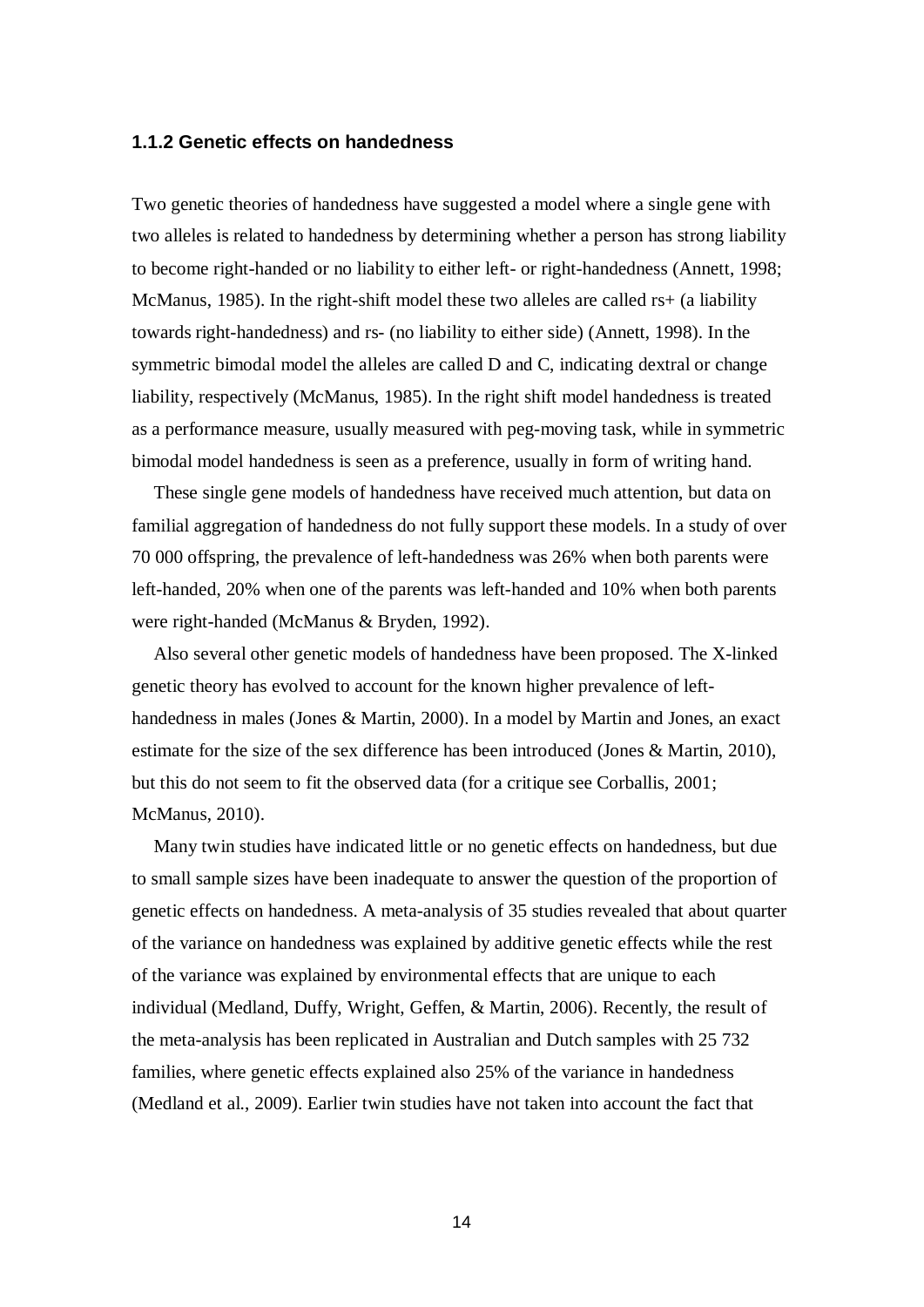some individuals from the older cohorts might have been naturally left-handed, but have become right-handed writers due to forced right-handedness.

Many genetic mapping studies have used relative hand skill, measured with a peg moving task, as a phenotype (Francks et al., 2002; Francks et al., 2003; Francks et al., 2007; Laval et al., 1998), while three studies have used a preference measure of handedness: two studies with writing hand as a phenotype (Medland et al., 2005; Warren, Stern, Duggirala, Dyer, & Almasy, 2006) and one study with EHI as a phenotype (Van Agtmael, Forrest, & Williamson, 2002).

For relative hand skill, linkage on chromosome 2p12-q11 has been reported (Francks et al., 2003) and LRRTM1 gene on chromosome 2p12 is the first identified gene for relative hand skill (Francks et al., 2007). For hand preference, a suggestive linkage on chromosome 12q21-23 has been reported (Warren et al., 2006). Writing hand has been reported to be associated with androgen receptor gene (Xq11-12): GAC repeat length associated with lower levels of testosterone were related to left-handedness in healthy males and females (Medland et al., 2005).

### **1.1.3 Testosterone effects on handedness**

Two contradictory hypotheses on prenatal testosterone effects on handedness have been proposed. According to the Geschwind-Behan-Galaburda (GBG) hypothesis, high levels of prenatal testosterone increase the probability of left-handedness (Geschwind & Behan, 1982; Geschwind & Galaburda, 1985), which could explain the higher prevalence of left-handedness in males. In contrast, the callosal hypothesis links high levels of testosterone to right-handedness (Witelson & Nowakowski, 1991; Witelson, 1991). Although callosal hypothesis, which links anatomy of corpus callosum to handedness, was originally postulated to explain non-right-handedness in males as a result of lower than typical levels of testosterone (Witelson & Nowakowski, 1991; Witelson, 1991), the later studies have expanded the theory to explain right-handedness both in males and females as a result of exposure to higher than typical levels of testosterone.

GBG hypothesis has gained support from studies concerning females with congenital adrenal hyperplasia (CAH), a condition where a fetus is exposed to excessive levels of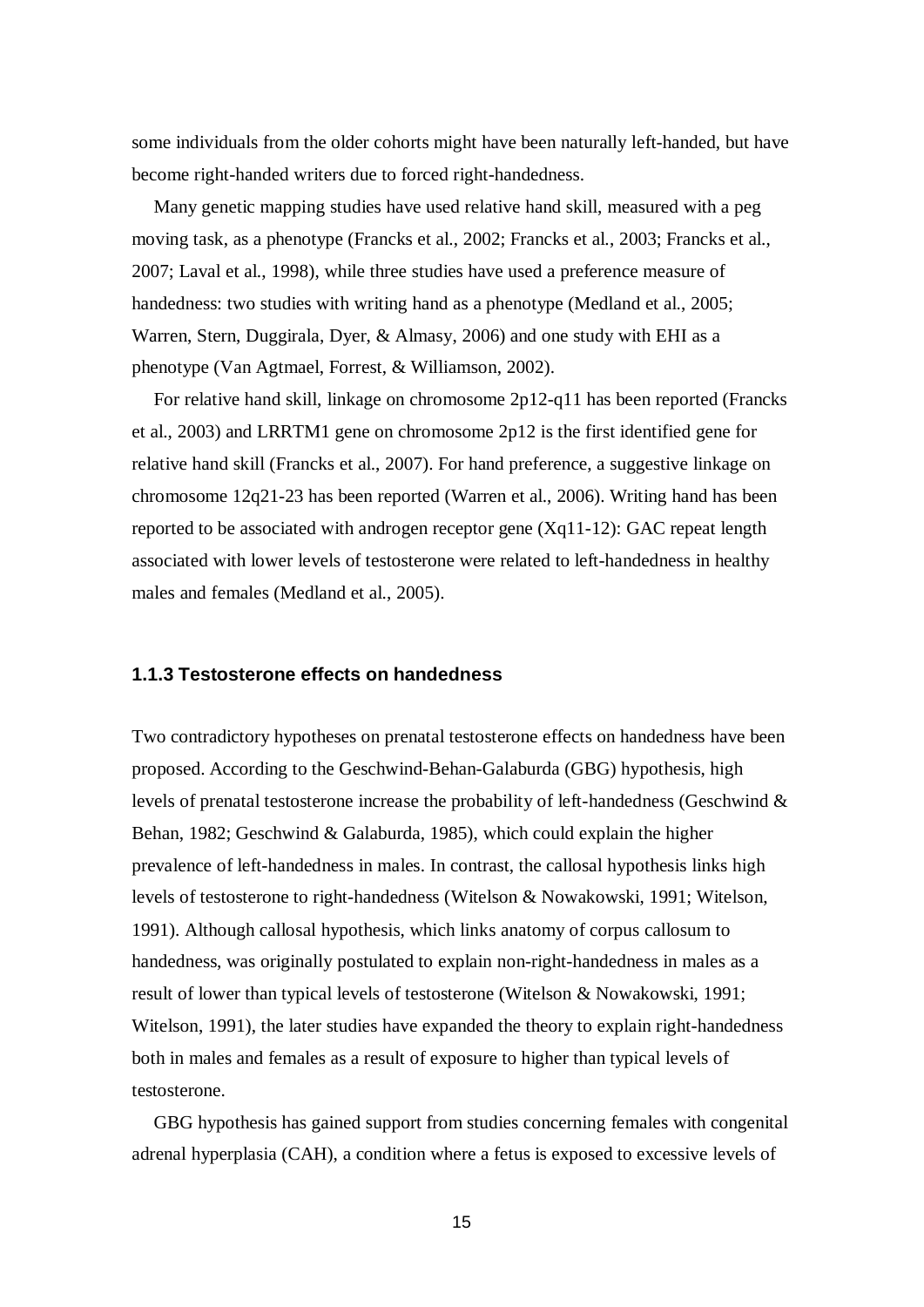testosterone. Two studies have indicated higher prevalence of left-handedness in females with CAH compared to controls (Kelso, Nicholls, Warne, & Zacharin, 2000; Nass et al., 1987), but in contrast two studies have found no difference in the rate of left-handedness between CAH and non-CAH females (Helleday, Siwers, Ritzen, & Hugdahl, 1994; Mathews et al., 2004).

Other evidence linking higher prenatal testosterone levels to left-handedness comes from studies that have used low (more masculine) second to fourth finger length ratio (2D:4D) as a putative marker of prenatal testosterone exposure (Manning, 2002). While studies have linked low 2D:4D ratio to left hand preference (Nicholls, Orr, Yates, & Loftus, 2008) or to enhanced left hand skill (Fink, Manning, Neave, & Tan, 2004; Manning, Trivers, Thornhill, & Singh, 2000), there are also contradictory findings: one study found that higher 2D:4D ratio was associated with left-handedness (Ypsilanti, Ganou, Koidou, & Grouios, 2008) and other study found that left-handedness was associated with low 2D:4D ratio in right hand, but high 2D:4D in left-hand (Manning & Peters, 2009). Also difference between right and left hand 2D:4D ratio is reported to be associated with handedness: left-handers have a higher right/left hand difference (Beaton, Rudling, Kissling, Taurines, & Thome, 2010; Manning & Peters, 2009).

The callosal hypothesis has been supported by the notion that males with Klinefelter syndrome, a clinical condition where male fetus is not producing testosterone, have higher prevalence of left-handedness than males in the normal population. In one study, the prevalence of left-handedness was 30% in males with Klinefelter (Ross et al., 2008). Two studies of healthy individuals have indicated that right-handed females have higher activational levels of testosterone, as measured from saliva sample, than left-handed females (Gadea, Gomez, Gonzalez-Bono, Salvador, & Espert, 2003; Moffat & Hampson, 1996b), and similar result has been reported also in males (Moffat & Hampson, 1996b). There are also studies that have not found any difference in activational testosterone levels between right- and left-handers (Beaton et al., 2010; Moffat & Hampson, 2000). The most convincing evidence linking prenatal testosterone and right-handedness comes from a study where prenatal testosterone was measured from amniotic fluid during second trimester: testosterone was positively correlated to stronger right-hand preference in healthy girls at age 10 (Grimshaw, Bryden, & Finegan, 1995).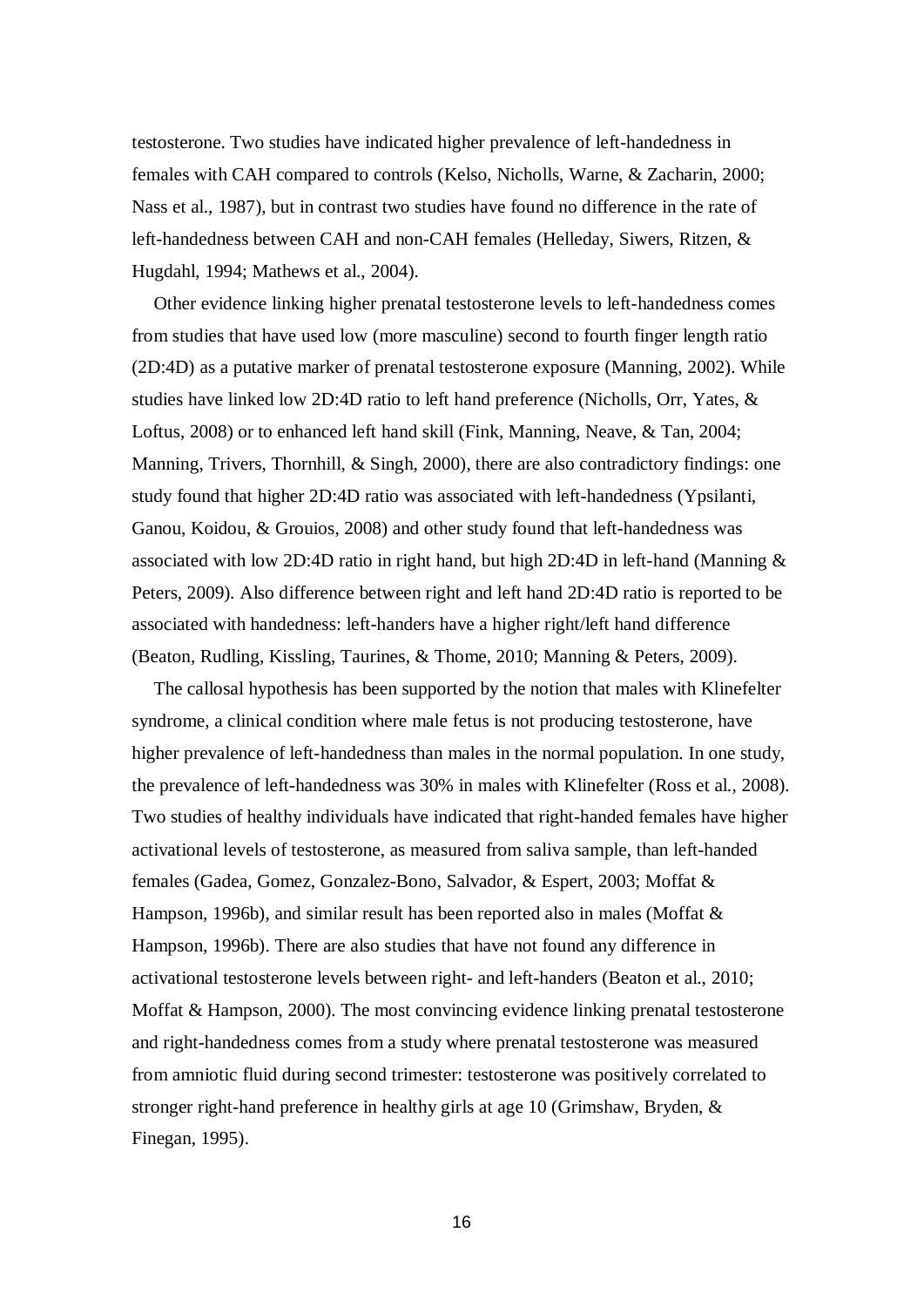#### **1.1.4 Environmental effects on handedness**

Some environmental effects have been reported to affect handedness. According to cross cultural data from 17 countries, the prevalence of left-handedness varied from one country to another, with the extreme prevalences of 2.5% and 12.8% in Mexico and Canada, respectively (Perelle & Ehrman, 1994). Subsequent analysis of these data revealed that the prevalence of left-handedness was lower in countries that were rated as formal cultures (Medland, Perelle, De Monte, & Ehrman, 2004).

In the meta-analysis of 144 studies, the prevalence of left-handedness varied as a function of cultural masculinity (Papadatou-Pastou et al., 2008), and it was stated that the lack of sex difference in left-handedness in Finland and Scandinavian countries might be a result of extreme low levels of cultural masculinity in these countries.

The prevalence of left-handedness has increased in western societies during  $20<sup>th</sup>$ century, which is reflecting a fact that many left-handers were forced or encouraged to use their right hand in the early  $20<sup>th</sup>$  century while the cohorts born in the latter half of the  $20<sup>th</sup>$  century were not punished if they used their left hand.

Pathological left-handedness has been suggested to be at least partly due to environmental effects such as birth related complications (Williams, Buss, & Eskenazi, 1992) and viral infections (Ramadhani et al., 2006).

# **1.2 Mental rotation ability as a measure of male favoring spatial ability**

Among spatial abilities there are several sub categories including areas such as spatial visualization, spatial reasoning and spatial memory. One extensively studied area among spatial abilities is mental rotation ability and especially sex differences in this ability have been under extensive investigation.

There are several different kind of tests that measure mental rotation ability including both paper-and-pencil and computerized tests with two or three dimensional stimuli. Probably the most commonly used test is a paper-and-pencil administered Vandenberg and Kuse Mental Rotation Test (MRT) (Voyer et al., 1995), which in turn is based on the stimuli of Shepard and Metzler (Shepard & Metzler, 1971). In a typical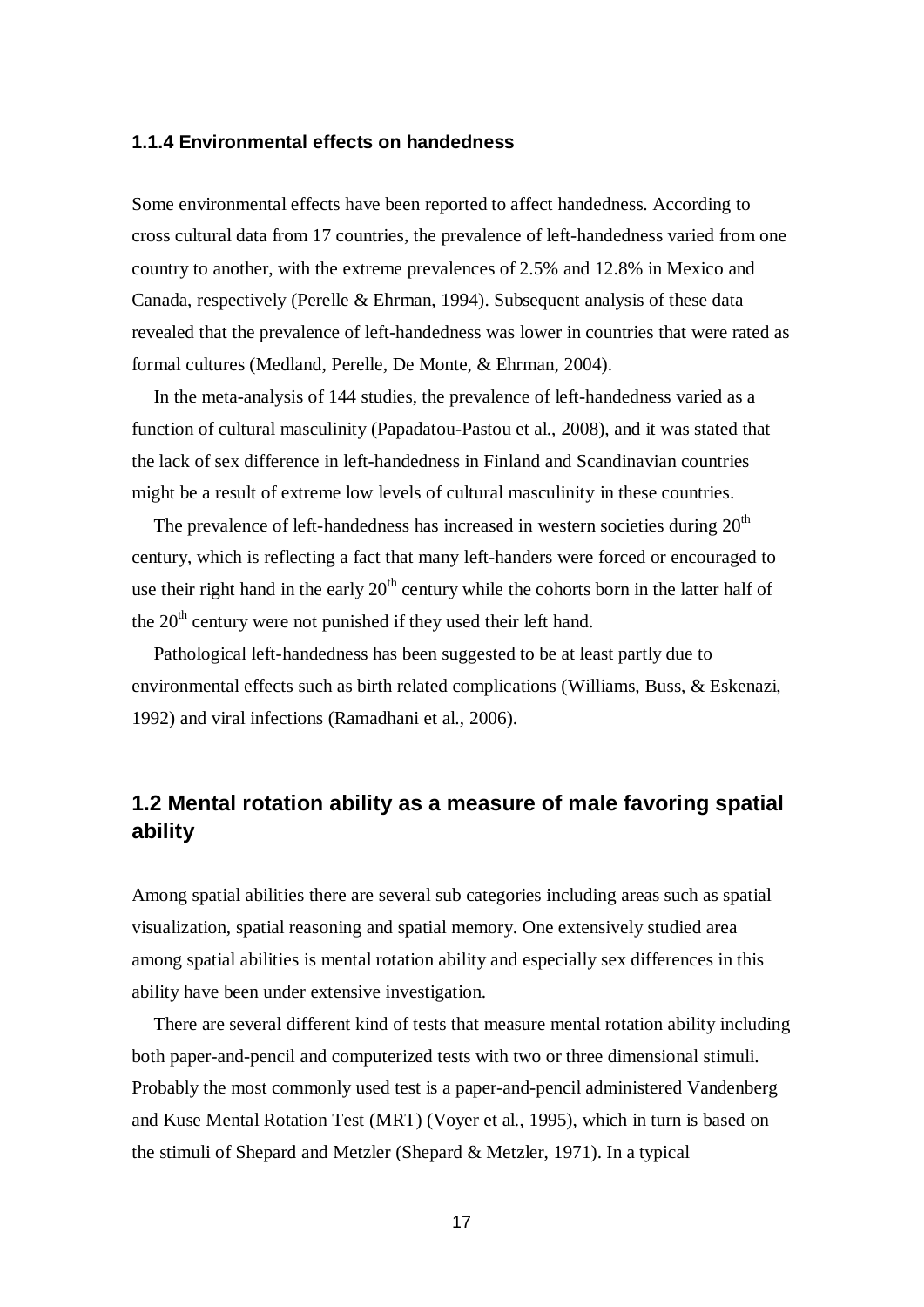administration of the MRT, three dimensional target figures, built of small blocks, have to be matched to two rotated versions of the target figure, while each trial includes also two figures that cannot be matched with the target figure. MRT can be administered either individually or in a group testing.

### **1.2.1 Sex difference in mental rotation ability**

Among cognitive abilities, the most robust sex difference is evident in mental rotation tests, in which males outperform females. The largest effect size  $(d = 1.00)$  is reported for Vandenberg and Kuse Mental rotation test (Voyer et al., 1995). Since the metaanalysis of Voyer et al. (1995), numerous individual studies have replicated the male advantage in MRT. A large scale internet study of MRT with over 200 000 participants indicated that males performed better than females in 53 out of 53 countries (Lippa, Collaer, & Peters, 2010). Similarly, the male advantage in MRT has been reported in different cultures also when the paper-and-pencil version of the test has been used (Peters, Lehmann, Takahira, Takeuchi, & Jordan, 2006). The largest sex difference arises when time limits are used in MRT, but the sex difference remains also when time limit is not used (Peters, 2005).

The sex difference in MRT exists across life span (Peters, Manning, & Reimers, 2007) appearing before puberty (Kerns & Berenbaum, 1991) already at the first year of life. In a study of infants at age 5 months males spent more time looking mirror-images of Shepard and Metzler MRT figures, whereas females spent equal time looking novel mirror-images and familiar stimulus (Moore & Johnson, 2008). This difference was interpreted as an indicator of male infants better ability to discriminate novel objects from familiar objects (Moore & Johnson, 2008). Another study documented sex difference in mental rotation test even earlier at ages 3-4 months, but this study did not use the Shepard and Metzler MRT stimulus (Quinn & Liben, 2008).

Due to early appearance and cross cultural existence of sex differences in spatial abilities evolutional hunter-gatherer hypothesis of spatial abilities has been introduced to account for the fact that some spatial abilities, like mental rotation ability, are male favoring and some other spatial abilities, like memory for the location of objects, are female favoring (Silverman, Choi, & Peters, 2007).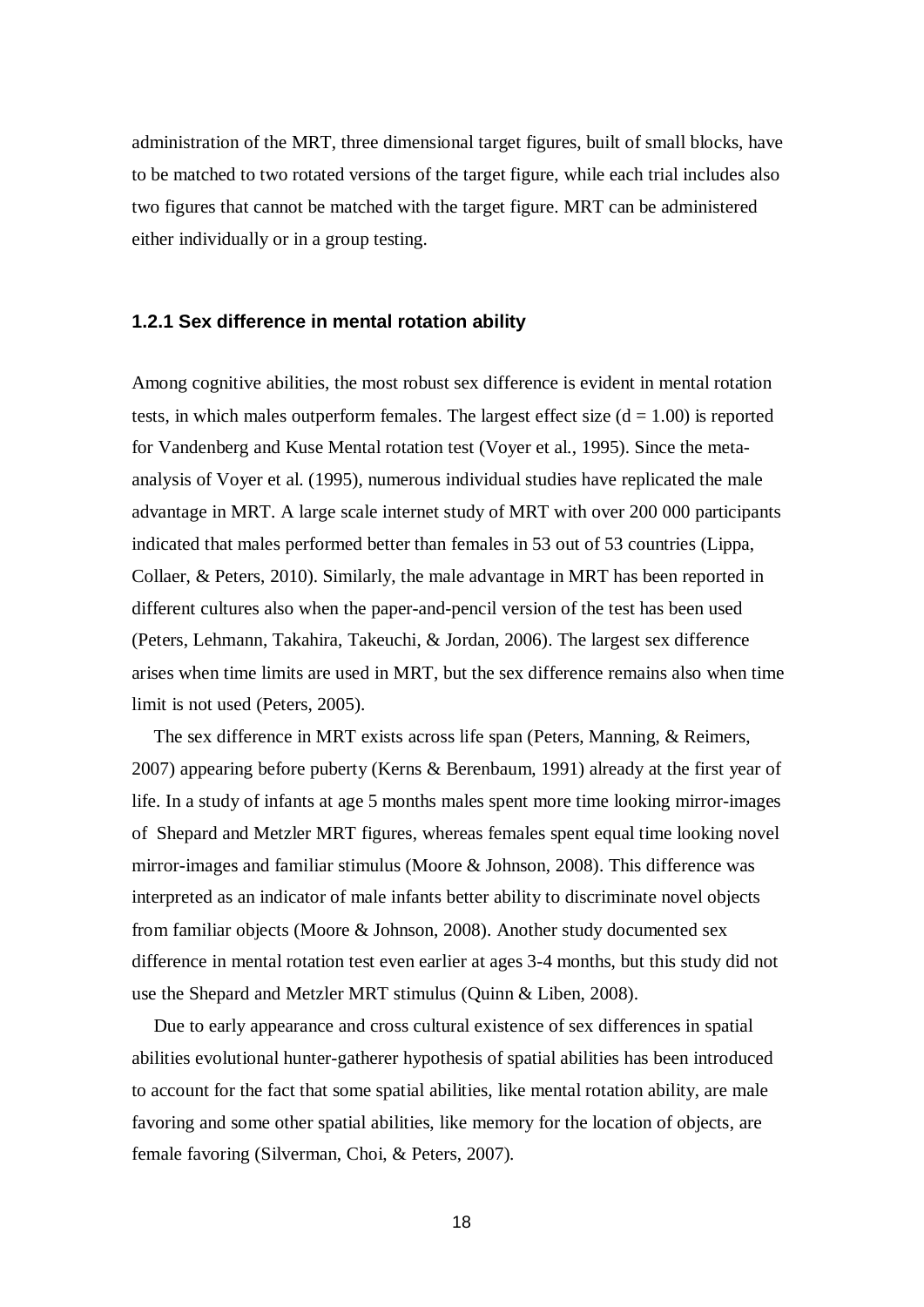#### **1.2.2 Genetic effects on mental rotation ability**

To date, only one twin study of genetic and environmental effects on mental rotation ability has been reported (Vandenberg, 1969). That study indicated the heritability of mental rotation ability, but was not aimed to investigate sex differences in the magnitude of genetic effects on mental rotation ability. There are not any molecular genetic linkage, association or genomewide association studies on mental rotation ability.

In the 1970's several family studies investigated the parent-offspring correlations for spatial abilities, including Mental Rotation Test. Hawaii Family Study of Cognition indicated familial resemblance in MRT, in Americans of European and Japanese ancestry, with parent-child correlations ranging from .11 to .30, while the parent-child correlations ranged from .04 to .32 in Mainland Americans (DeFries et al., 1979). Another study of Mainland Americans have indicated similar parent-child correlations for MRT ranging from .16 to .23 (Bouchard & McGee, 1977), while the correlations in the study of Koreans were somewhat higher, ranging from .22 to .46 (Park et al., 1978). None of these family studies supported the view that MRT or spatial abilities in general are influenced by a sex-linked recessive gene, which has been suggested to explain the sex difference in spatial abilities (see e.g. Walker, Krasnoff, & Peaco, 1981). While these studies have reported familial resemblance in MRT, they were not designed to answer whether these familial effects are of genetic or environmental in origin.

Based on data on adoption, family, and twin studies, spatial abilities in general have substantial genetic influences, while the common environmental influences are of modest size (Plomin, DeFries, McClearn, & McGuffin, 2008). According to Colorado Adoption Project with data from adoptive and biological parents and their children at ages 3 to 16, the genetic effects in spatial abilities increase as a function of age (Plomin, Fulker, Corley, & DeFries, 1997), which indicates similar pattern to that of general cognitive ability (Plomin, Fulker, Corley, & DeFries, 1997; Haworth et al., 2009).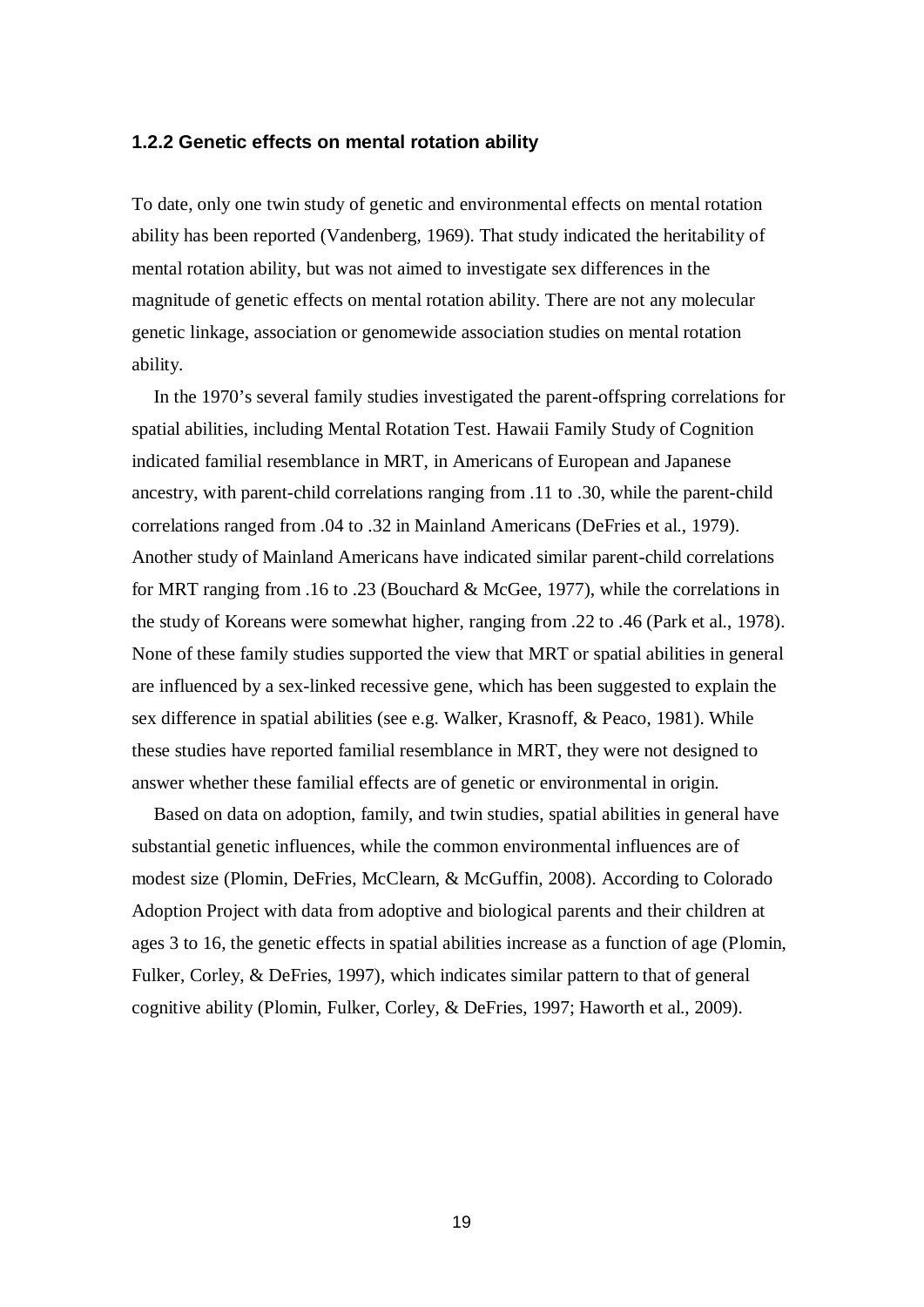#### **1.2.3 Testosterone effects on mental rotation ability**

Studies of CAH individuals have suggested that the permanent organizational effects of prenatal testosterone on spatial abilities favoring males, including mental rotation ability, differ between sexes: in females elevated levels of prenatal testosterone are related to better performance in male favoring spatial tests while in males elevated levels of testosterone are related to poorer performance in male favoring spatial abilities (Puts, McDaniel, Jordan, & Breedlove, 2008). Moreover, a study of healthy girls indicated a positive relationship between prenatal testosterone levels (measured from amniotic fluid at second trimester) and mental rotation test performance at age seven (Grimshaw, Sitarenios, & Finegan, 1995). In contrast, when these participants were four years old, girls who were in the low average group in block building performance had higher levels of prenatal testosterone, but no sex difference was evident in this spatial test and there were only four girls in the low average group (Finegan, Niccols, & Sitarenios, 1992).

Some studies have suggested that also activational effects of fluctuating levels of testosterone are related to spatial abilities differently in males and females with higher levels of testosterone reflecting better spatial abilities in females and poorer spatial abilities in males (Gouchie & Kimura, 1991; Moffat & Hampson, 1996a). There are also studies that have reported a positive relationship between activational levels of testosterone and mental rotation ability in males (Hooven, Chabris, Ellison, & Kosslyn, 2004). Some studies have also indicated that activational testosterone levels and spatial abilities, including mental rotation performance, are not related (e.g. Falter, Arroyo, & Davis, 2006; Matousek & Sherwin, 2010). Interestingly, a recent study of 160 females (who were taking hormonal contraception) and 177 males found no relationship between activational testosterone levels and Vandenberg and Kuse MRT neither in females or males (Puts et al., 2010). Further, all participants in that study were tested both on morning and evening sessions; the changes in the MRT performance between these two testing sessions were not related to testosterone levels. Authors of that study concluded that the lack of relationship between activational levels of testosterone and MRT are suggesting that the effects of testosterone on MRT, if they exist, are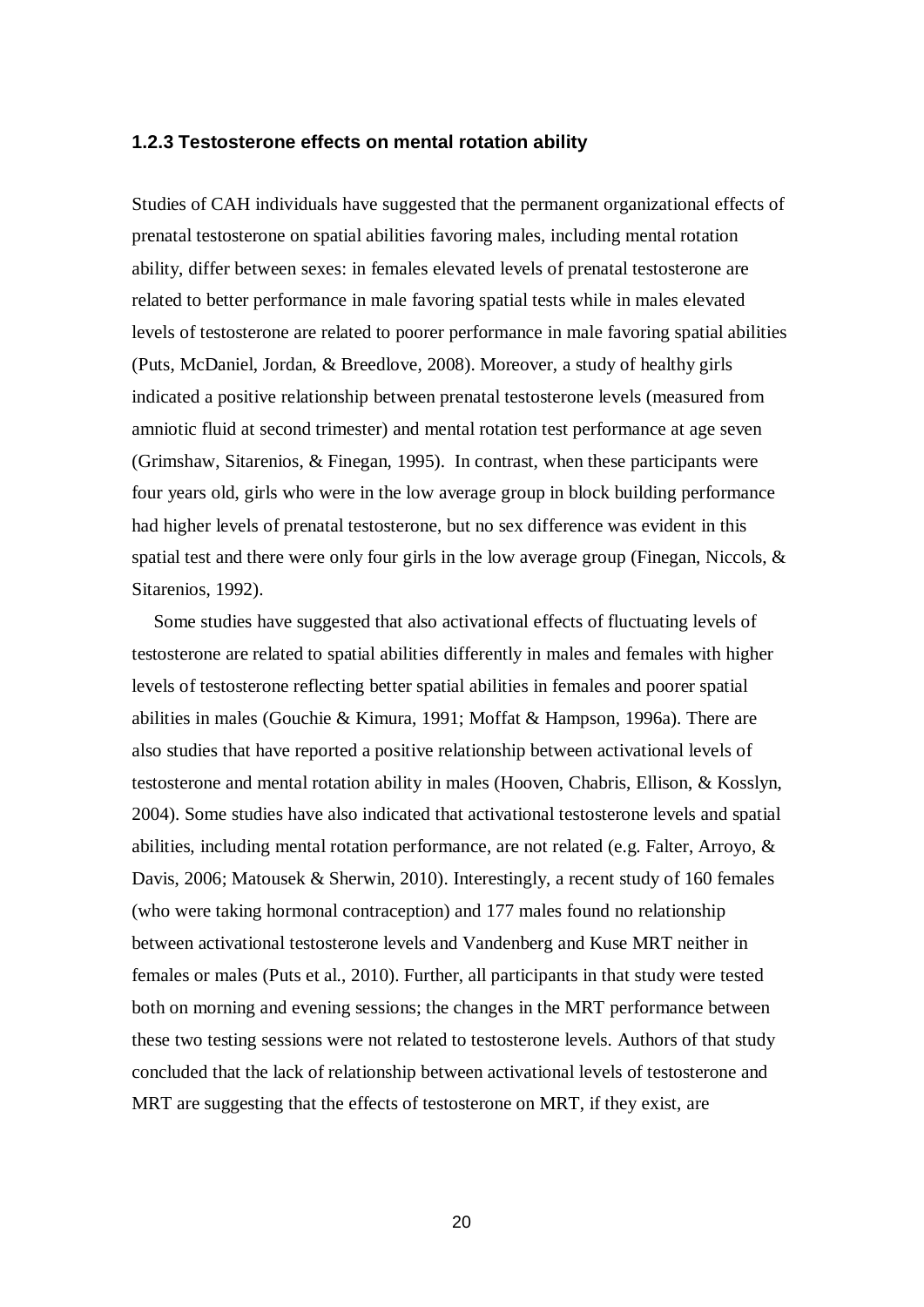organizational in origin and taking place at perinatal or pubertal developmental stages when testosterone secretion is highest in males (Puts et al., 2010).

To date, only one study has investigated the causal relationship of testosterone manipulation in healthy individuals: a single 0.5mg administration of testosterone improved mental rotation performance in a group of 14 females who received placebo prior to first testing session, whereas the group of 14 females who received testosterone before first testing did not show improvement in their second testing (Aleman, Bronk, Kessels, Koppeschaar, & van Honk, 2004).

#### **1.2.4 Environmental effects on mental rotation ability**

In addition to biological causes, several environmental effects are suggested to account for the evolving of the sex difference in male favoring spatial abilities, such as mental rotation performance. According to social role theory, sex differences arise from males and females different roles in society (Eagly & Wood, 1999; Wood & Eagly, 2002). An internet study with over 200 000 participants from 53 countries tested whether the national equality between sexes (as measured by United Nations Gender Equality Index) is related to sex difference in MRT performance. The results were opposite to the study hypothesis: gender equality was positively related to size of the sex difference in MRT performance showing that the largest sex difference was evident in countries with high gender equality score, like Norway, Australia and USA (Lippa et al., 2010). This result was interpreted in terms of stereotype threat theory (Steele, 1997), which states that females might perform poorer than males in certain visuo-spatial tests because they are aware of the pervasive stereotypes of males superior spatial abilities and thus they are exposed to negative emotions and anxiety while taking tests that measure spatial abilities. Females in countries with high gender equality would be more educated and more aware on studies concerning the sex differences in spatial abilities, thus leading to larger sex difference in MRT in these countries (Lippa et al., 2010).

In line with the stereotype threat theory, one study found that females who received negative information about females' poorer mental rotation ability prior to testing made significantly more errors than control group females who received no such information before performing mental rotation test (Wraga, Helt, Jacobs, & Sullivan, 2007). Further,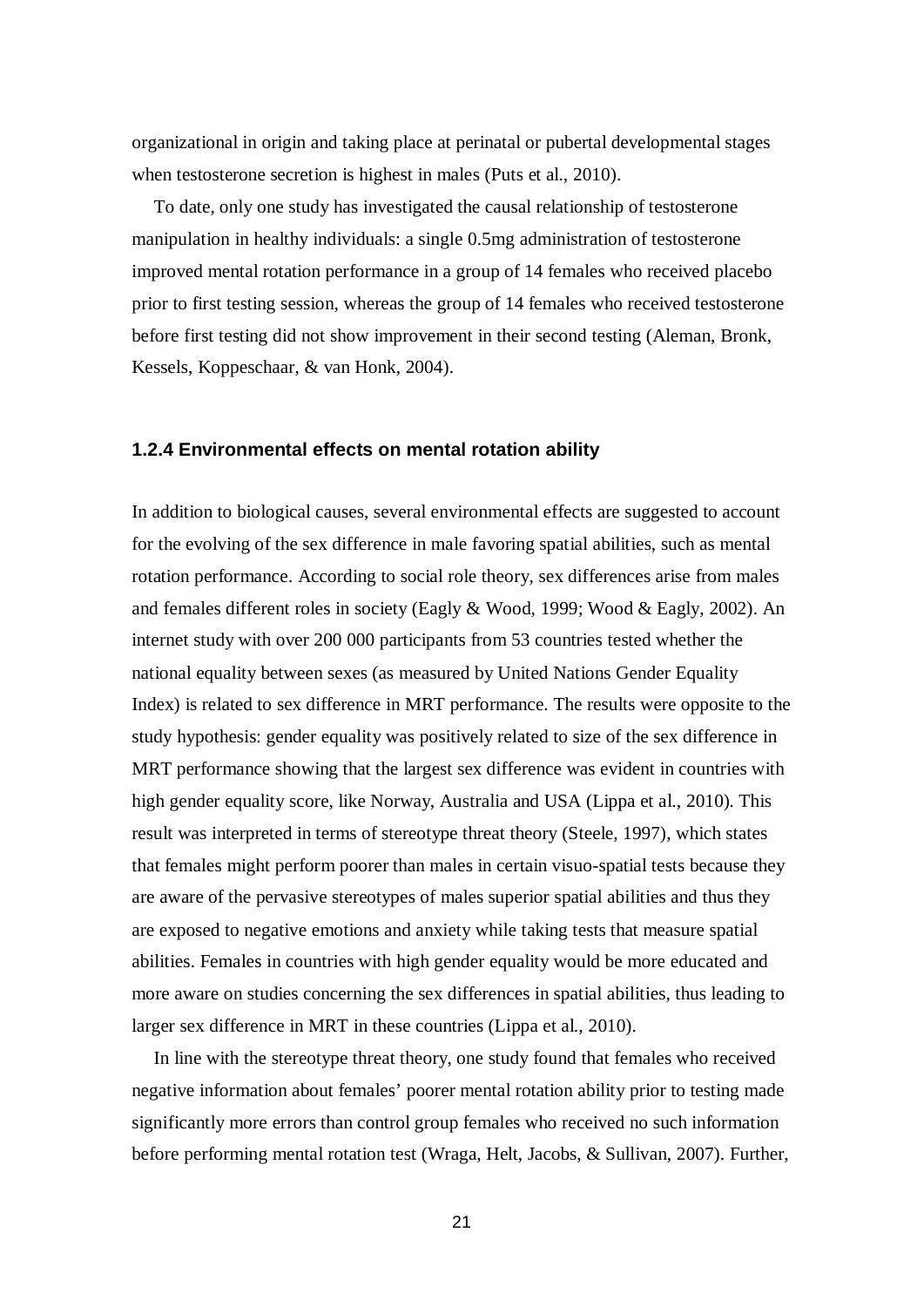a group of females who were told that females have better perspective taking abilities than males (false, but reasonably postulated information) made significantly fewer errors than females in the control group. In support of the stereotype threat theory, functional magnetic resonance imaging revealed that females who received negative information prior to testing showed increased activity in areas that are related to processing of emotional information whereas highly activated areas in other females were those that are related to visuo-spatial processing (Wraga et al., 2007).

Besides the society's influences on macro level, the different social roles in males and females can result also from parenting within the family. Parents can also influence their children's cognitive skills by creating specific expectations about their children's abilities. Parents estimate their sons' intelligence quotient to be higher than their daughters' (Furnham, Reeves, & Budhani, 2002; Furnham & Valgeirsson, 2007). Interestingly one study found that parents estimated their sons' locigal-mathematical and spatial intelligence to be higher than in their daughters' (Furnham et al., 2002). In line with parental ratings, females estimate of their own intelligence is significantly lower than males although this is not related to actual abilities (von Stumm, Chamorro-Premuzic, & Furnham, 2009).

Another socialization explanation for sex differences in spatial abilities comes from boys and girls differing exposure to sex-typed toys and activities. Parents encourage boys and girls into different sex-typed play (for a meta-analysis see Lytton & Romney, 1991). Some sex-typed activities and play experiences can improve performance in spatial tasks (for a meta-analysis see Baenninger & Newcombe, 1989). Studies have reported that computer game playing, activity that is more common in males, improves spatial abilities (Law, Pellegrino, & Hunt, 1993; McClurg & Chaille, 1987). Perhaps the sex differences in some spatial abilities would not be as large if females were engaged with more computer game playing: the effect of computer game practice on MRT performance has been reported to be significantly greater in females than in males (Quaiser-Pohl & Lehmann, 2002) and especially practice on action video game playing has been reported to reduce the sex difference in MRT (Feng, Spence, & Pratt, 2007).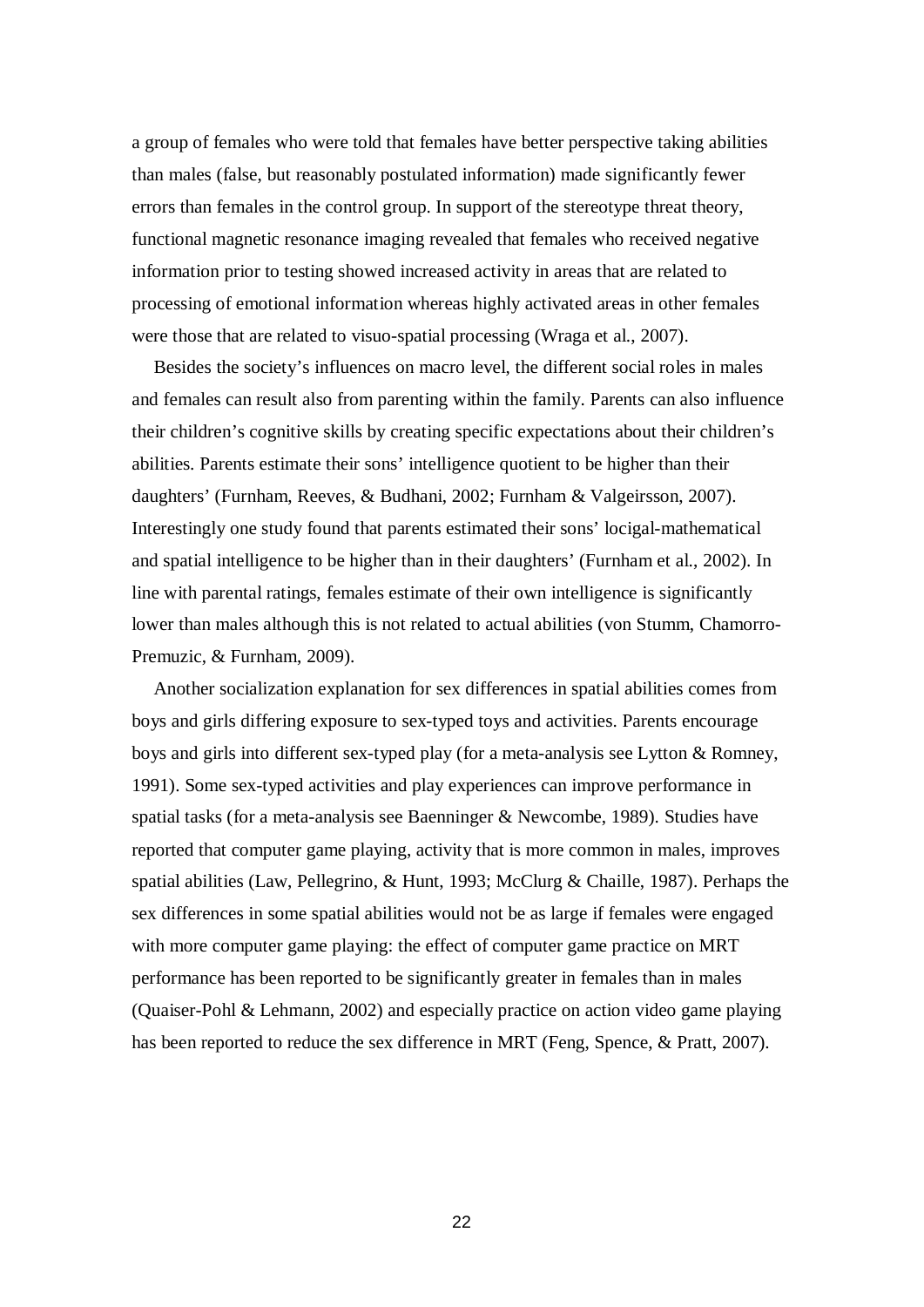## **1.3 Prenatal masculinization and prenatal transfer of testosterone**

Animal studies have clearly shown that prenatal androgen exposure has organizational effects on the sexual differentiation of the brain. The pioneering study of Phoenix, Goy, Gerall, & Young (1959) introduced organizational hypothesis whereby prenatal testosterone causes permanent masculinization of the brain in critical periods (Phoenix et al., 1959). The organizational effects refer to the prenatal period of differentiation when brain masculinization and feminization occurs, whereas activational effects refer to postnatal events when hormones activate the prenatally organized brain (Collaer & Hines, 1995). Development of male typical traits or behavior is called masculinization while development of female typical traits or behaviors is called feminization.

In short, the most important hormone in sexual differentiation of the brain is testosterone; the lack of testosterone leads to typical female brain development whereas exposure to testosterone masculinizes the brain (Arnold & Gorski, 1984; Breedlove, Jacobson, Gorski, & Arnold, 1982). However, estrogen also has an active role on brain sexual differentiation (Fitch & Denenberg, 1998) and also the role of genetically determined sexual differentiation of the brain has been recognized (Arnold et al., 2004; Arnold, 2009). When making interpretations of the effects of testosterone, one important point is that testosterone is converted to estradiol before it has it's masculinizing effects on central nervous system (Janowsky, 2006). Thus, it is usually not known whether the testosterone's effects on cognitive functioning are resulting directly from testosterone or through the metabolism into other androgens or estradiol.

The effects of prenatal testosterone are also time dependent (Phoenix et al., 1959). For example, the same animal can be both masculinized and feminized if the prenatal exposure to testosterone occurs only in certain critical period (Roberts, Padmanabhan, & Lee, 2008). In animals, prenatal testosterone affects not only reproductive behaviors, but also other behaviors like spatial learning and rough and tumble play (Williams  $\&$ Meck, 1991).

One source of prenatal masculinization in female animals occurs through prenatal transfer of testosterone from male littermates (for a review of masculinizing intrauterine position effect see Ryan & Vandenbergh, 2002). The process of masculinization of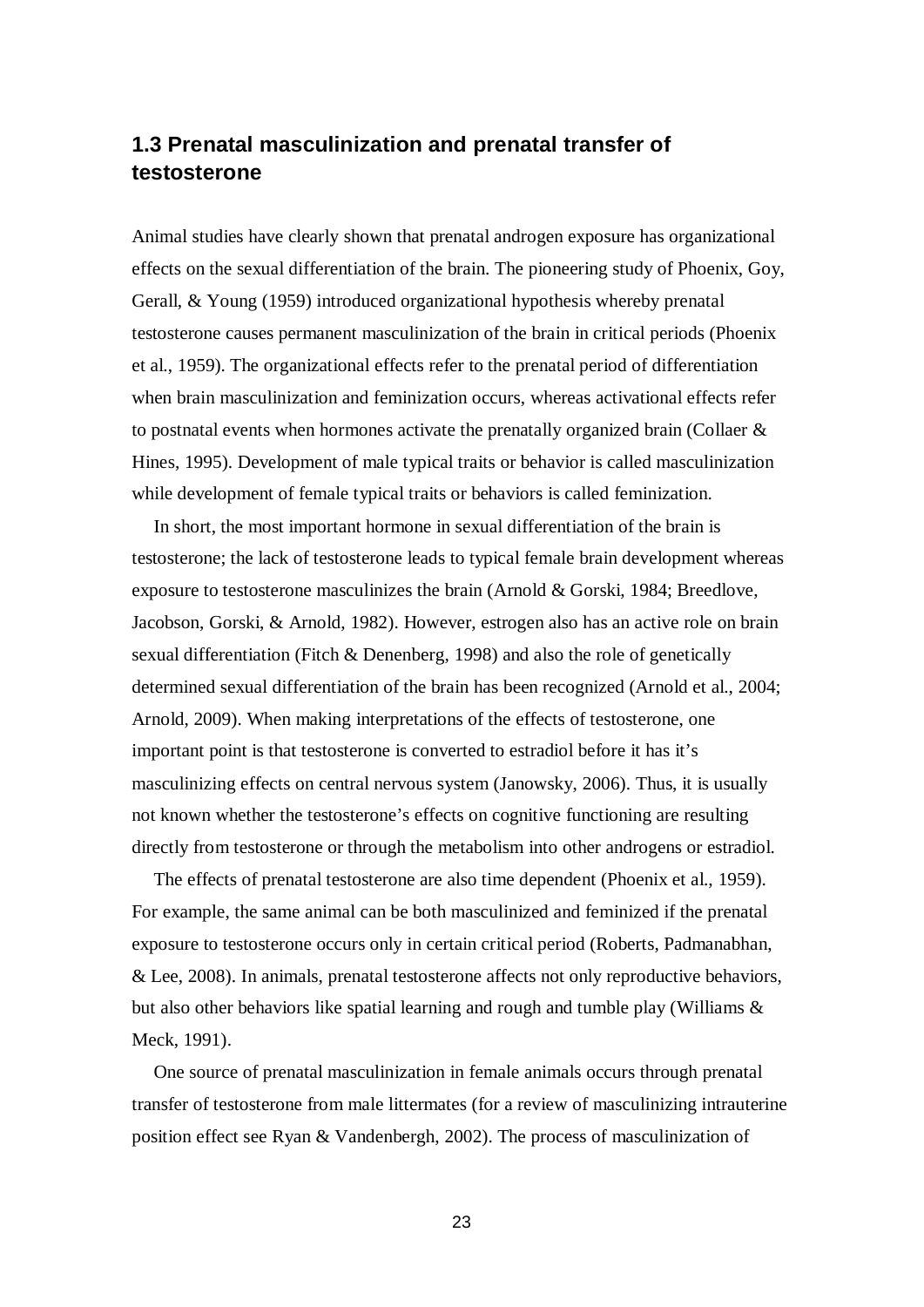females varies in different species. In mice the females are masculinized if they are located adjacent to males (Ryan & Vandenbergh, 2002), but in rats the masculinization effect occurs when male littermates are located caudally to female (Meisel & Ward, 1981). Females that are exposed to elevated levels of testosterone due to male littermates in their uterine environment have been reported to be masculinized in physiological and behavioral traits like aggression, anogenital distance, and mu-opioid receptors (Gandelman, vom Saal, & Reinisch, 1977; Morley-Fletcher, Palanza, Parolaro, Vigano, & Laviola, 2003).

### **1.3.1 Comparing females with male co-twins to females with female cotwins: an indirect measure of prenatal exposure to elevated levels of testosterone?**

In humans, the twinning rate and the proportion of dizygotic twins varies by ethnicity. In Finland, where the majority of people are Caucasians, about one percent of all births are twin births and one third of the twins are monozygotic, one third are dizygotic twins with same-sex co-twins, and one third of the twins are opposite-sex pairs (Kaprio & Marttila, 2005). This naturally occurring setting offers an interesting opportunity to test whether female members from opposite-sex pairs are masculinized compared to females from same-sex pairs. While prenatal transfer of testosterone from male littermates to females is evident in animals, there is not any direct evidence of prenatal transfer of testosterone from male to female fetus in human twin pregnancies.

Two alternative routes for possible prenatal transfer of testosterone from male to female are suggested: maternal-fetal and feto-fetal route (Miller, 1994). One study of mothers who were expecting twins indicated that maternal serum testosterone levels were not different in pregnancies with opposite- and same-sex twin pairs (Cohen-Bendahan, van Goozen, Buitelaar, & Cohen-Kettenis, 2005b), but that study measured maternal testosterone levels at 24 and 32 weeks of gestation, despite the fact that highest prenatal testosterone production in male fetuses is occurring from 8 to 24 weeks of gestation (Collaer & Hines, 1995). The maternal route is not supported by the fact that the hormone levels in maternal blood and amniotic fluid do not correlate (Nagamani, McDonough, Ellegood, & Mahesh, 1979). Even if the prenatal transfer of testosterone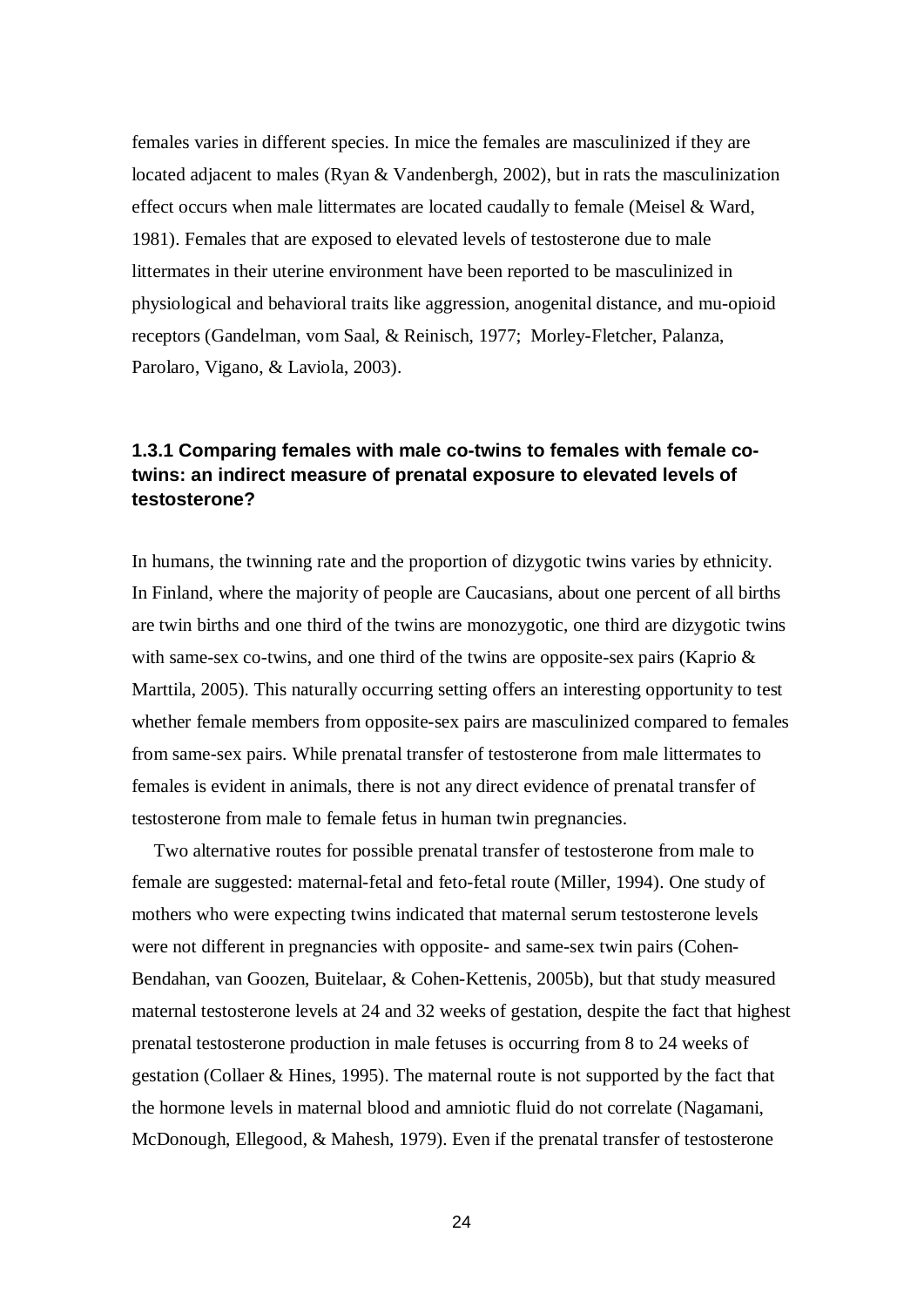would happen through maternal route, it would be impossible to detect by measuring maternal testosterone, because the sex of a fetus cannot be predicted from maternal testosterone levels (Abramovich, 1974).

The other suggested route for possible transfer of testosterone from male to female fetus goes directly from fetus to fetus. Amniotic fluid can permeate the fetal skin as well as placenta until 18 weeks from gestation (Abramovich & Page, 1972) and testosterone production in males is at highest before that gestational stage, with peak levels from 12 to 18, and from 14 to 16 weeks of gestation as measured from amniotic fluid and fetal serum, respectively (Abramovich, 1974; Nagamani et al., 1979; Reyes, Boroditsky, Winter, & Faiman, 1974; Warne, Faiman, Reyes, & Winter, 1977). Together, these facts suggests that there may be exposure to elevated levels of testosterone in female twins with male co-twins. If amniotic fluid from male fetus can enter the uterine environment outside male's fetoplacental unit due to its permeability then the female's placenta could act as a gateway for the access of extra testosterone. Testosterone from the male fetus would reach the female fetus through placenta, which could bind testosterone with its androgen receptors (Hirota et al., 1981), whereas testosterone is probably not capable of reaching the female fetus through its membranes, where androgen receptors are not found (McCormick, Razel, Spelsberg, & Coulam, 1981).

While testosterone levels in amniotic fluid differ remarkably between males and females (Nagamani et al., 1979; Warne et al., 1977), the sex of a fetus does not have effect on the estradiol levels in amniotic fluid (Warne, Reyes, Faiman, & Winter, 1978). In humans, the placenta has an active role on the regulation of hormones: it produces and secretes estradiol and regulates the amount of estradiol that enters fetal circulation (Drolet, Simard, Plante, Laberge, & Tremblay, 2007).

Unfortunately, there are no studies of amniotic fluid testosterone levels in twins from opposite- and same-sex pairs. Accordingly, the prenatal exposure to testosterone in females from opposite-sex pairs remains speculative.

Earlier studies comparing females with male co-twins and females with female cotwins have reported some evidence for masculinization for traits like eating disorders (Culbert, Breedlove, Burt, & Klump, 2008), maternal fitness (Lummaa, Pettay, & Russell, 2007), and otoacustic emissions (sounds produced by inner ear) (McFadden, 1993), but many of these results have not been replicated (Medland et al., 2008;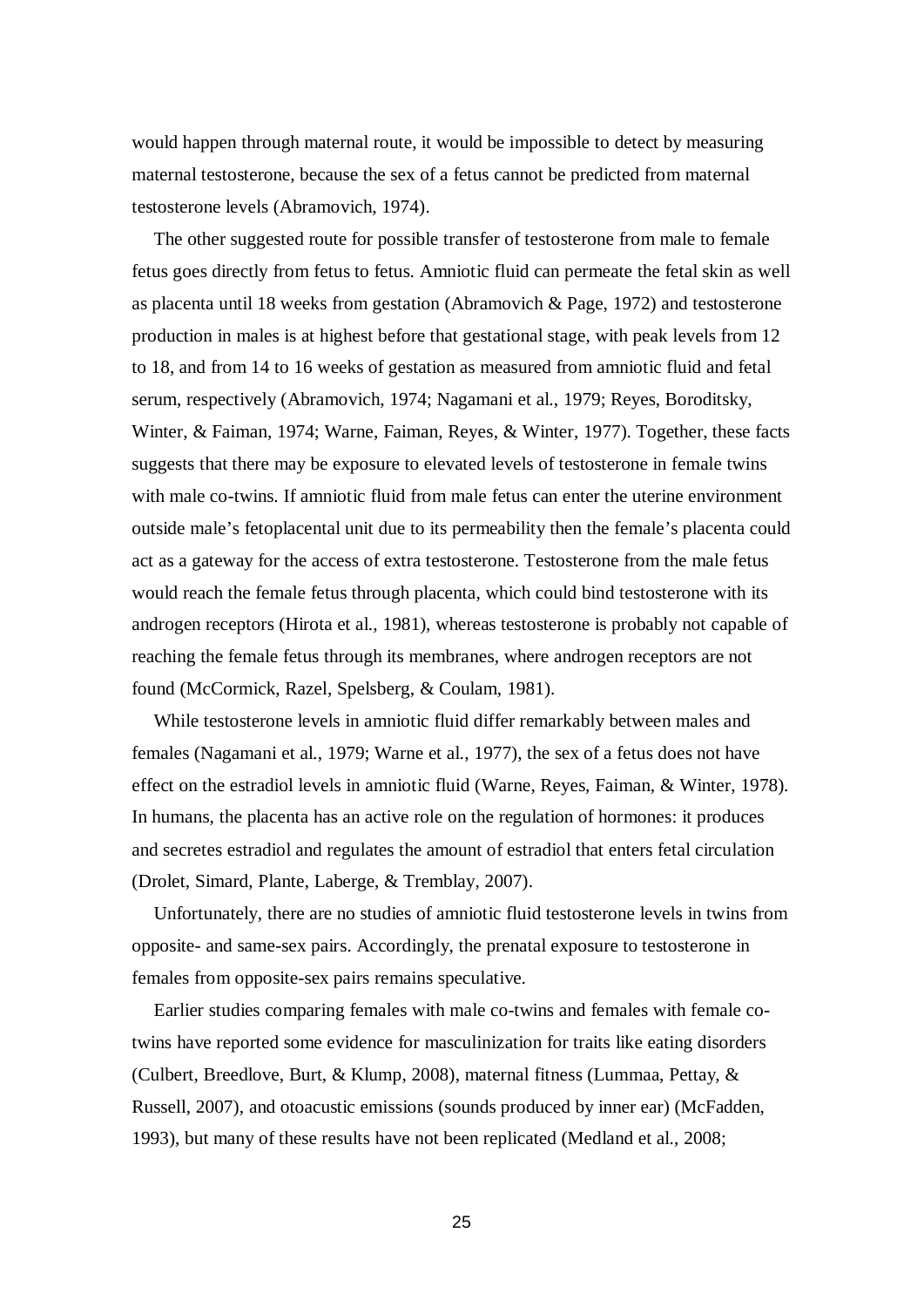Raevuori et al., 2008) and there are also negative results for other traits (e.g. Rose et al., 2002) (Table 1). Many of the studies have been conducted in small samples and many of the phenotypes are traits that have not been reported to be associated with testosterone in general.

**Table 1.** List of studies that have investigated masculinization of female twins from opposite-sex pairs.

| Phenotype                | Masculinization | Sample | Publication     | Additional           |
|--------------------------|-----------------|--------|-----------------|----------------------|
|                          | of OSF twins    | size   |                 | information          |
| <b>Biological traits</b> |                 |        |                 |                      |
| 2D:4D ratio              | $\ddot{}$       | 56     | van Anders et   |                      |
|                          |                 |        | al., 2006       |                      |
|                          | $+$             | 114    | Voracek &       |                      |
|                          |                 |        | Dressler, 2007  |                      |
|                          |                 | 867    | Medland et al., |                      |
|                          |                 |        | 2008a           |                      |
| Dental                   | $+$             | 148    | Boklage, 1985   |                      |
| asymmetry                |                 |        |                 |                      |
| Grip strength            |                 | 4314   | Gaist et al.,   |                      |
|                          |                 |        | 2000            |                      |
| <b>Maternal fitness</b>  | $+$             | 754    | Lummaa et al.,  |                      |
|                          |                 |        | 2007            |                      |
|                          |                 | 12295  | Rose et al.,    |                      |
|                          |                 |        | 2002            |                      |
|                          |                 | 2892   | Medland et al., |                      |
|                          |                 |        | 2008b           |                      |
| Spontaneous              | $+$             | 242    | MacFadden,      |                      |
| otoacustic               |                 |        | 1993            |                      |
| emissions                |                 |        |                 |                      |
| Tooth crown              | $+$             | 149    | Dempsey et      |                      |
| size                     |                 |        | al., 1999       |                      |
| Total brain              | $+$             | 119    | Peper et al.,   | Finding in 9-year    |
| volume                   |                 |        | 2009            | olds. Not replicated |
|                          |                 |        |                 | in adult twins.      |
|                          |                 |        |                 |                      |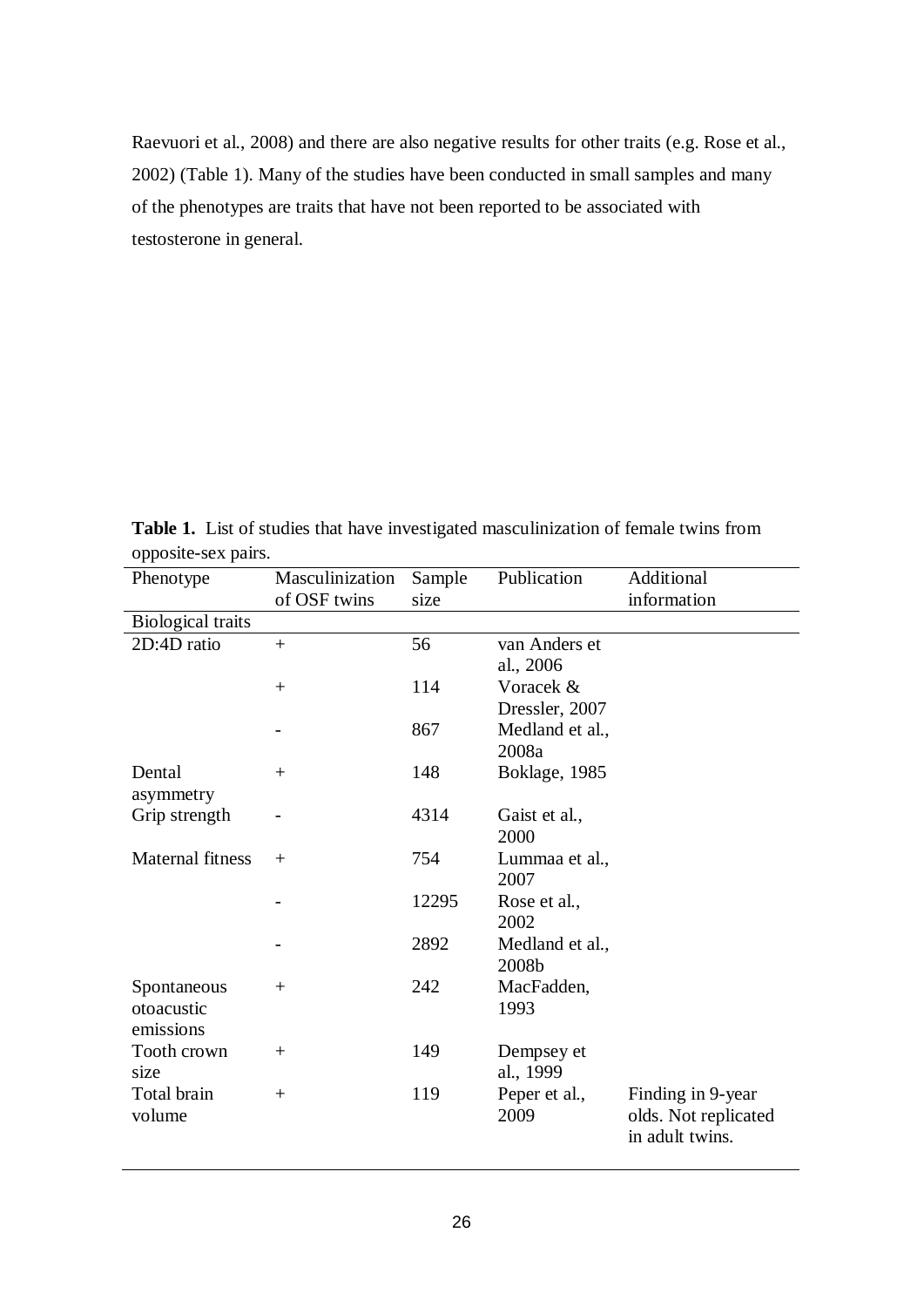| Psychological<br>traits |              |            |                 |                      |
|-------------------------|--------------|------------|-----------------|----------------------|
| Disordered              | $+$          | 582        | Culbert et al., |                      |
| eating                  |              |            | 2008            |                      |
|                         |              | 4388       | Raevuori et     |                      |
|                         |              |            | al., 2009       |                      |
|                         |              | 2189       | Baker et al.,   |                      |
|                         |              |            | 2009            |                      |
| Feminity-               |              | 5679       | Rose et al.,    |                      |
| masculinity             |              |            | 2002            |                      |
| Handedness              |              | 120        | Elkadi et al.,  |                      |
|                         |              |            | 1999            |                      |
|                         |              | 2262 and   | Ooki, 2005      |                      |
|                         |              | 1902       |                 |                      |
| <b>Mental</b> rotation  | $\mathrm{+}$ | <b>Not</b> | Cole-Harding    | Appeared only as a   |
| ability                 |              | reported   | et al., 1988    | meeting abstract.    |
| Personality             |              | 5294 and   | Loehlin &       |                      |
|                         |              | 3006       | Martin, 2000    |                      |
| Proneness to            | $^{+}$       | 129        | Cohen-          |                      |
| aggression              |              |            | Bendahan et     |                      |
|                         |              |            | al., 2005a      |                      |
| Right ear               | $+$          | 187        | Cohen-          | Finding in 10-year   |
| advantage               |              |            | Bendahan et     | olds, not replicated |
|                         |              |            | al., 2004       | when the subjects    |
|                         |              |            |                 | were retested at age |
|                         |              |            |                 | 13.                  |
| Sensation               | $^{+}$       | 844        | Resnick et al., |                      |
| seeking                 |              |            | 1993            |                      |
| Sex-typed play          |              | 91         | Henderson &     |                      |
|                         |              |            | Berenbaum,      |                      |
|                         |              |            | 1997            |                      |

 $OSF =$  females with male co-twins.  $+$  = positive finding for masculinization in females with male co-twins. - = negative finding for masculinization in females with male cotwins.

One often cited paper has reported masculinization of mental rotation ability in females with male co-twins, but it should be noted that this study has appeared as a meeting abstract only and it permits no confident conclusions as it offers no detailed information about the sample size and characteristics and assessment procedures.

To date, there are two studies of handedness in twins from opposite- and same-sex pairs (Elkadi, Nicholls, & Clode, 1999; Ooki, 2005). Both studies tested the GBG hypothesis and assumed that if females from opposite-sex pairs are exposed to elevated levels of testosterone prenatally then they should have higher prevalence of lefthandedness compared to females from same-sex pairs. Elkadi et al. (1999) found no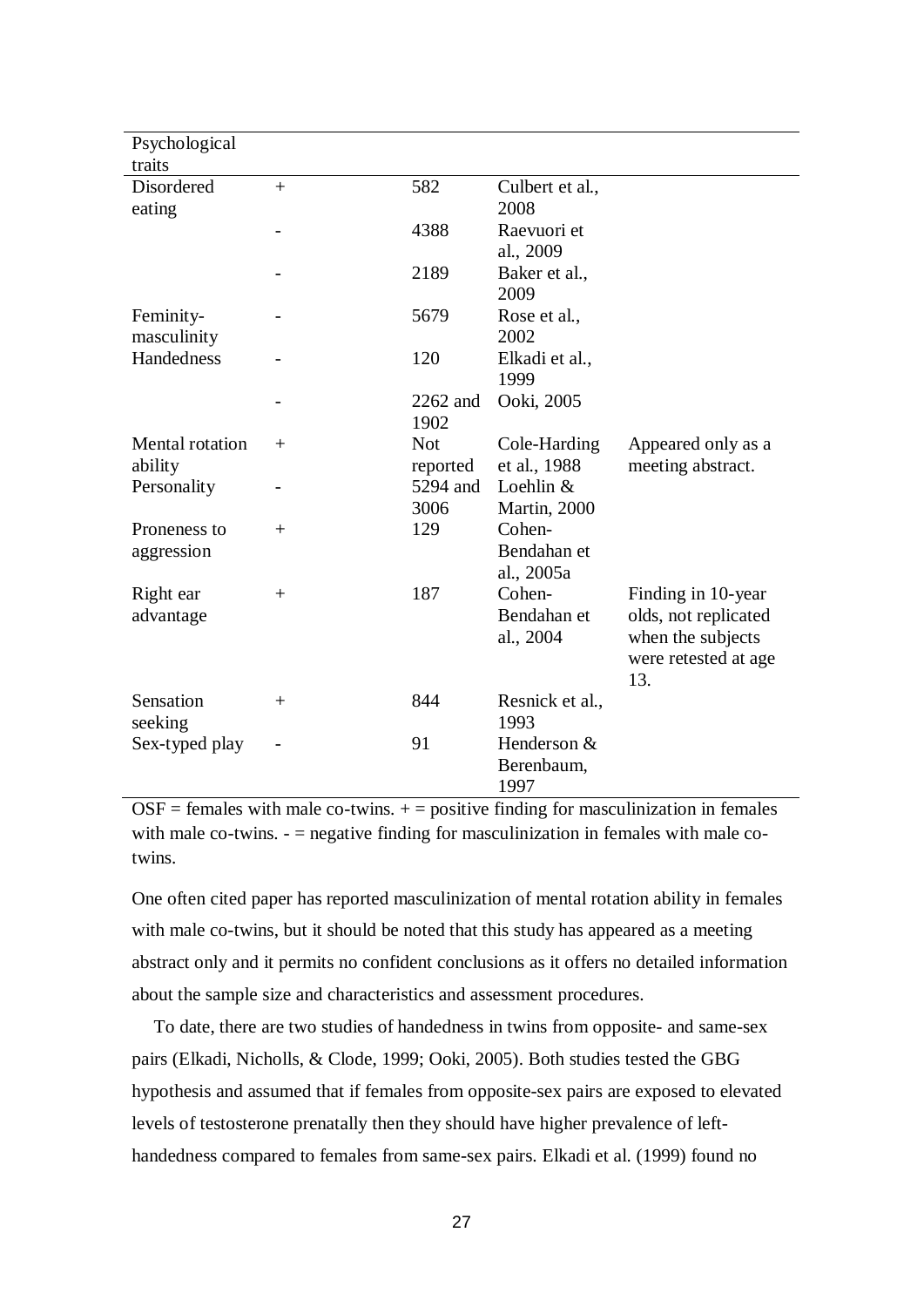difference between females from opposite- and same-sex pairs. Ooki (2005) reported lower prevalence of left-handedness in females from opposite-sex pairs compared to females from same-sex pairs, but that difference was not significant. Further, significantly lower prevalence of left-footedness in females with male co-twins compared to females with female co-twins was reported in this study.

### **1.3.2 Postnatal socialization as an alternative explanation for masculinization**

When studying female twins with male co-twins, it should be stressed that masculinization effects, if they exist, need not only be prenatal in origin, but can result also from postnatal socialization. Previously, it has been reported that girls with a twin brother had higher leadership skills than girls with a twin sister or twin boys (regardless of their co-twins sex) or singletons at age 11-12 in a study of 1874 twins and their 23 200 non-twin class-mates from the FinnTwin12 study (Pulkkinen, Vaalamo, Hietala, Kaprio, & Rose, 2003), which might indicate that the socialization in females with male co-twins is different than in females with female co-twins and in non-twin females. The masculinization in traits like mental rotation ability could result from practice effects, whereas for physiological traits like dental asymmetry and otoacustic emissions the socialization explanation may not be reasonable.

Growing up with a twin brother must be different than growing with a twin sister. One possible different sex-typed socialization between females with male co-twins and females with female co-twins could be exposure to sex-typed toys and activities. A study of over 5500 preschool children showed that the presence of an older brother in boys and girls was related to more masculine and less feminine behavior as measured with toy preferences, sex-typed activities and characteristics; whereas the presence of an older sister had sex-specific effects: boys were no more feminine and no effect on masculinity; girls were less masculine but no effect on their feminity (Rust et al., 2000).

It is also possible that parents of opposite-sex twins could encourage girls and boys from these twin pairs into less sex-typed activities than girls and boys from same-sex pairs, but it could be also other way round: the differences between girls and boys could be emphasized by parents of opposite-sex twins. The parents of singletons do show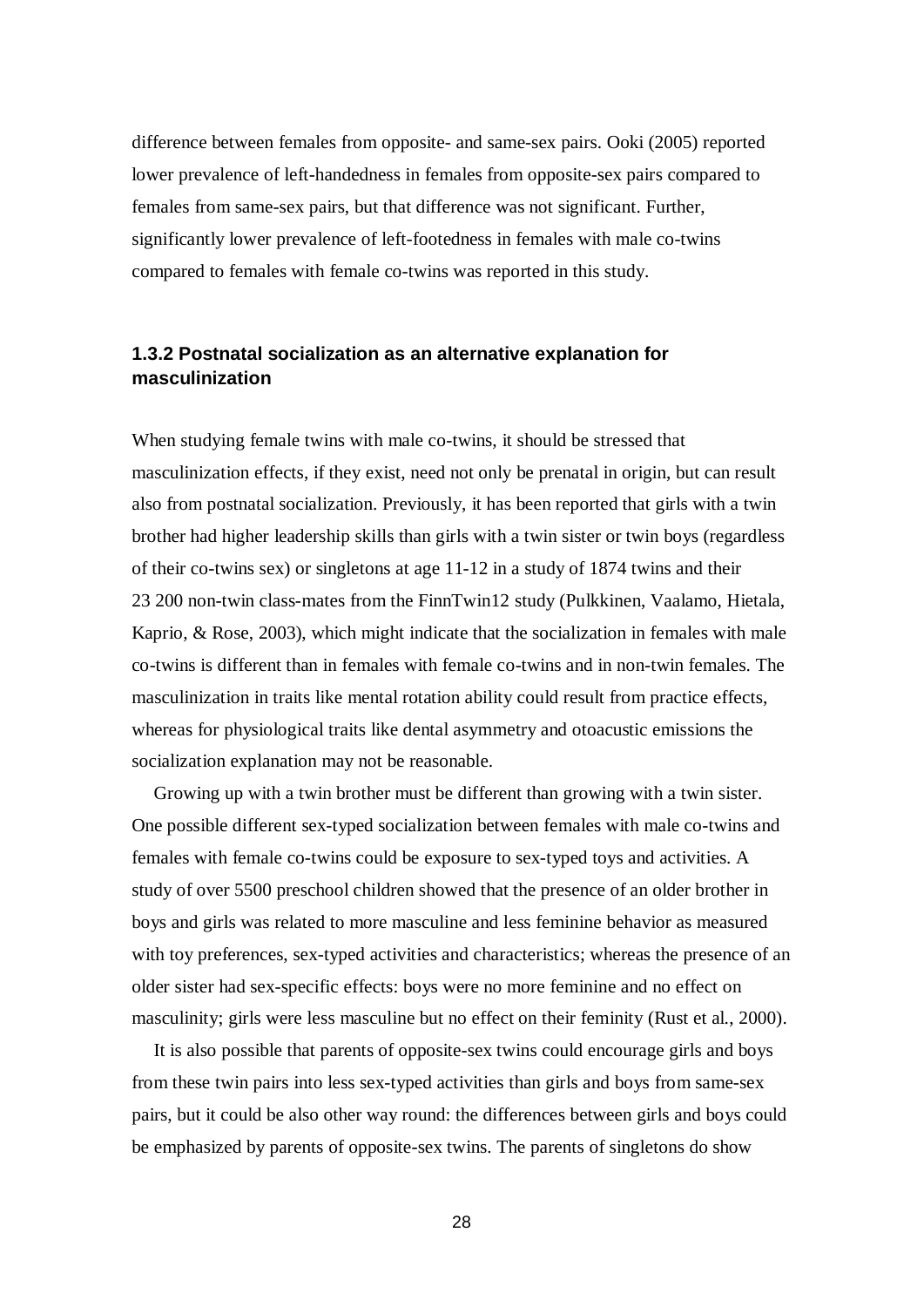different socialization of boys and girls into sex-typed play (Lytton & Romney, 1991), but there are no studies of parents of twins.

If females from opposite-sex pairs are masculinized in sex-typed activities and toy preferences, that might influence their spatial abilities. There is good evidence that engagement in male typical activities like computer game playing are related to good spatial abilities (Feng et al., 2007), but sex-typical activities are not only reflecting socialization effects: for example females with CAH have been found to show increased preference for boys' toys and activities (Hines, 2006) and moreover fetal testosterone was found to be related to sex-typed play in 6-10 year old girls and boys from the general population (Auyeung et al., 2009). Thus it is possible that prenatal testosterone enhances engagement into male typical activities which in turn enhances male favored spatial abilities like mental rotation skills. However, one twin study did not support either postnatal or prenatal masculinization of sex-typed toy preferences: girls with a twin brother did not differ from girls with a twin sister in time spent with boys toys (Henderson & Berenbaum, 1997).

Hardly any psychological trait in humans could be attributed to mere nature or nurture as they are inextricably linked. Thus, making clear distinction on whether the masculinization in a given trait is a result of prenatal masculinization or postnatal socialization is not easy and should not be a sole aim of the studies comparing females with male co-twins and females with female co-twins. As it is not possible to conduct human studies where hormone levels are manipulated, human twin studies, often with large population-based samples, offer a valuable natural setting to study whether the prenatal masculinization hypothesis and occurrence of prenatal transfer of testosterone from male to female fetus can be extended to humans.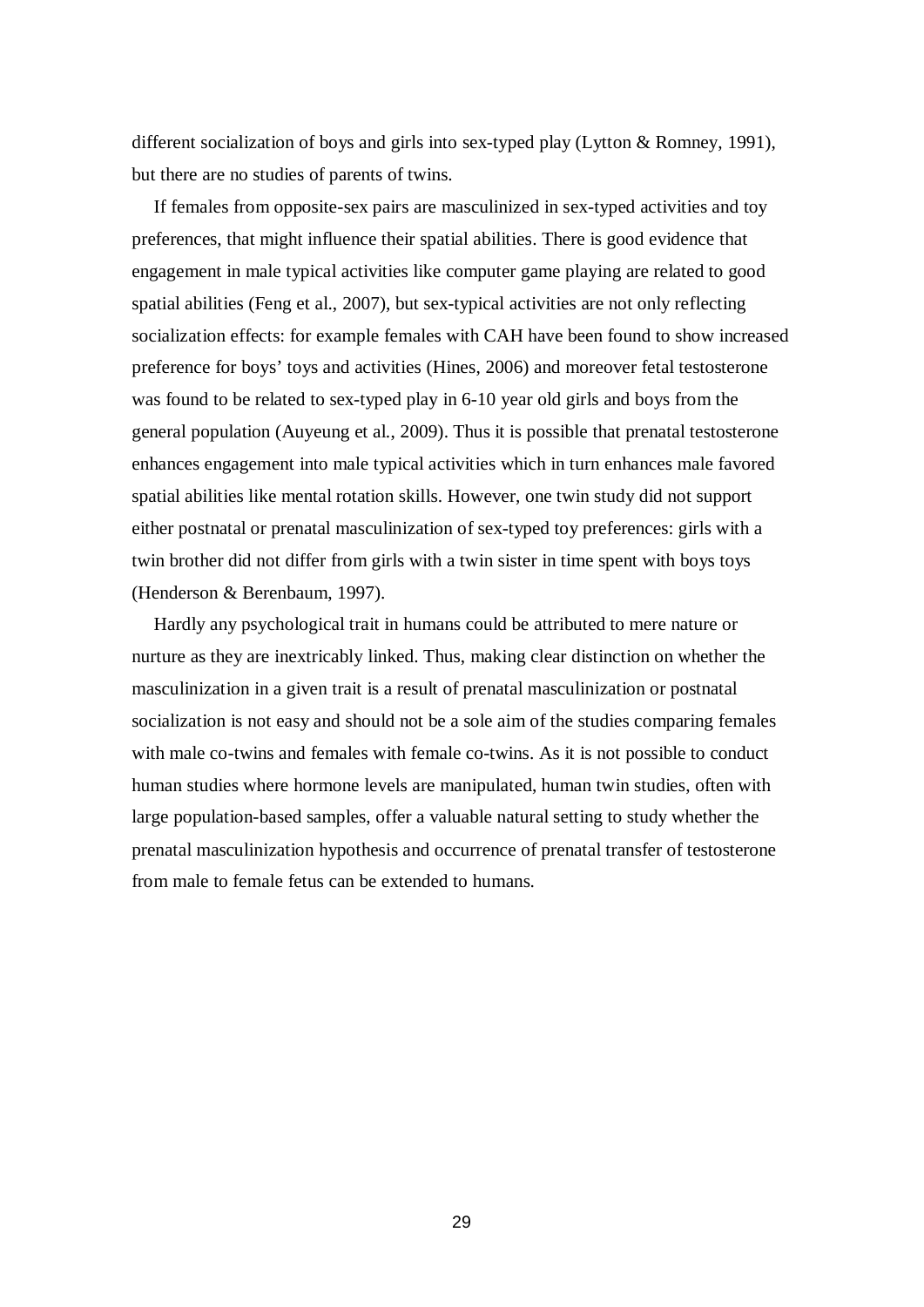# **2 Aims of the study**

The aims of this study were to investigate the origins of the sex differences in laterality and spatial ability, as represented by handedness and mental rotation ability, respectively. Twin data was utilized in two ways; 1) by conducting twin modeling to investigate genetic and environmental effects on handedness and mental rotation ability; 2) by comparing the differences in handedness and mental rotation ability between twins from the same-sex pairs and twins from the opposite-sex pairs. The latter aim was related to the controversial issue of possible prenatal transfer of testosterone in humans.

The specific aims were:

1. To study whether left-handedness is more common in males than in females in Finland.

2. To determine how much of the variance in handedness is explained by genetic and environmental effects, and to study whether there are singleton, twin, and triplet differences in handedness.

3. To test whether the prevalence of right-handedness is higher in females with male cotwins compared to that of females with female co-twins. To test whether there is difference in fluctuating levels of testosterone and estradiol between left- and righthanders and to test if there are differences in the levels of these hormones in twins from opposite- and same-sex pairs.

4. To test if male twins outperform female twins in Mental Rotation Test, and to test if females with male co-twins are masculinized in mental rotation ability.

5. To investigate if there are sex-specific genetic or environmental effect on mental rotation ability and to find out whether the same or different set of genes affect mental rotation performance in males and females.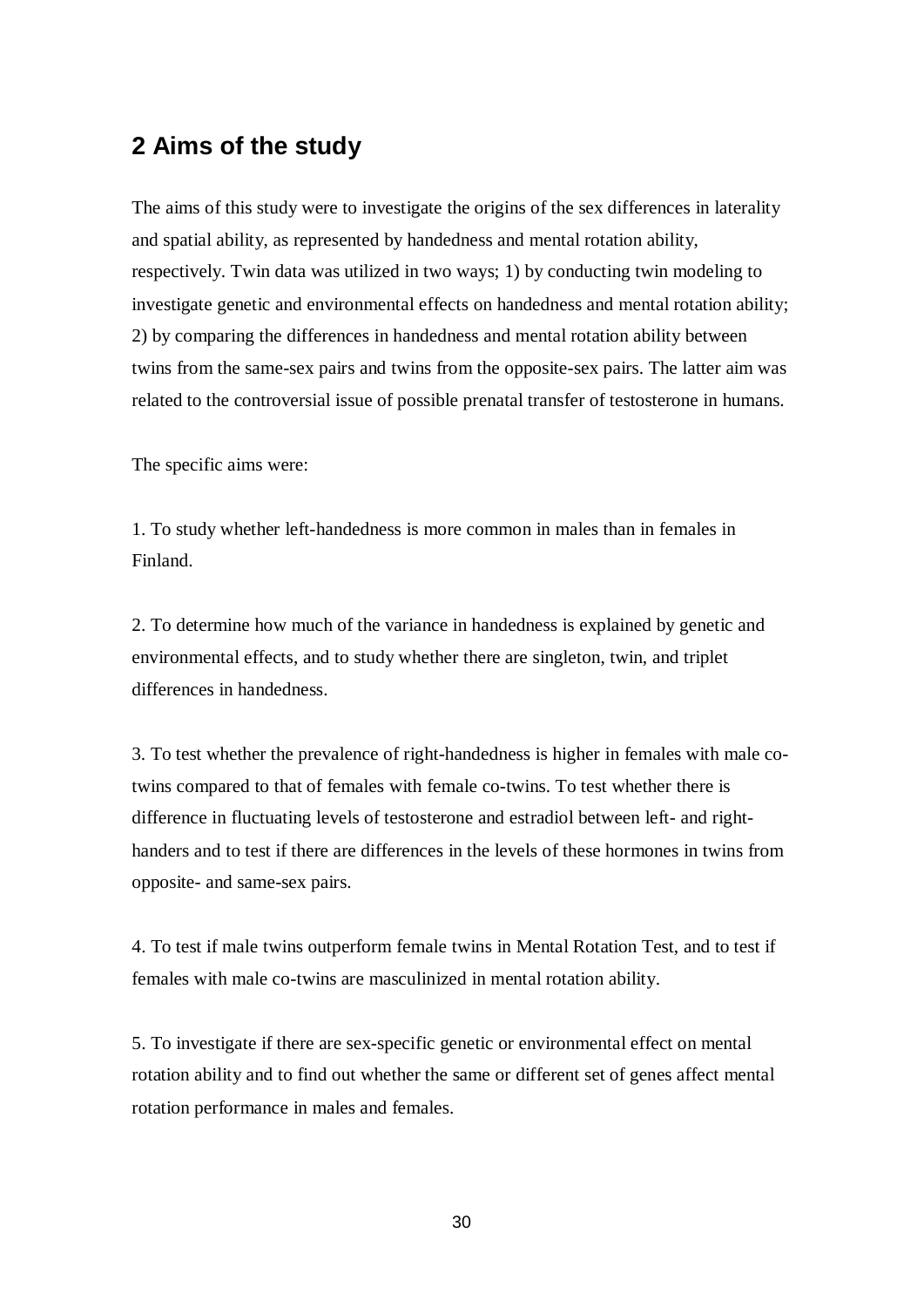# **3 Methods**

### **3.1 Participants**

All of the subjects in this thesis were individuals who have participated in the Finnish twin studies conducted in Department of Public Health, University of Helsinki. The studies included in this thesis utilized two population-based twin study cohorts, 1) the older Finnish Twin Cohort, which comprises of Finnish same-sex pairs born before 1958 (Kaprio & Koskenvuo, 2002), and 2) FinnTwin12, which includes Finnish twins, both from opposite- and same-sex pairs, born in 1983-1987 (Kaprio, Pulkkinen, & Rose, 2002). Both studies have identified the twins through Central Population Registry of Finland and have invited all twin pairs with both twins alive to participate. These ongoing longitudinal studies have reached very high participation rates: 89% and 92% at the first baseline data collection for older Finnish Twin Cohort and FinnTwin12, respectively.

### **3.1.1 Older Finnish Twin Cohort**

Studies I and II comprised of all participants, who were under 70 years of age, from the Older Finnish Twin Cohort. The original inclusion criterion for twin pair selection was persons born in the same day, in the same municipality, and having a same surname. As a result of this selection procedure, the older Finnish Twin Cohort includes also singletons and triplets, who fulfilled the selection criterion. Study I comprised of 4068 singletons, 25810 twins from same-sex pairs, and 283 triplets.

The zygosity determination was based on the accurate questionnaire method (Sarna, Kaprio, Sistonen, & Koskenvuo, 1978). In addition, zygosity has been validated for selected pairs by using genetic markers. The older Finnish Twin Cohort study protocol has been approved by the national Board of Health of Finland.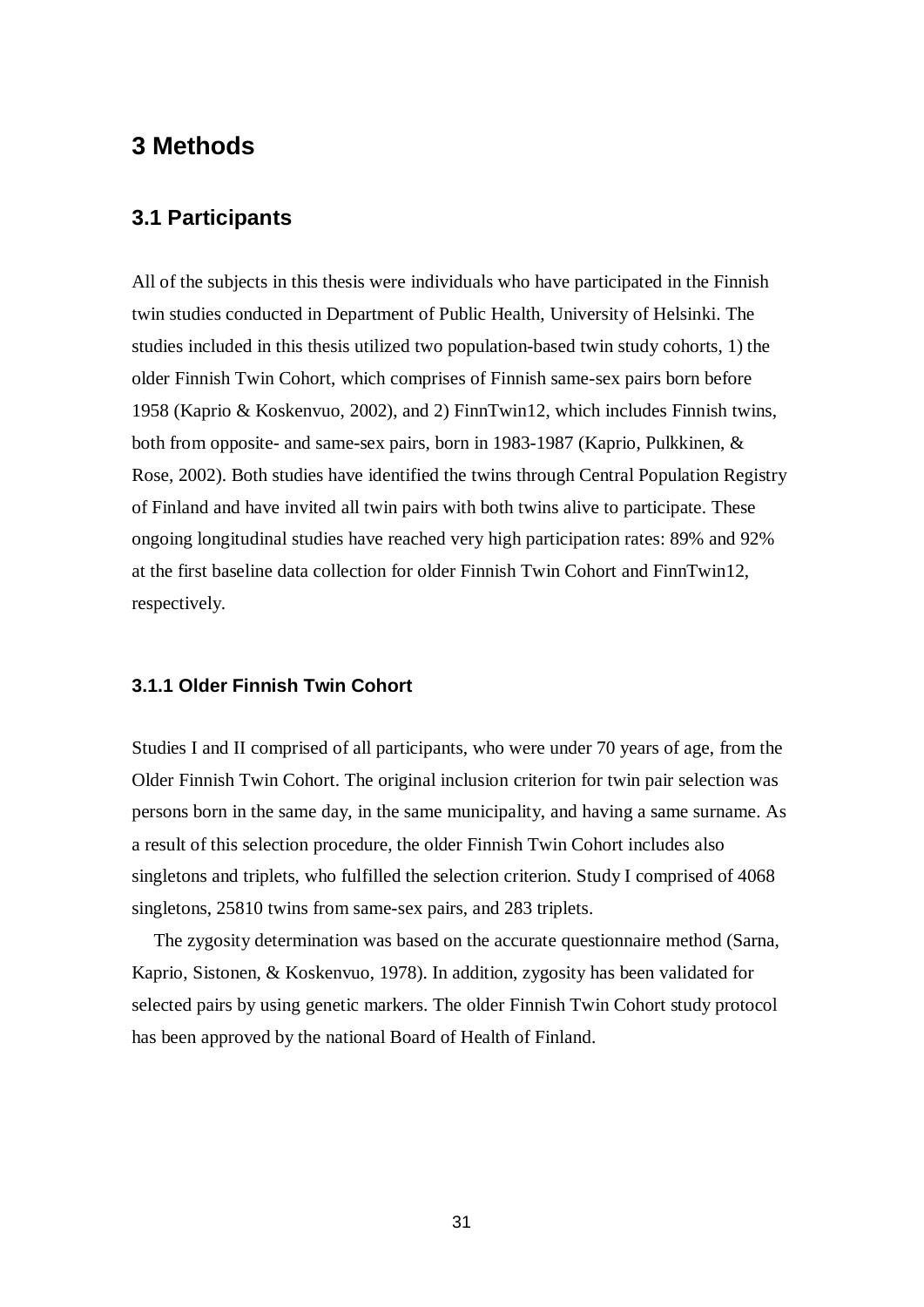#### **3.1.2 FinnTwin12**

Studies III. IV, and V utilized FinnTwin12 (aka FT12) study. FT12 study design is based on two samples: 1) the epidemiological sample consists of five birth cohorts of twins, born in 1983-1987 and their parents, while 2) the intensive sample comprises of subset of twins drawn from the epidemiological sample. Two thirds of the intensive sample were selected at random from the epidemiological sample while about one third of the twins were selected on the basis of their parents elevated alcohol related problems as measured with self-reported Malmö-modified Michigan Alcoholism Screening Test (Kristenson & Trell, 1982; Seppa, Sillanaukee, & Koivula, 1990). The epidemiological sample was used in the study III, which comprised of 4736 twins at age 14. The fourth wave of data collection of the Intensive sample was utilized in studies IV and V, which comprised of 804 young adult twins at age 21-24 years.

The zygosity determination in FinnTwin12 was based on the validated questionnaire method (Sarna et al., 1978), with additional questions for younger twins (Goldsmith, 1991). The zygosity was determined from DNA for most of the twins in the intensive sample who participated in the fourth wave of data collection (Studies IV and V). The FinnTwin12 study protocol is approved by ethical committee of Helsinki and Uusimaa Hospital district, Finland, and by the IRB of Indiana University, Bloomington, USA. Parents have given consent to their twins participation at age 14 and twins completed written informed consent as adults before their participation to fourth wave of data collection.

### **3.2 Measures**

#### **3.2.1 Handedness measures**

In Studies I and II, handedness was measured with two questions: 1) as a child, were you right-handed, left-handed or used your both hands equally; 2) at the moment, are you writing with right hand? No or Yes. In these studies, the information about possible forced right-handedness was obtained with the following question: if you were lefthanded as a child, were you forced to write with right hand? No or Yes. In Studies I and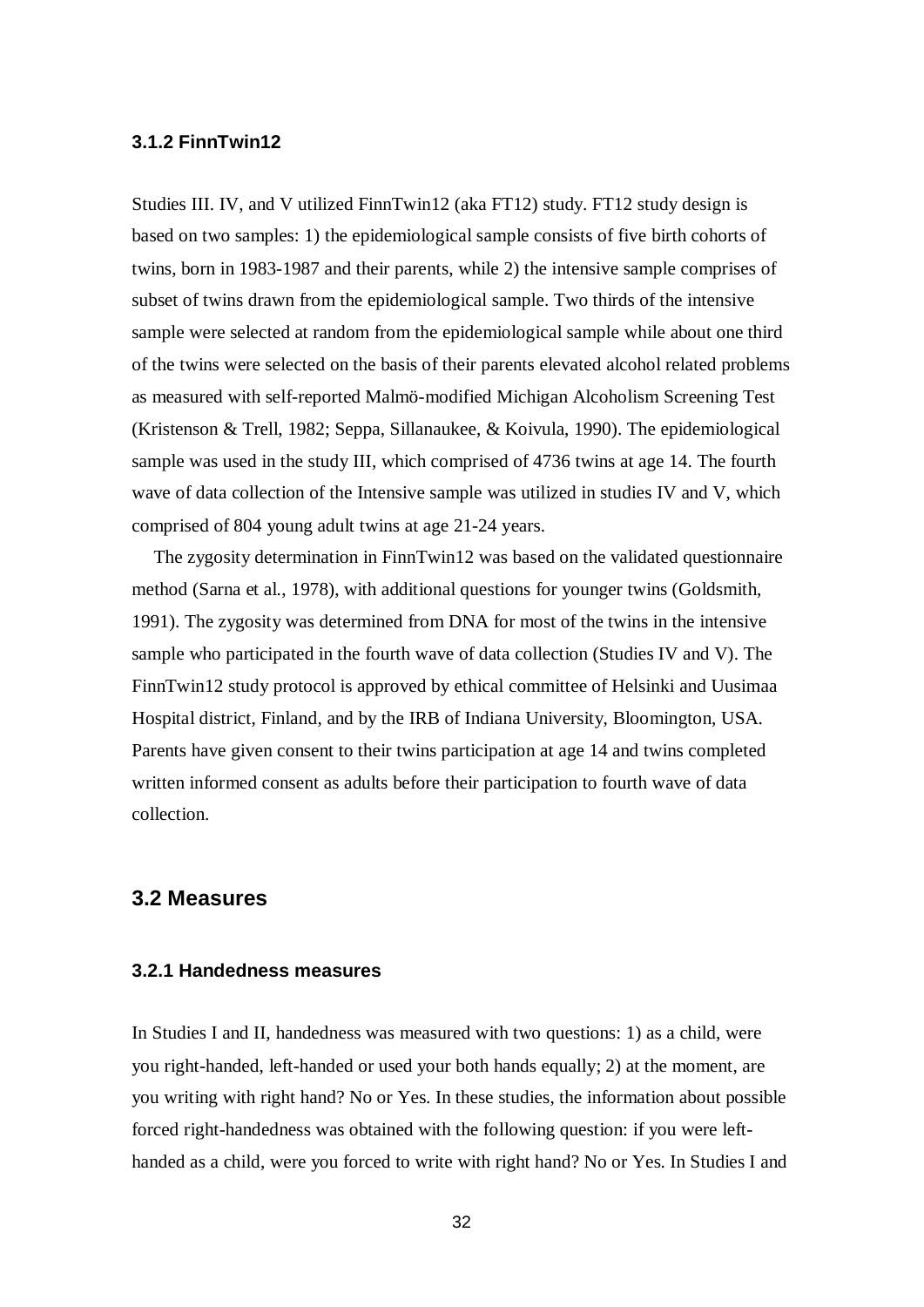II the handedness analyses were conducted separately for both handedness measures, but also restricting analyses to those individuals who reported no inconsistency between handedness questions or no right-handed writing due to forced right-handedness (for a detailed information about exclusion criterion see Study I)

Also Study III assessed handedness with two questions: 1) are you: right-handed, left-handed or use both hands equally well; 2) do you write with your right hand? No or Yes. In this study, analyses were done mainly by including only individuals who reported themselves as consistent left- or right-handers.

#### **3.2.2 Mental Rotation Test**

Mental rotation ability in Studies IV and V was measured with a redrawn version of Vandenberg and Kuse Mental Rotation Test (Peters et al., 1995) which, in turn, is based on stimulus materials of Shepard and Metzler (Shepard & Metzler, 1971). This paper and pencil administered MRT included a 5-minute practice in which subjects completed four trials. After completing the practice trials, all participants were given correct answers to those trials. The actual test, MRT-A, consisted of two parts, each with 12 trials. In each trial, there was one target figure and four figures where the target figure was presented as viewed from different angles. The participant's task was to mark the two figures that match the target figure by mentally rotating the figures through the vertical axis. There was a three minute time limit for each of the two parts. In order to reduce guessing, participants were given one point only if they had marked the two correct alternatives of each trial. Thus, the possible total score ranged from 0 to 24. MRT yielded also separate scores for each of the two parts (possible range from 0 to 12). Number of attempted trials and percentage of correct trials out of attempted trials were also recorded. MRT was administered individually or in groups of two to nine participants (size of the group had no effect on the MRT scores either in females or males, data not shown).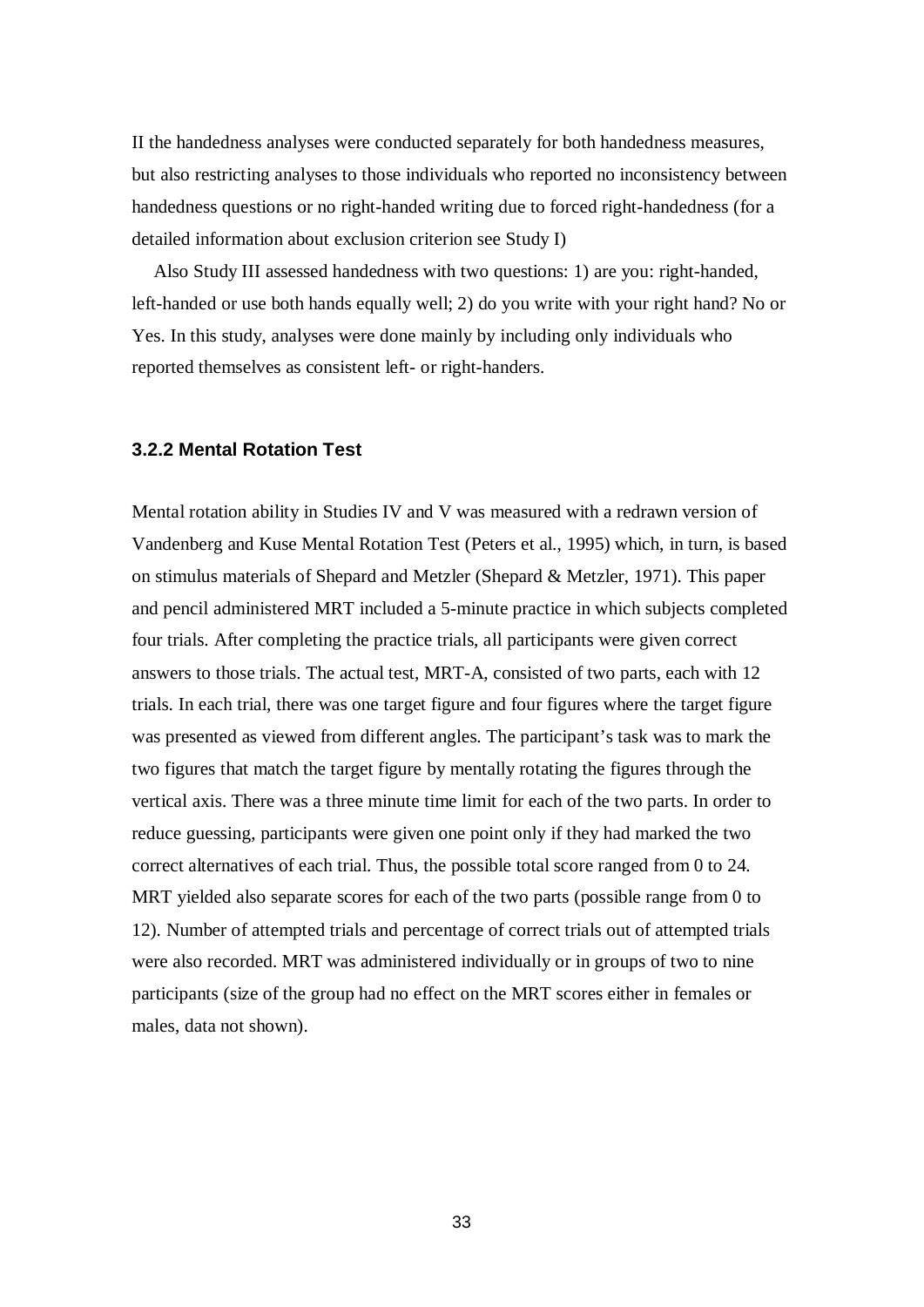#### **3.2.3 Hormonal measures**

Activational effects of testosterone and estradiol in Study III were studied from two saliva samples. Saliva samples were collected from a subsample of FT12 participants from the intensively studied twins including 771 participants from 1986 and 1987 cohorts. Testosterone and estradiol measures were adjusted for diurnal and seasonal effects, and log transformation was used to reduce skewness. Detailed information on saliva collection procedure, determination of hormones and correction of skewness can be found in Study II and in (Eriksson, Kaprio, Pulkkinen, & Rose, 2005).

#### **3.2.4 Other measures**

Basic demographic variables included age, sex and zygosity. Twins from the same-sex pairs were either monozygotic (MZ) or dizygotic (DZ). Birth and pregnancy related variables in FinnTwin12 included Apgar scores, birth order, birth weight, gestational age, and mother's age at twin's birth. Apgar scores, birth weight and gestational age information were obtained from twins' parents as a part of a baseline family questionnaire. In Finland, Apgar scores, birth order, birth weight and gestational age information are recorded also on child-specific booklets by the maternity hospital and well-child clinic staff, which is a free pre-school health service provided to and used by virtually all parents. The booklets are kept by the mother. Mother's age at twin's birth was obtained through Central Population Registry. In the older Finnish Twin Cohort the birth order was asked from twins as a part of the questionnaire study.

Computer game playing experience was self-reported by the twins in a questionnaire completed before the administration of MRT. Participants indicated how often they play video or computer games: 1) less than once a month, 2) once a month, 3) once a week, 4) couple of times in week, 5) daily, less than two hours, 6) daily, more than two hours.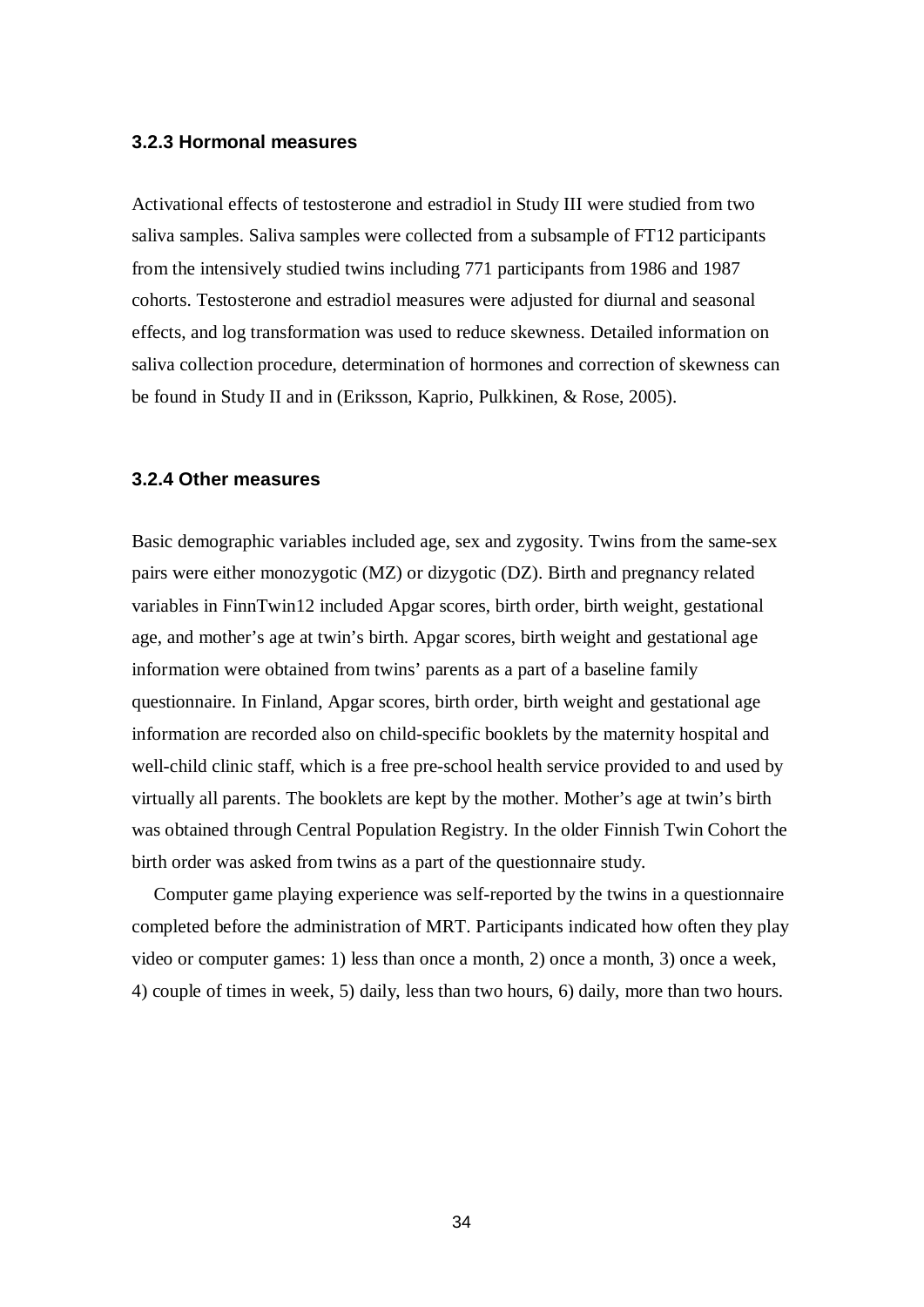### **3.3 Statistical analyses**

#### **3.3.1 Modeling of genetic and environmental effects in twin data**

One of the advantages of twin data is the possibility to estimate how much of the phenotypic variance in some trait is explained by genetic and environmental effects. The classical twin design of heritability estimation is based on the comparison of monozygotic (MZ) and dizygotic (DZ) twin pairs. MZ twins always have same-sex cotwin whereas DZ twins can have either opposite-sex or same-sex co-twin.

The purpose of the twin modeling is to estimate how much of the variance is explained by additive genetic effects (A), common environmental effects (C), and unique environmental effects (E). The A effects refer to effects that are caused by sum of many genes. The C effects refer to all environmental things that make twins alike and are often called shared environmental effects, while the E effects refer to all things that make twins unlike from each other. The error of measurement is also included in the E component. Also dominant genetic effects (D) can be estimated, but not simultaneously with C effects: therefore the model is either ACE or ADE (note: the C and D components can be included in the same model if twin data has information also on siblings of twins). The estimates for genetic and environmental effects are obtained by decomposing the phenotypic variance into additive genetic, dominant genetic, common environmental, and unique environmental variances.

The estimation of A, C, D, and E components is based on the assumption that MZ twins share all of their genes and thus have identical genotype, whereas DZ twins share on average half of their genes and their genotypic resemblance is equivalent to siblings who are not twins. Since MZ twin share their genes, the correlations of A and D effects are 1.0 in MZ twins, whereas in DZ twins the correlation is 0.5 and 0.25, for A and D effects, respectively. For the C effects the correlation is 1.0 for both MZ and DZ twins. The E effects are unique to each member of the twin pair, thus they do not correlate between co-twins. For a illustration of univariate ACE model see Figure 1.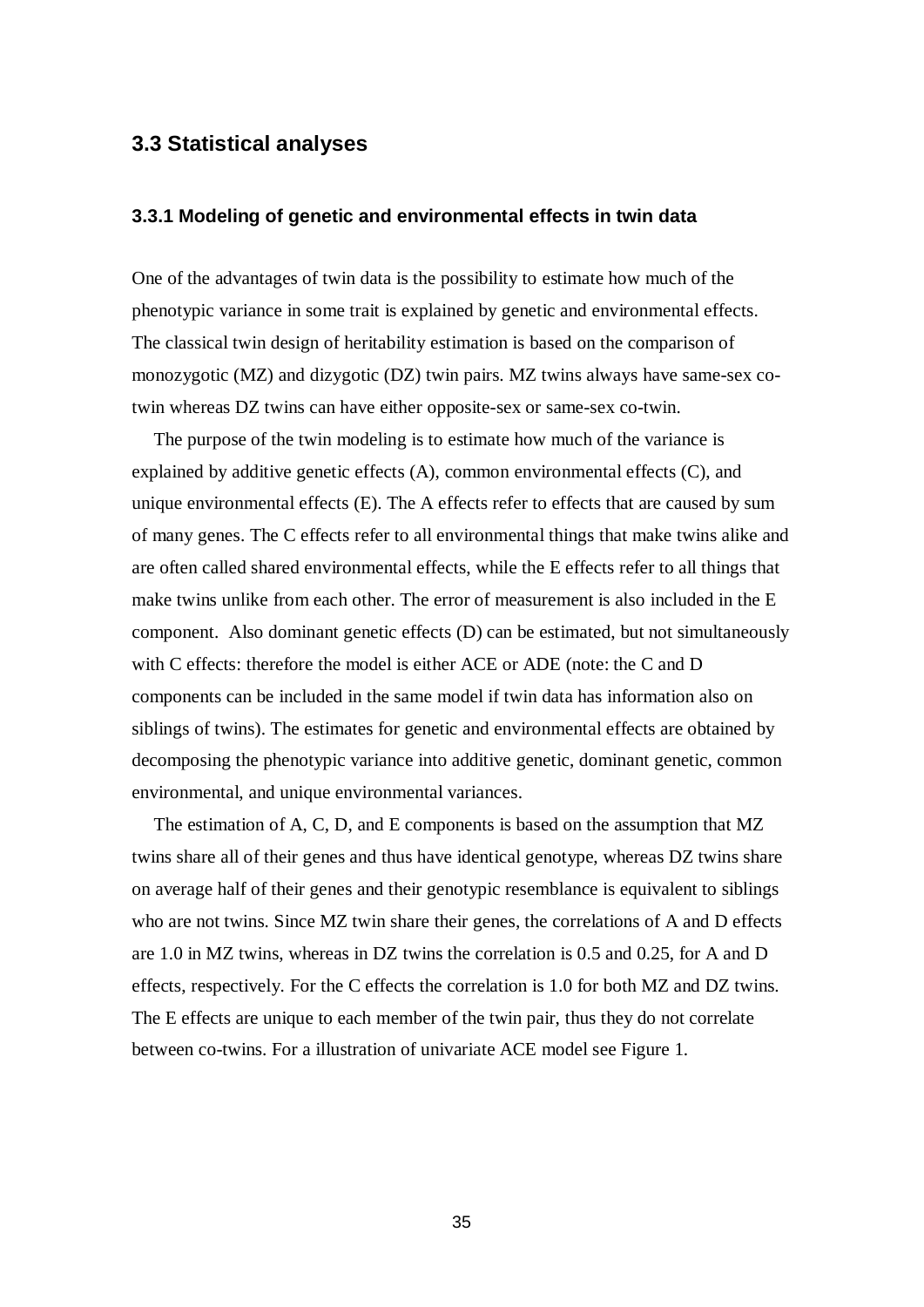

**Figure 1.** Univariate model with additive genetic (A), common environmental (C), and unique environmental (E) effects. A effects correlate 1.0 in monozygotic (MZ) and 0.5 in dizygotic (DZ) twins. For C effects the correlation is 1.0 for both MZ and DZ twins.

Higher MZ than DZ pairwise correlation is indicative of genetic effects. Preliminary decision on whether to start with ACE or ADE model can be assessed from pairwise correlations in MZ and DZ twins. If the MZ within pair correlation is more than two times the DZ within pair correlation, then dominant genetic effects are suggested and ADE model might fit the data better than ACE model.

The initial phase in structural equation modeling is to test whether there are differences in means and variances between MZ and DZ twins. The basic assumption in twin modeling is that the means and variances do not differ between MZ and DZ. If such differences (violation of twin modeling assumption) exist, they have to be taken into account in the modeling. The difference in means and variances are tested in the saturated ACE (or ADE) model, which allows the free varying of the parameters. After getting the fit statistics from the saturated model, the full ACE (or ADE) model, where MZ and DZ means and variances are set to be equal, is compared against the saturated model. If the fit of the full ACE (or ADE) model is not significantly poorer than the fit of the saturated model, then the assumptions of twin modeling are not violated and several sub models can be tested against the full ACE (or ADE) model. Also sex effects on means and variances can be tested in the saturated model.

After obtaining estimates for genetic and environmental components in the full ACE (or ADE) model, the next step is to drop one component of the model at a time. In order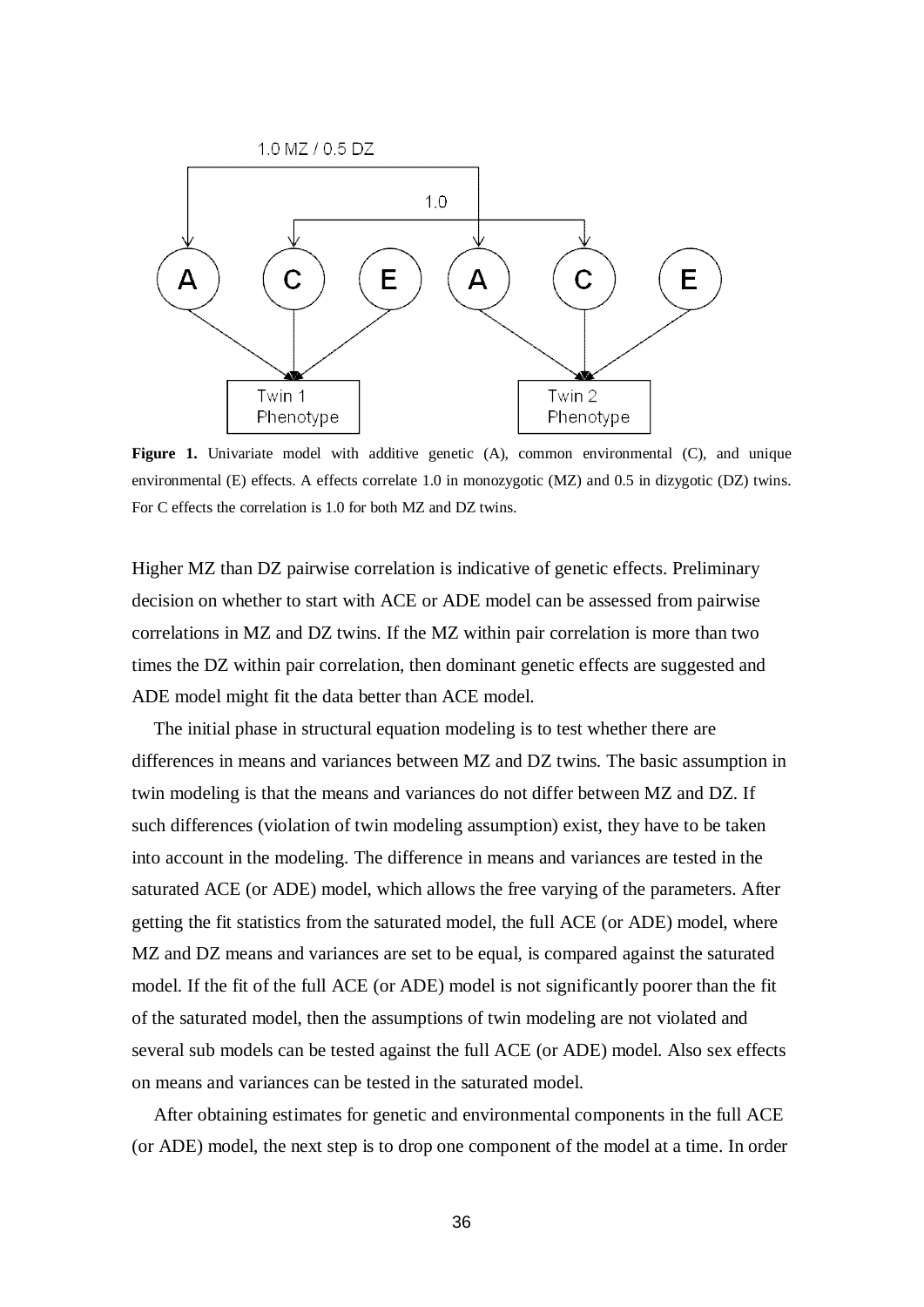to decide which model has the best fit of the data, the sub-models are tested against full ACE (or ADE) model by comparing the change of the chi-square statistics and taking into account the change in the degrees of freedom. The other commonly used fit statistics is Akaike's Information Criterion (AIC). If the fit of the models is equal, then the most parsimonious model is preferred. The sub models tested against the full model are AE, CE, and E. The E component cannot be dropped since it includes also the error of measurement. If the *p*-value of the change in chi-square statistics is less than 0.05, then the dropping of component worsens the fit and sub model cannot be accepted.

If the saturated model has indicated significant sex effects on means and/or variances then sex-limitation model is preferred. In the sex-limitation model it is possible to test whether the A, C (or D) and E components can be fixed to be equal in females and males. If the data includes also twins from opposite-sex pairs, it is possible to test also whether the same or different set of genes is operating in females and males. For a more detailed description of sex-limitation model see Study V.

The modeling of genetic and environmental effects was conducted with Mx-program (Neale, Boker, Xie, & Maes, 2003), which is specifically designed for analyzing twin and family data. Maximum likelihood method was used to get estimates of additive genetic, common environmental, and unique environmental effects in handedness and in MRT.

#### **3.3.2 Other statistical analyses**

The differences in the prevalence of left-/right-handedness in studies I, II, and III were analyzed with chi-square tests. In study V, chi-square statistics were used to test the sex difference in the proportion of top and bottom scores in MRT. The differences in MRT (study IV) and hormonal levels (study III) between different twin groups as well as differences in birth and pregnancy related variable between left- and right-handers (study III) were analyzed by using adjusted Wald test. Also regression analysis (study IV) and logistic regression analysis (study III) were used in the comparisons whenever covariates were included in the analysis. In all analyses, whenever twins were included, the clustered data (twins nested in families) was taken into account in order to get robust estimates for standard errors in Wald tests and for confidence intervals of odds ratios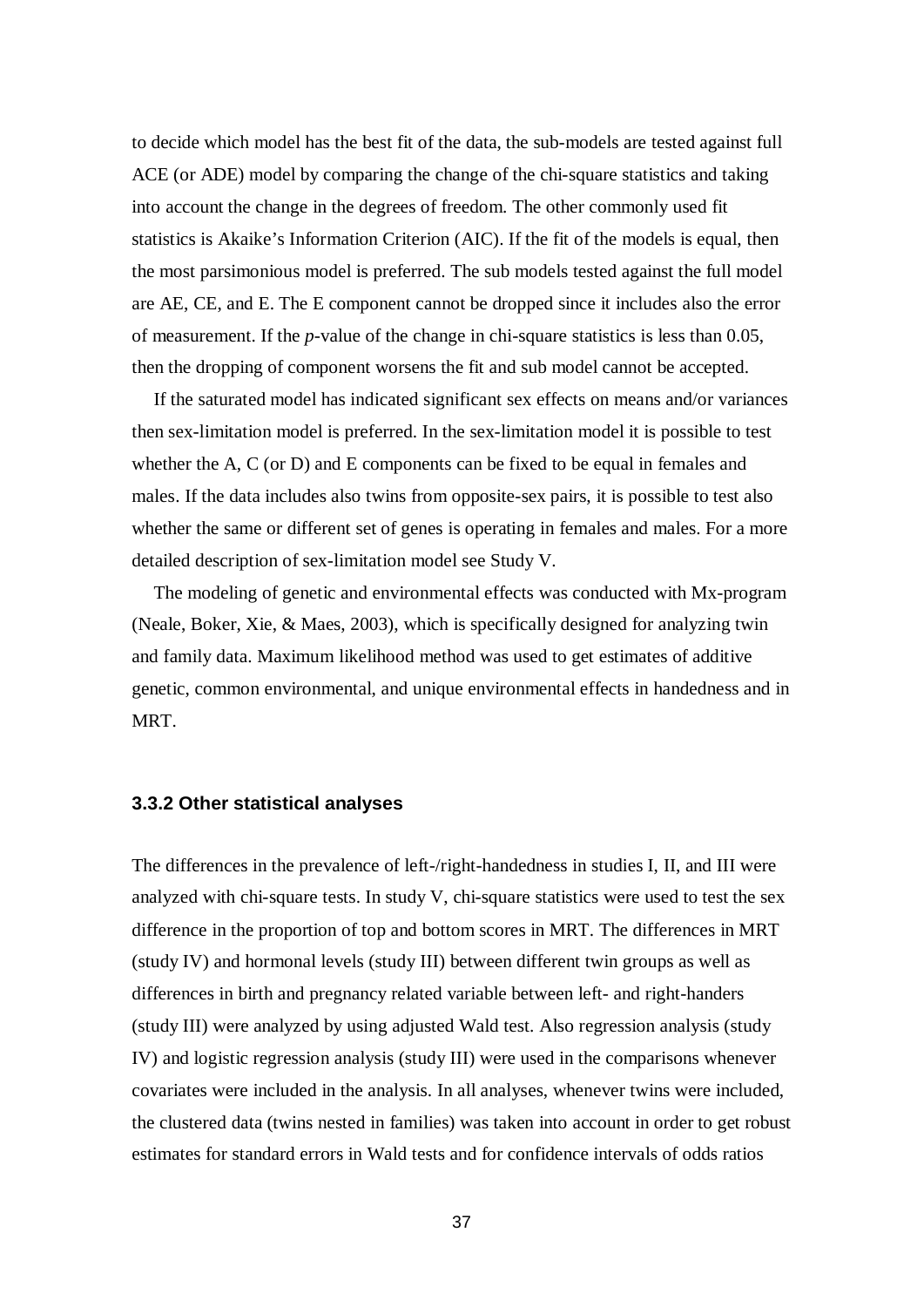(Williams, 2000). Thus the design-based F-values were used (Rao & Scott, 1984) and the number of degrees of freedom refer to number of clusters (families), not individuals, in these analyses.

Pairwise correlation coefficients were calculated in study V. Standard error for variance ratio in study V was obtained with bootstrap method by taking the clustered data into account.

All analyses, other than genetic modeling, were done with SPSS (2008) and Stata (2006) statistical packages. The probability level of p<.05 was considered as an indicator of statistically significant result.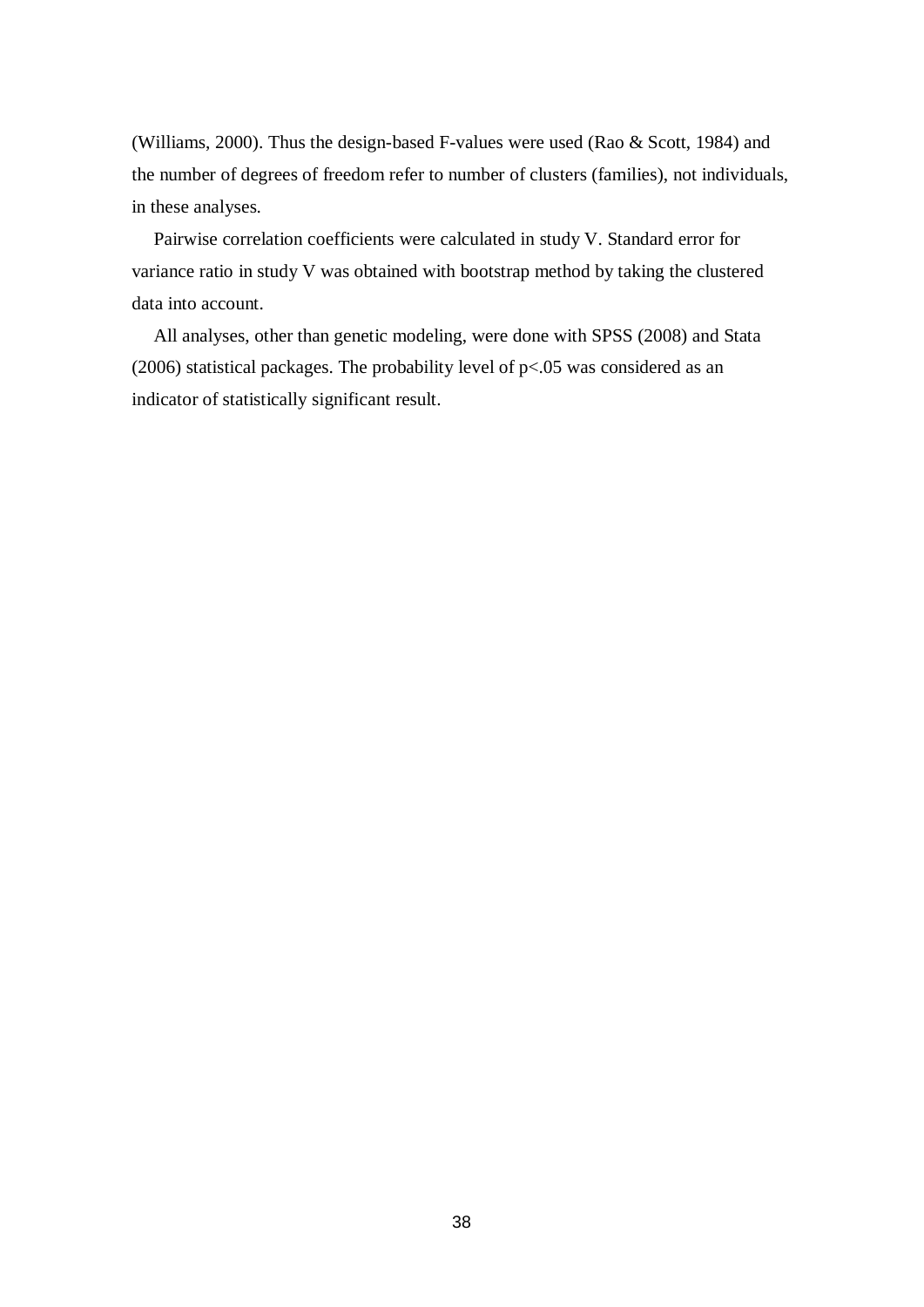## **4 Results**

### **4.1 Sex differences in left-handedness**

There was a significant sex difference in handedness: left-handedness was more common in males than in females (Study I, II and III). Among 30161 adults from the older Finnish Twin Cohort study 8.7% of males and 6.8% of females reported that they were left-handed as a child. Further, 6.7% of males and 5% of females reported that they were left-handed writers in adulthood. Since there was a significant difference in the prevalence of left-handedness between singletons and multiples in Study I, the sex difference in left-handedness was also analyzed separately for 4068 singletons (Study II). The results from Study II showed that males are more often left-handed also among singletons.

In addition to singletons, the sex difference in left-handedness was also evident in twins as indicated by studies I and III. The Mantel-Haenszel combined male to female odds ratio from the participants of the older Finnish Twin Cohort and FT12 was 1.28 (95%CI 1.15, 1.41). Mantel-Haenszel test of homogeneity indicated no heterogeneity between these two samples ( $\chi^2(1) = 2.56$ ,  $p = .11$ ). The sex ratio was similar, although the prevalence of left-handedness was lower in the older Finnish Twin Cohort (4.9%) than in the FT12  $(9.1\%)$ .

The sex difference in childhood left-handedness and adult writing hand remained in different age groups (from 18 till 69 years), with the exception of more left-handed writers in female singletons among 60-69 years olds (Study II). Studies I and II included only individuals who were under 70 years old, but the original data had information also on 724 participants aged 70-95. As in younger cohorts, the self-reported childhood lefthandedness was more common among males (3.6%) than in females (2.8%), and similarly adult left-handed writing was more common in males (5.4%) than in females (3.8%), although these differences were not statistically significant.

Finally, the sex difference in left-handedness remained also after exclusion of lefthanded individuals who were forced to use their right-hand and individuals who reported inconsistency between childhood and adult handedness (Study II).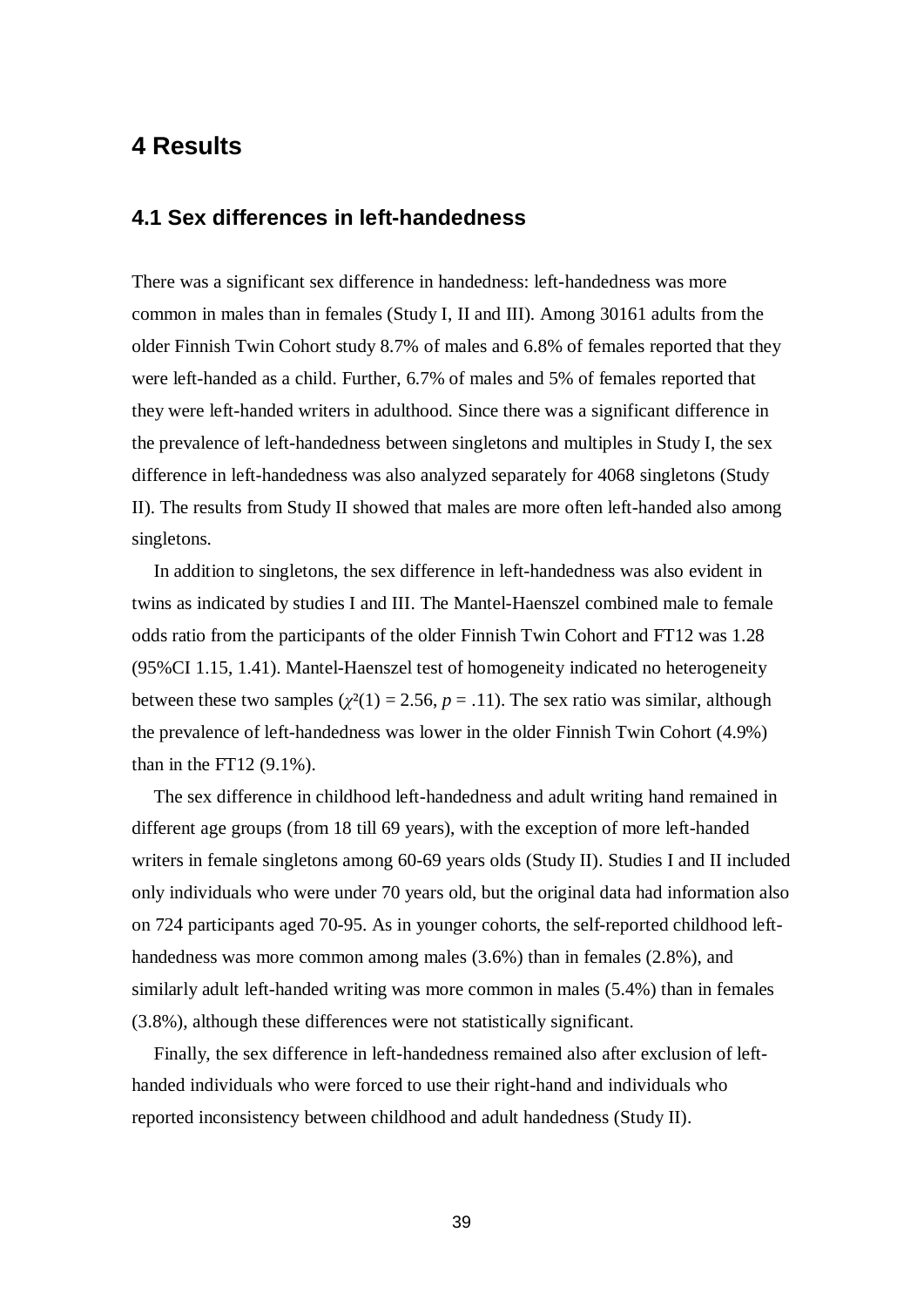### **4.2 Genetic and environmental effects on handedness**

Twin modeling indicated that the genetic effects in childhood handedness are very small or non-existent. Depending on the model, additive genetic effects explained 0-8% of the variance in handedness and the 95% CI's included 0 in every model. The remaining variance was explained by unique environmental effects in these models. The genetic effects were more evident when adult writing-hand was analyzed. In the best fitted model ( $AIC = -4.23$ ) where forced-handedness was not taken into account, the additive genetic effects explained 21% (95%CIs  $11 - 30%$ ) of the variance, while rest of the variance was explained by unique environmental effects.

When forced-handedness as well as inconsistency between childhood and adult handedness were taken into account, the genetic effect explained 26% (95%CIs 16 –  $37\%$ ) of the variance in handedness in the best fitted model (AIC = -2.42) with remaining variance accounted by unique environmental effects. Besides the AE model, the CE model also fitted the adult writing hand data; common environmental effects explained 14% ( $95\%$ CIs  $7 - 21\%$ ) of the variance in the model where forced-handedness and inconsistent handedness were not controlled (AIC =  $-2.48$ ) and 18% (95%CIs 10 – 26%) of variance in the model where forced-handedness and inconsistent handedness were controlled  $(AIC = -0.21)$ .

# **4.3 Prevalence of left- and right-handedness in twins from opposite- and same-sex pairs**

The prevalence of right-handedness was significantly (OR 1.29, 95%CI 1.07 – 1.56,  $p <$ .01) higher in females with male co-twins (94.7%) compared to females with female cotwins (91.4%). Further that difference remained after controlling for gestational age and birth weight (these two covariates were entered in the model because there was a trend for a differences in these variables between right- and left-handed individuals) in the logistic regression model (OR 1.22, 95%CI 1.01 – 1.48, *p* < .05). Among males, the sex of a co-twin was not related to handedness (Study III).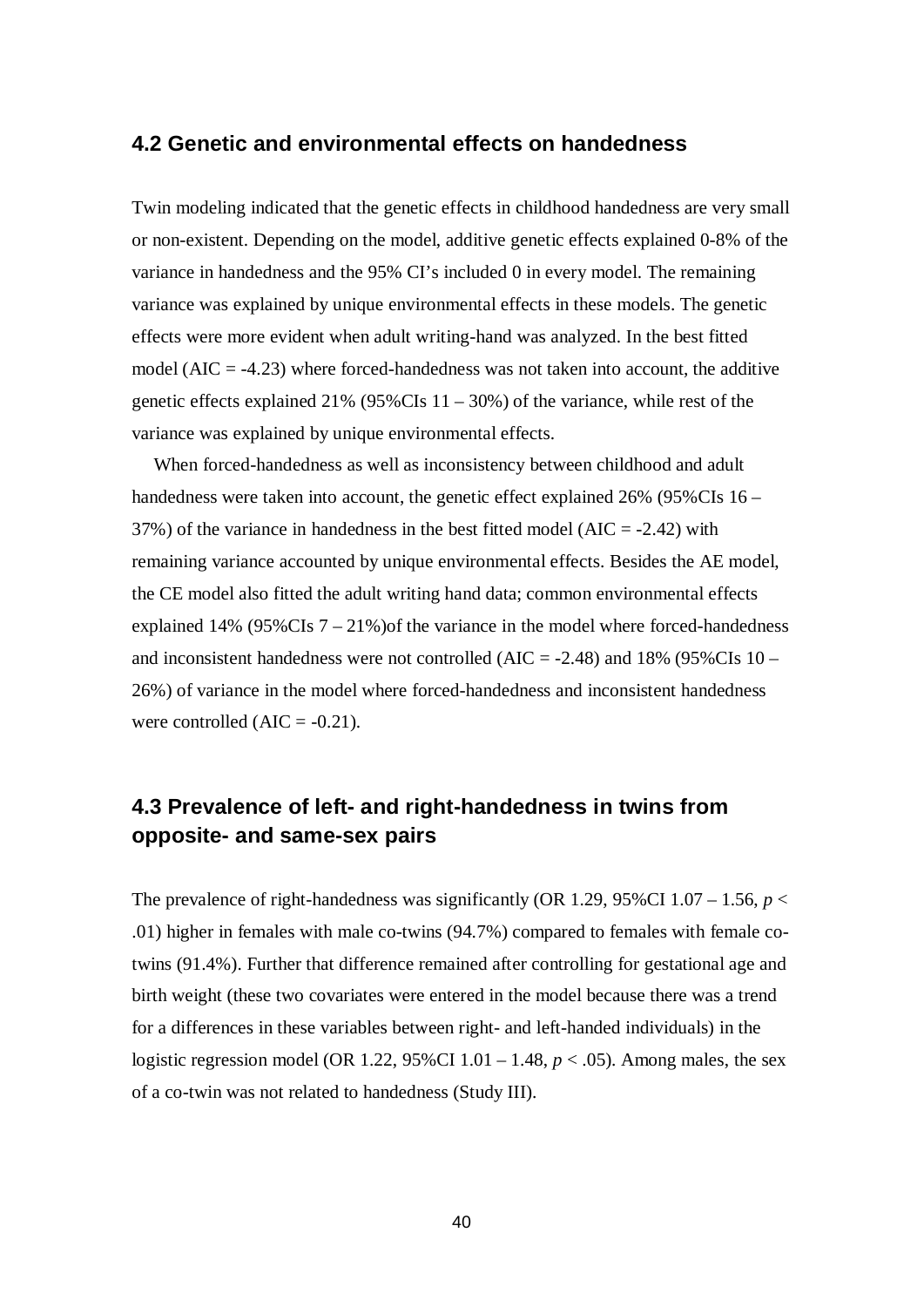### **4.4 Activational levels of sex hormones and handedness**

The activational levels of estradiol and testosterone did not differ between left- and right-handed subjects (Study III). An additional analysis was conducted to test whether there are differences in activational levels of these sex hormones between left- and right-handed individuals within handedness discordant MZ pairs. Among 16 such pairs of females, testosterone levels were higher in left-handed than in right-handed individuals, but that difference was far from significant ( $p = 0.86$ ). Among nine pairs of male MZ pairs discordant for handedness, left-handed individuals had higher testosterone levels than right-handers, but that difference was not statistically significant  $(p = .089)$ . Twenty one pairs would be needed to achieve power of  $.80$  to detect such a difference.

Males had significantly higher testosterone levels, whereas females had significantly higher estradiol levels. There were no significant difference in estradiol and testosterone levels between females with male co-twins and females with female co-twins or between males with female co-twins and males with male co-twins (Study III).

Neither hormone levels nor handedness differed between twins who were selected on the basis of their parents elevated alcohol related problems and twins who were selected at random from the epidemiological sample (Study III).

### **4.5 Pregnancy and birth related variables and handedness**

Apgar scores, birth weight, gestational age and mother's age at twin's birth were not related to handedness (Study III). Also the prevalence of left-handedness was equally common in first and second born twins both in FT12 (Study III) and in the older Finnish Twin Cohort (Study I).

Multiple pregnancies appeared to increase the probability of left-handedness. The prevalences of self-reported childhood left-handedness and left-handed writers in the older Finnish Twin Cohort were significantly higher in twins and triplets than in singletons, and the prevalence of self-reported childhood ambidextrousness was significantly higher in triplets than in singletons and twins (see Table 1 in Study I).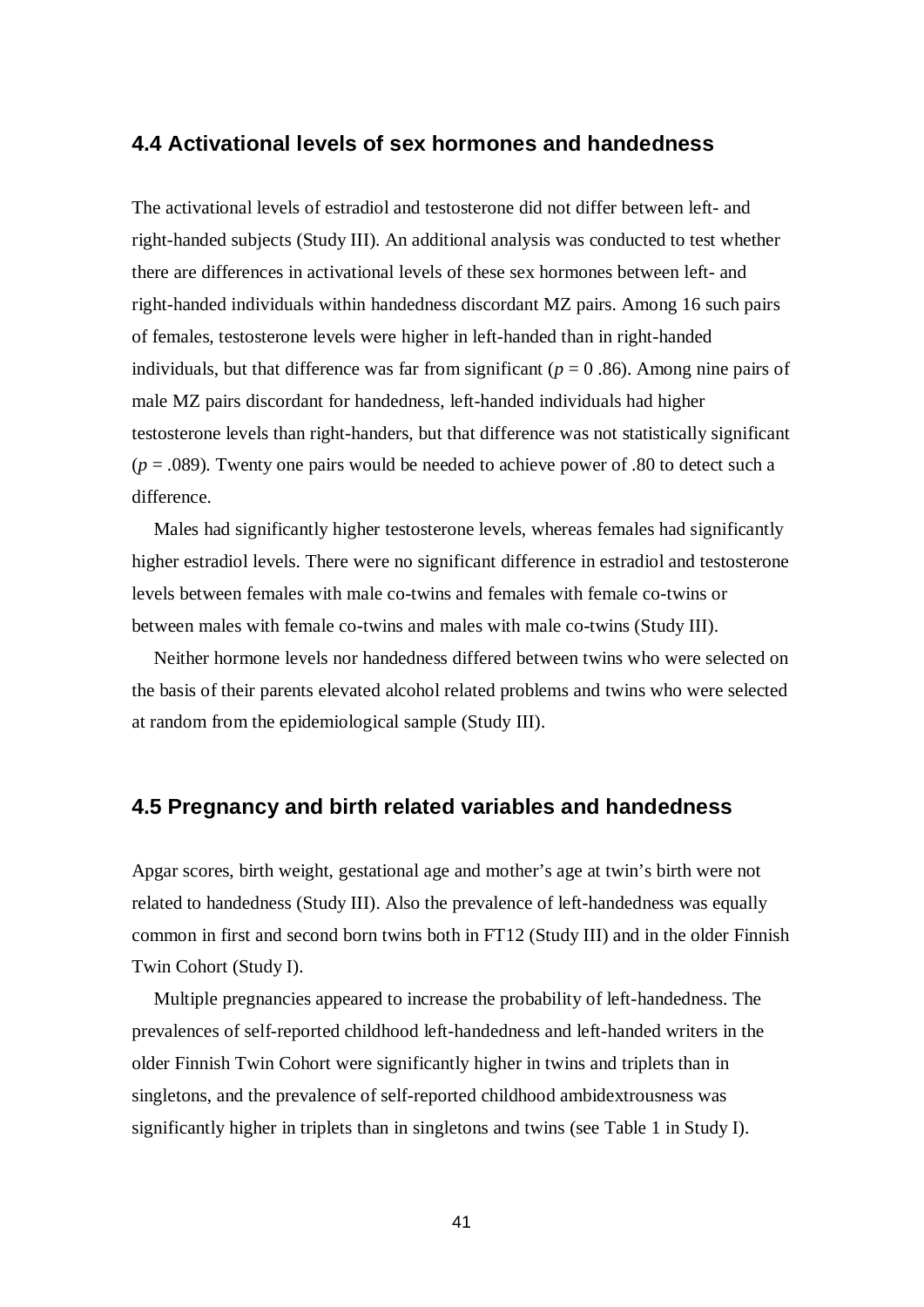### **4.6 Sex difference in the mental rotation test**

Males outperformed females in MRT when total score was used and this sex difference was evident also among individuals from same-sex pairs as well as among individuals from opposite-sex pairs (Study IV and V). This sex difference was evident also in the means for first and second parts separately. Moreover, the percentage of correctly answered trials (i.e. both right answers for given trial) out of attempted trials was significantly higher in males than in females. Males also attempted significantly more trials than females (Table 2).

The sex difference in the total score of MRT remained after adjusting for age, birth weight, gestational age, mothers age at twins' birth, and computer game experience (Study IV).

Males had also significantly greater variance in their MRT performance (variance ratio 1.34, 95%CI's 1.13, 1.61). Males' higher mean score was reflected in the tail regions of MRT scores: 84% of the best 10% scorers were males, whereas only 21% of the poorest 10% scorers were males.

| <b>MRT</b> measure      | <b>SSF</b>          | <b>SSM</b>          | p <  |
|-------------------------|---------------------|---------------------|------|
| Total score             | $9.01(8.50-9.53)$   | $12.9(12.2 - 13.6)$ | .001 |
| Part I Score            | $4.81(4.50 - 5.12)$ | $6.83(6.41 - 7.24)$ | .001 |
| Part II Score           | $4.20(3.94 - 4.46)$ | $6.03(5.67-6.39)$   | .001 |
| Attempted trials        | $14.7(14.2 - 15.2)$ | $17.6(16.9 - 18.3)$ | .001 |
| Percentage of correct   | $61.3(58.6-64.0)$   | $73.1(70.4 - 75.8)$ | .001 |
| trials out of attempted |                     |                     |      |
| trials                  |                     |                     |      |

**Table 2.** Mental rotation test performance in female and males from same-sex pairs (means and 95%CI's in parentheses).

 $SSE =$  female twins with female co-twins,  $SSM =$  male twins with male co-twins.

There was no difference in the Mental Rotation Test performance between twins who were selected on the basis of their parents elevated alcohol related problems ( $M = 10.91$ ,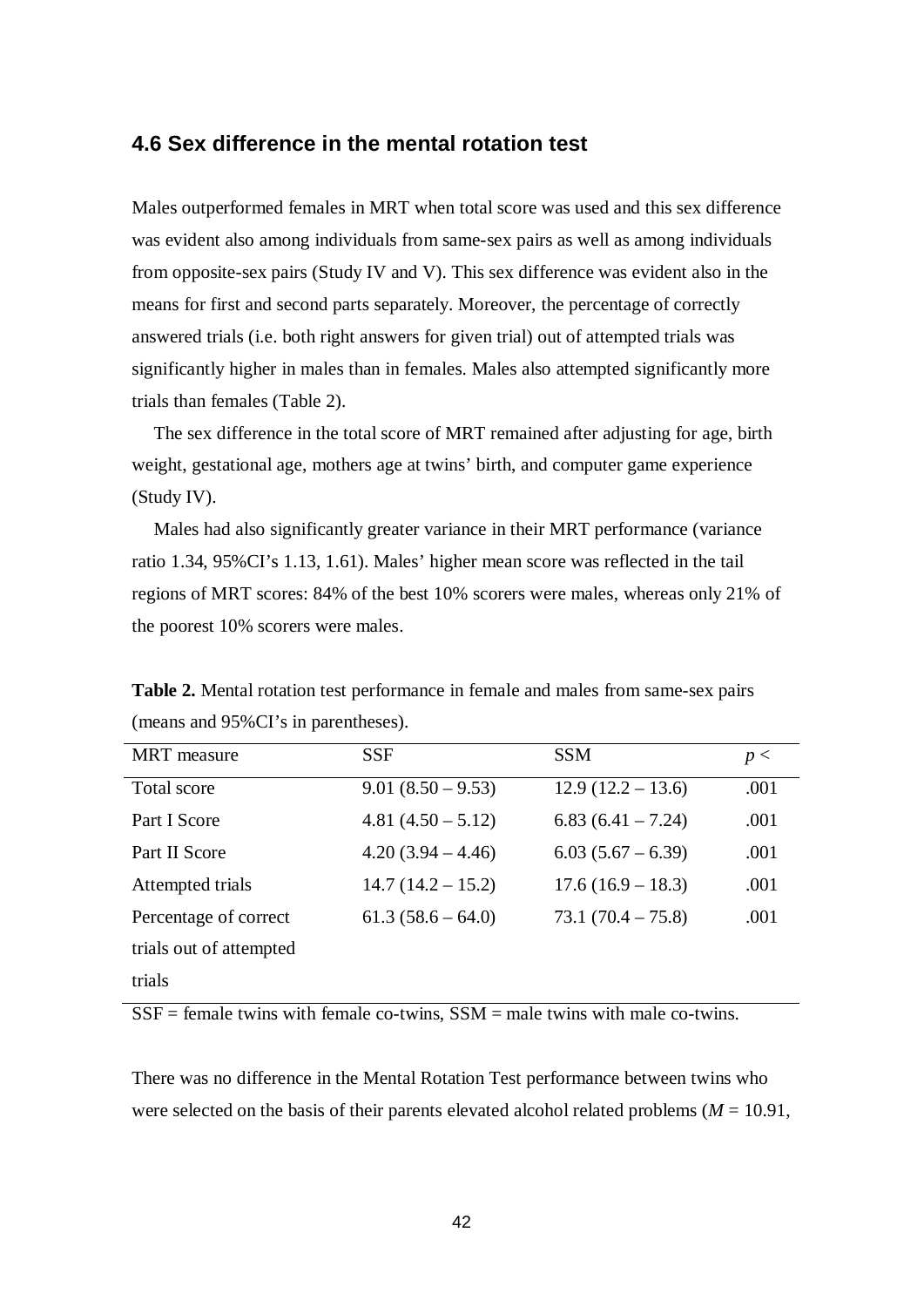*SD* = 4.72) and twins who were selected at random from the epidemiological sample (*M*  $= 10.91, SD = 4.92$ .

### **4.7 Genetic and environmental effects on mental rotation test**

The saturated model indicated that there were significant sex effects on the means, variances and covariances of MRT data. There were no significant zygosity effects on the means, variances and covariances. Full ACE or full ADE sex-limitation models did not worsen the fit when compared against the saturated model, thus several sub-models could be tested against full ACE and full ADE models.

The full ACE model, where different magnitude for genetic and environmental effects were allowed for males and females yielded following estimates:  $A = 50\%$ ,  $C =$ 5%,  $E = 45%$  for females and  $A = 40%$ ,  $C = 10%$ ,  $E = 50%$  for males. The full ADE model, where different magnitude for genetic and environmental effects were allowed for males and females yielded zero estimates for D effects both in males' and in females' estimates. The AE model fitted data significantly better than either full ACE or ADE model.

Twin modeling indicated that the best fitting model to MRT data was sex-limitation AE model where different parameter estimates were allowed for males and females  $(AIC = -3.72)$ . The relative proportion of the variance explained by A and E effects were almost same in males,  $A = 53\%$  (95% CIs 33 – 68%), and females,  $A = 55\%$  (95%) CIs 42 – 67%), but the absolute variances for A and E effect were higher for males than for females (Study IV). The model where opposite-sex pairwise correlation was fixed to 0.5 fitted data well, indicating that same set of genes are operating in males and females in MRT performance (Study V).

### **4.8 Mental rotation performance in twins from opposite- and same-sex pairs**

Females with male co-twins performed significantly better than females with female cotwins in MRT. The difference was evident in the total score (Study IV), but also when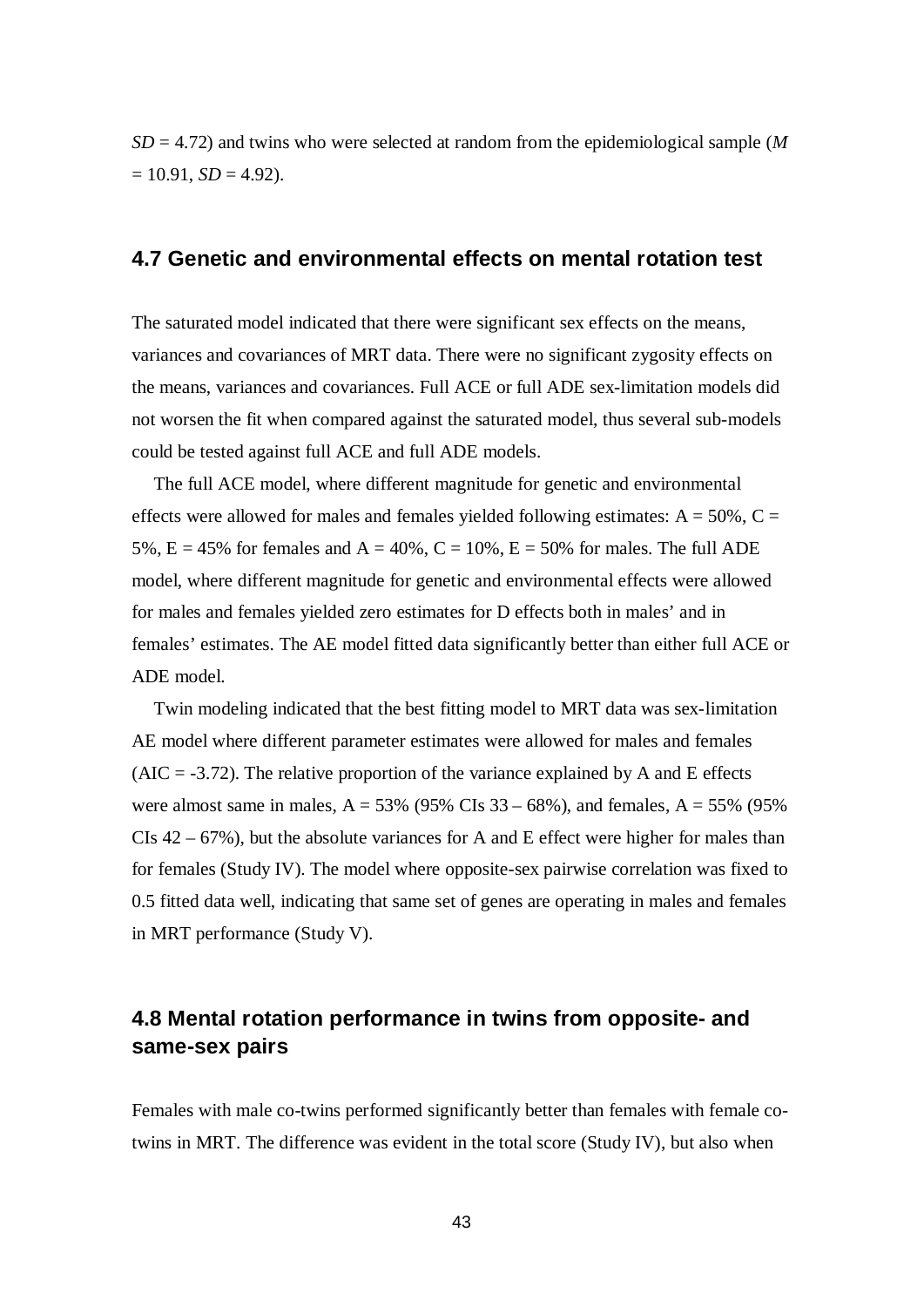parts I and II were considered separately. OSF twins also attempted more trials than SSF twins, and further OSF twins completed significantly more trials successfully than SSF twins (Table 3).

**Table 3.** Mental rotation test performance in female twins with opposite- and same-sex co-twins (means with 95%CI's in parentheses).

| <b>MRT</b> measure      | <b>SSF</b>           | <b>OSF</b>           | p    |
|-------------------------|----------------------|----------------------|------|
| Total score             | $9.01 (8.50 - 9.53)$ | $10.3(9.5 - 11.0)$   | .007 |
| Part I Score            | $4.81(4.50 - 5.12)$  | $5.54(5.10 - 5.98)$  | .008 |
| Part II Score           | $4.20(3.94 - 4.46)$  | $4.76(4.35 - 5.17)$  | .024 |
| Attempted trials        | $14.7(14.2 - 15.2)$  | $15.7(14.9 - 16.5)$  | .044 |
| Percentage of correct   | $61.3(58.6-64.0)$    | $66.1 (62.6 - 69.5)$ | .033 |
| trials out of attempted |                      |                      |      |
| trials                  |                      |                      |      |

 $SSE =$  female twins with female co-twins.  $OSF =$  female twins with male co-twins.

The differences between OSF and SSF twins remained after controlling for pregnancy and birth related variables, and computer game experience. Among males, there was no significant difference between males with female co-twins and males with male cotwins (see Fig. 1 in Study IV).

# **4.9 Computer game playing experience and mental rotation test performance**

Males reported significantly more computer game playing than females ( $F = 19.91$ ,  $p <$ .001). Among females, there was no significant difference in the self-reported computer game experience between females with male co-twins and females with female co-twins  $(F = 1.49, p = .19)$ . Similarly, there was no significant difference between males with female co-twins and males with male co-twins  $(F = 1.21, p = .30)$ . The prevalences of computer game playing experience by twin groups are displayed in Table 4.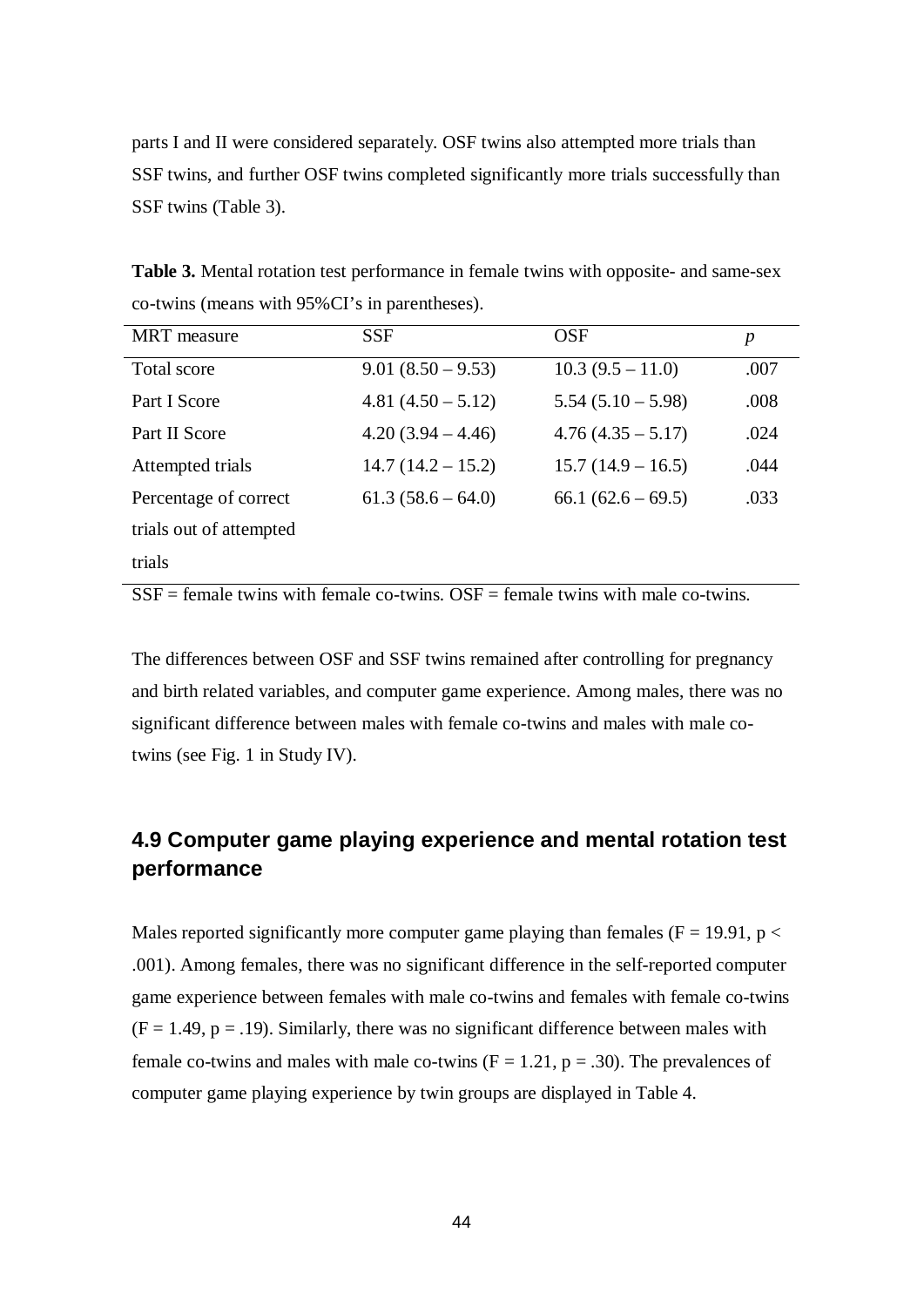When computer game playing frequency was categorized as less than daily vs. daily 28% of males reported playing daily, whereas only 11% of females reported daily computer game playing. Both male and female twins from opposite-sex pairs reported more often daily playing of computer games than twins from same-sex pairs, but these differences were not statistically significant (with p values of .25 and .11 in males and females, respectively).

**Table 4.** Prevalence of computer game experience in male and female twins from opposite- and same-sex twin pairs (number of subjects in parentheses).

|                                                                                     | Computer game playing experience |             |             |               |           |           |             |
|-------------------------------------------------------------------------------------|----------------------------------|-------------|-------------|---------------|-----------|-----------|-------------|
|                                                                                     | less than                        | once a      | once a      | couple of     | daily,    | daily,    | total       |
|                                                                                     | once                             | month       | week        | times in week | less than | more than | $\mathbf n$ |
|                                                                                     | a month                          |             |             |               | 2 hours   | 2 hours   |             |
| <b>SSM</b>                                                                          | 35% (77)                         | $14\%$ (30) | $10\% (21)$ | $16\%$ (35)   | 12% (26)  | 14% (30)  | 219         |
| <b>OSM</b>                                                                          | 24% (26)                         | 14% (15)    | $15\%$ (16) | 16\% (18)     | 18% (19)  | 15% (16)  | 110         |
| <b>SSF</b>                                                                          | 68% (237)                        | $11\%$ (40) | 5% (19)     | 5% (19)       | 6% (20)   | 4% (13)   | 348         |
| <b>OSF</b>                                                                          | 61\% (73)                        | 8% (10)     | 8% (10)     | $8\%$ (9)     | 12% (14)  | $3\%$ (4) | 120         |
| $SSM$ = male twins from same-sex pairs, $OSM$ = male twins from opposite-sex pairs, |                                  |             |             |               |           |           |             |

 $SSF = female$  twins from same-sex pairs,  $OSF = female$  twins from opposite-sex pairs.

Computer game playing experience had negligible association with MRT performance. Males who reported playing computer games a couple of times in week outperformed those who reported playing less than once a month  $(B=2.03, p=.02)$ , and females who reported playing once a month outperformed those who reported playing less than once a month  $(B=2.13, p=.002)$ . Mean MRT score in different twin groups by computer game playing experience can be seen in the Figure 2.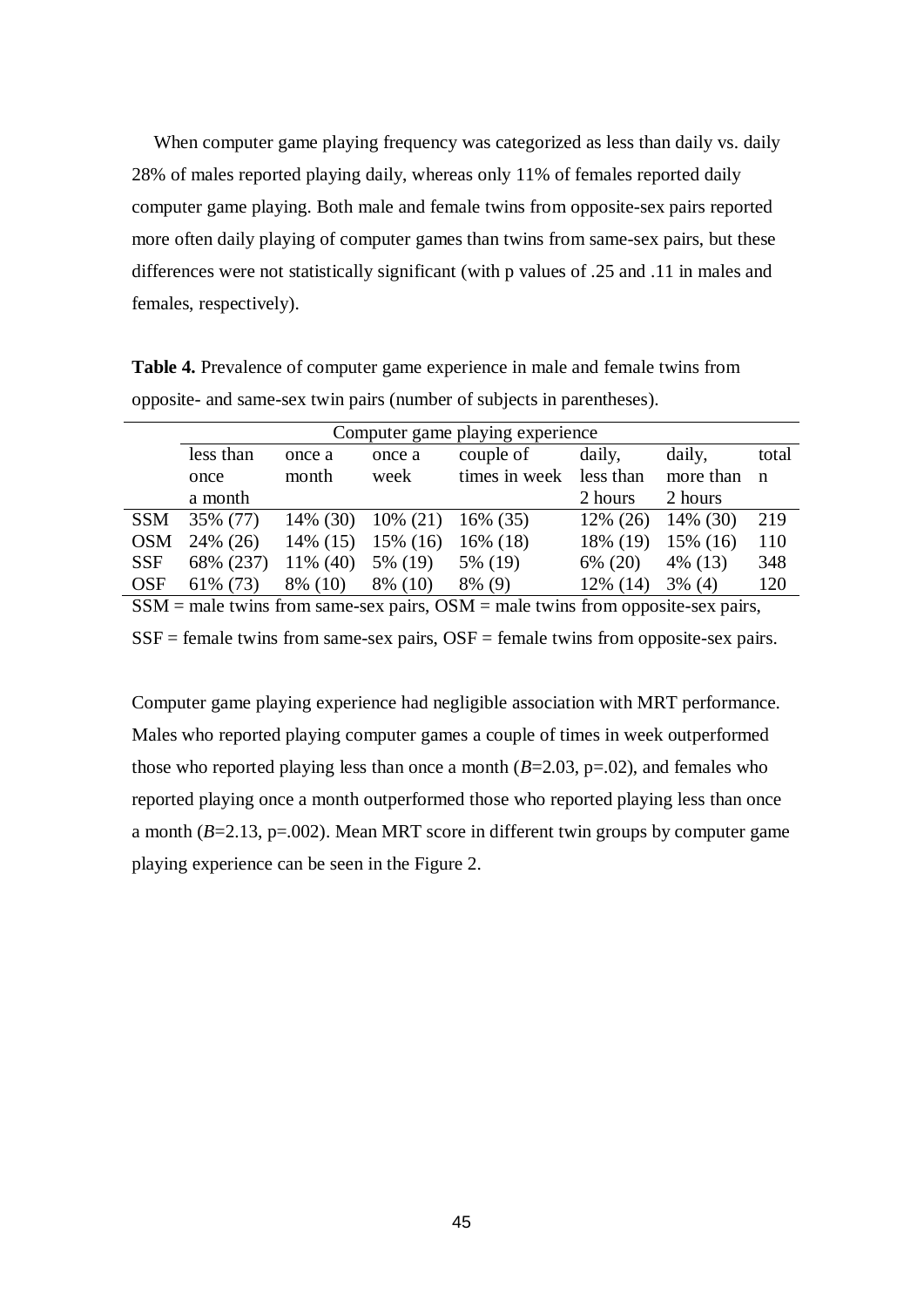

**Figure 2.** Mental Rotation Test (MRT) performance in different twin groups by computer game experience. Computer game experience categories were: 1) less than once a month, 2) once a month, 3) once a week, 4) couple of times in week, 5) daily, less than two hours, 6) daily, more than two hours. SSF  $=$  female twins from same-sex pairs, OSF  $=$  female twins from opposite-sex pairs, SSM  $=$  male twins from same-sex pairs, OSM = male twins from opposite-sex pairs. The number of participants for each group by twin type are displayed in Table 4 above).

# **4.10 Pregnancy and birth related variables and mental rotation performance**

Birth weight and mothers age at twins' birth were not related to MRT performance. Gestational age was related to MRT performance in females. The correlation between MRT performance and gestational age in all females was  $.14 (p < .01)$ , and  $.12 (p < .05)$ in females from same-sex pairs, and .20 ( $p < .05$ ) in females from opposite-sex pairs (Figure 3).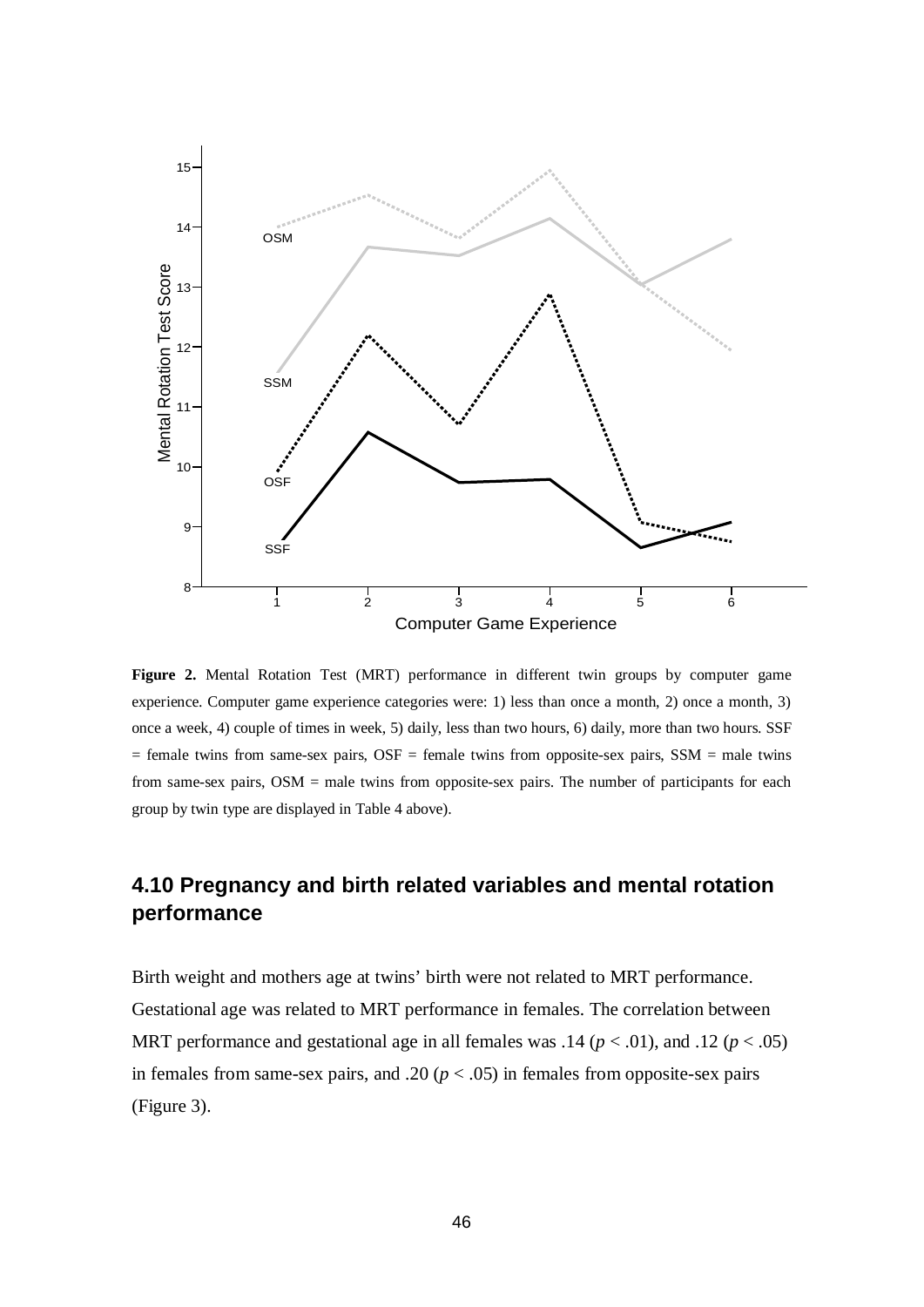

Figure 3. Scatterplot of Mental Rotation Test performance and gestational age (in weeks) in females with male co-twins. Linear regression line with 95%CI's.

# **4.11 Additional evidence to support the prenatal origin of masculinization of mental rotation performance in females with male co-twins**

Based on the results from Studies III and IV an additional analysis in this thesis summary was performed to further investigate whether the observed masculinization of females with male co-twins is prenatal or postnatal in origin. Study III indicated that OSF twins have significantly higher prevalence of right-handedness compared to SSF twins. Even if this would be a result of prenatal transfer of testosterone, the righthandedness itself could not be considered as a marker of exposure to elevated levels of prenatal testosterone in females, because majority of humans, approximately 90%, are right-handed. But assuming that the higher prevalence of right-handedness of OSF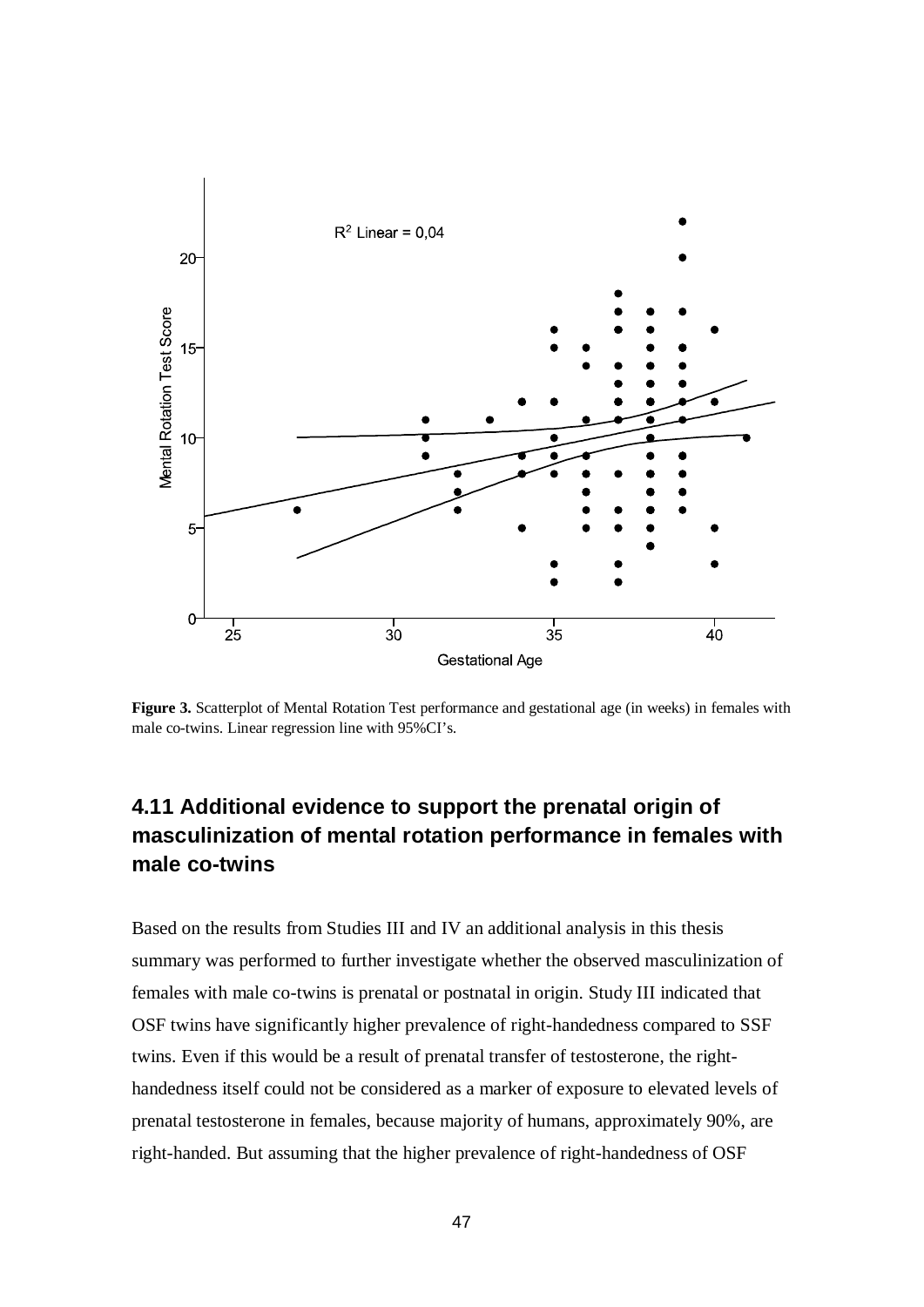twins compared to SSF twins is due to OSF twins' exposure to elevated levels of prenatal levels of testosterone, one might think that OSF twins who are left-handed are likely those who are not exposed to elevated levels of prenatal exposure. This hypothetical inference was placed on test by investigating the MRT performance of females with male co-twins according to their handedness. In Study IV it was found that females with male co-twins were masculinized in their MRT performance, but whether this was a result of prenatal effects of testosterone transfer or postnatal socialization could not be solved. Thus, this additional analysis asked whether the masculinization of OSF twins is evident both in left- and right-handers? If left-handed OSF twins are those who do not show signs of elevated prenatal testosterone transfer, then it could be assumed that their MRT performance is not masculinized. As indicated by Study III; for males, the handedness is not expected to play role as a marker of elevated prenatal testosterone levels. Thus, the specific question of this additional analysis was:

1. Are only right-handed females with male co-twins masculinized in their MRT performance?

In conjunction with MRT testing, twins indicated their writing hand as; 1) always left; 2) usually left; 3) either hand; 4) usually right; 5) always right. Always and usually responses were combined and one individual who indicated both hands to equally good in writing was omitted from the analysis.

Results of this analysis showed that only right-handed OSF twins performed significantly better than SSF twins in MRT. In contrast, the MRT performance of lefthanded OSF twins was poorer than that of SSF twins, although that difference was not significant. Further, among OSF twins, 114 right-handed individuals ( $M = 10.41$ ,  $SD =$ 4.12) performed significantly better than 6 left-handed individuals ( $M = 7.33$ ,  $SD =$ 1.75) in MRT ( $t = 3.79$ ,  $p < 01$ ). Besides the OSF twin group, there were no significant differences in MRT performance between left- and right-handed individuals among SSF, SSM, and OSM groups (Figure 4).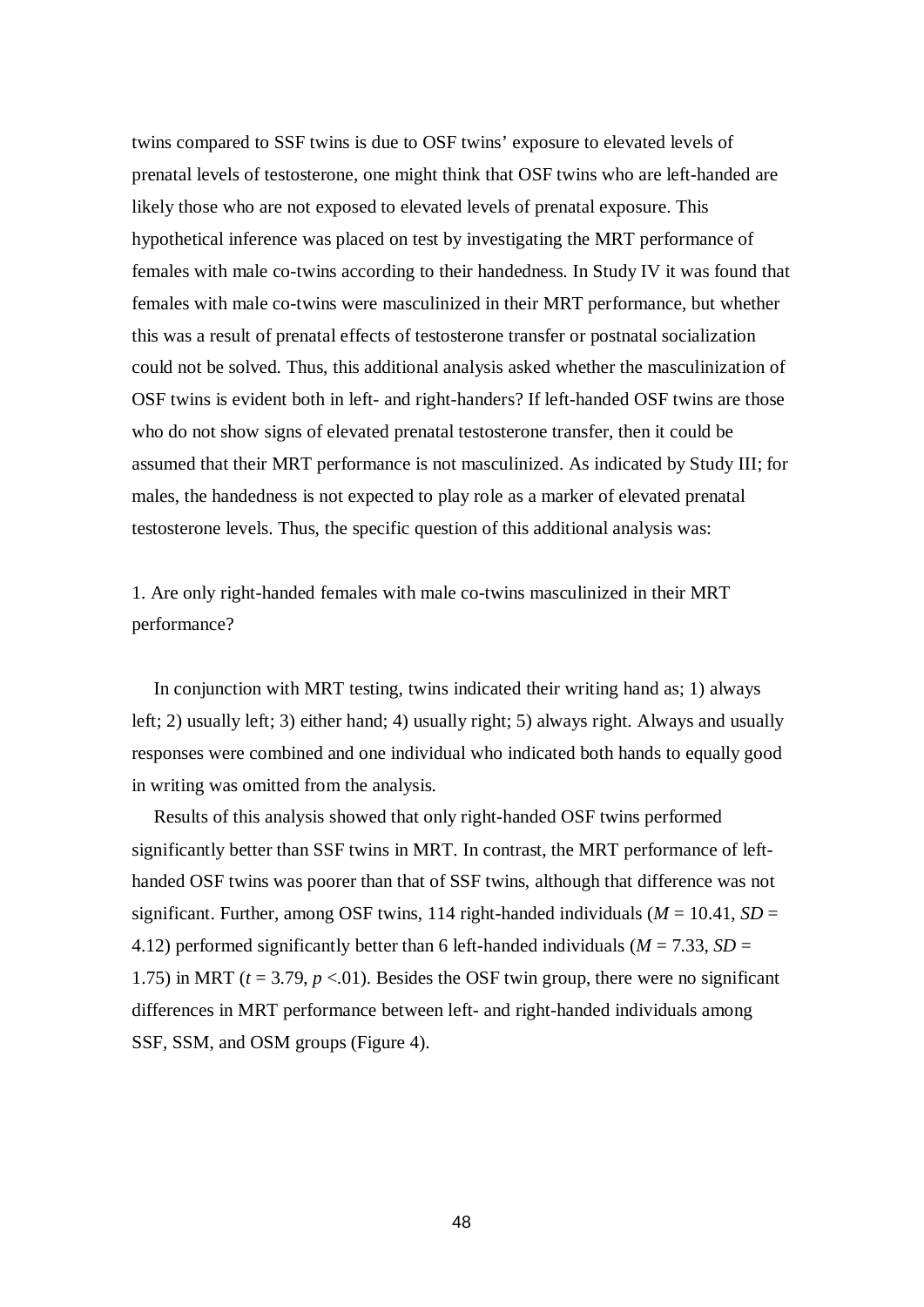

Figure 4. Mean score on Mental Rotation Test (MRT) in different twin groups by handedness. SSF = female twins from same-sex pairs, OSF = female twins from opposite-sex pairs, SSM = male twins from same-sex pairs, OSM = male twins from opposite-sex pairs. Error bars represent 95% confidence intervals.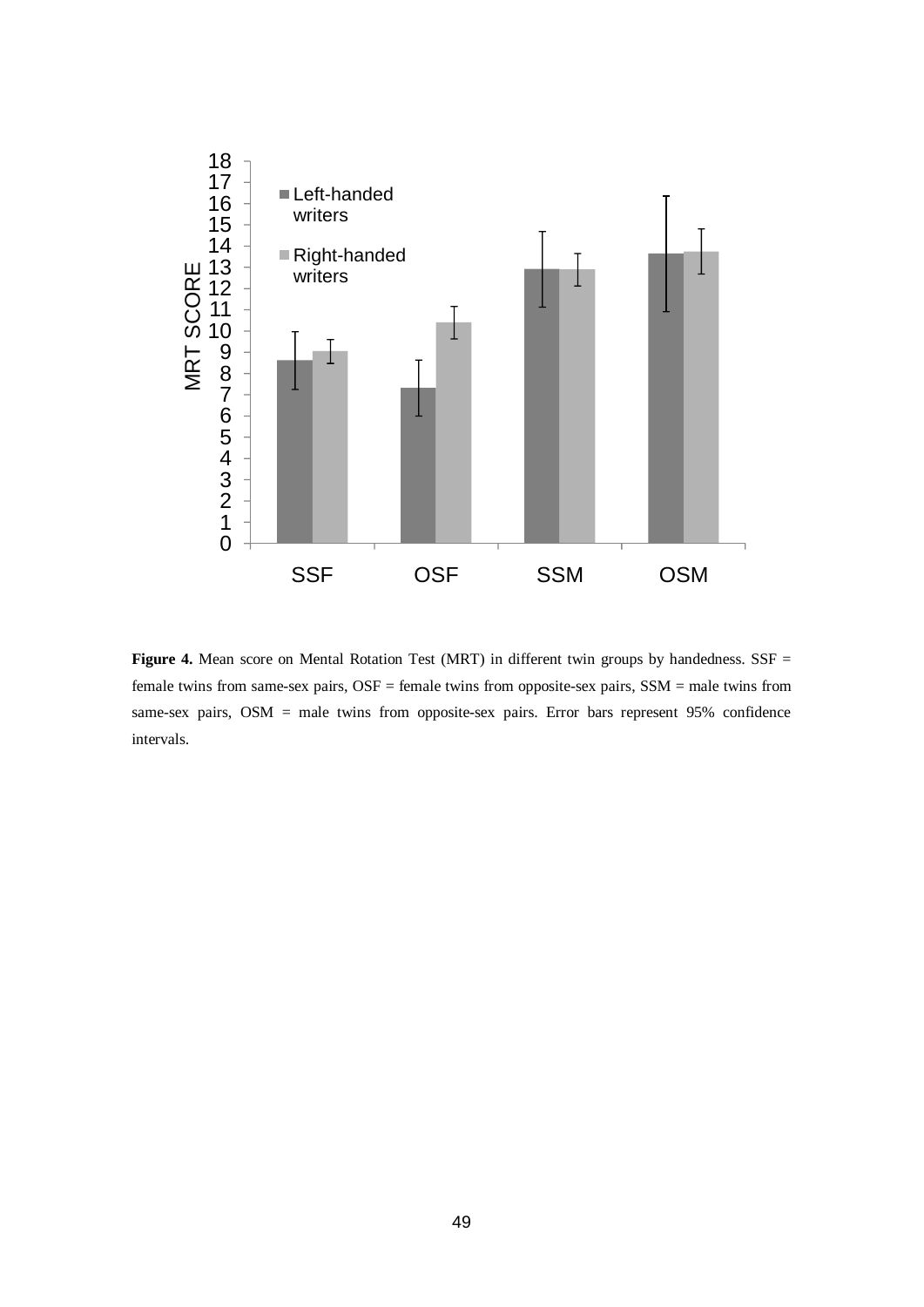# **5 Discussion**

### **5.1 Sex differences in handedness and mental rotation performance**

The sex differences in handedness and mental rotation ability among twins in this study were similar and of same magnitude as reported earlier in singletons (Papadatou-Pastou et al., 2008; Sommer et al., 2008; Voyer et al., 1995); left-handedness was more common in males and males outperformed females in mental rotation performance.

Although the sex difference in the prevalence of left-handedness is one of the best replicated findings within psychological sex differences, a meta-analysis by Papadatou-Pastou et al. (2008) reported that the sex differences in left-handedness are not evident in Finland and Scandinavian countries. The present results clearly shows that this statement is not true: males are more likely than females to be left-handed also in Finland and Scandinavian countries when studied in large population based samples. In contrast, the inference of no sex differences in left-handedness in Finland and Scandinavian countries (Papadatou-Pastou et al., 2008) was based on small and selected data sets; that inference is contradicted by population-based, representative samples.

The sex differences in left-handedness and mental rotation ability were evident when the comparisons were made between females and males from same-sex pairs, but also when comparisons were made between females and males from opposite-sex twin pairs. This indicates that these cognition related sex differences remain in females and males who have shared family environment and who share, on average, half of their genes. In singletons, parents encourage boys and girls differently into sex-typed activities (for a meta-analysis, see Lytton & Romney, 1991), but whether this different socialization of boys and girls is also evident among parents of opposite-sex twin pairs has not been studied. Sex-typed socialization could result in the well known sex difference in mental rotation ability, and that might be one explanation of why sex difference in mental rotation ability exist also between females and males from opposite-sex twin pairs.

Stereotype threat theory (Steele, 1997; Wraga et al., 2007) could explain the reported sex difference in MRT between females and males from same-sex pairs, and also the fact that sex difference remained between females and males from opposite-sex pairs.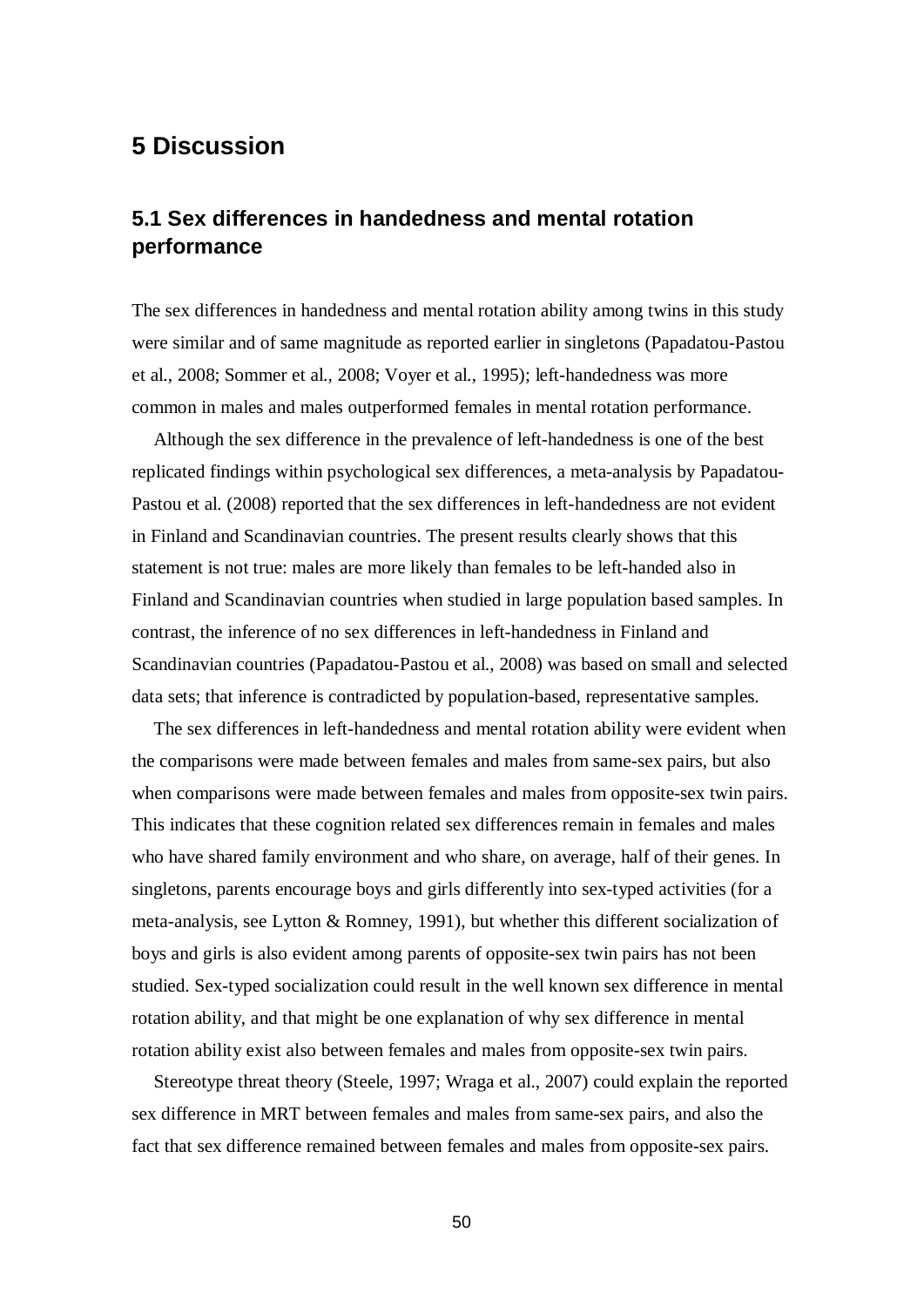There was no information on participants' attitudes on their spatial abilities in the present study, thus it is not possible to decide whether anxiety before and during testing had any effect on MRT performance. The anxiety related to test taking situation might be different if the MRT is administered individually or in a group. The present study indicated that the sex difference in MRT was evident both when the MRT was administered individually or as a group testing and the size of the group had no effect on the sex difference. While it is not possible to know whether the size of the testing group is related to anxiety during spatial testing, this result indicates at least that the sex difference in MRT performance is not dependent on the presence of other people.

### **5.2 Genetic and environmental effects on handedness and mental rotation ability**

The results indicate that the relative proportion of variance explained by genetic effects in handedness and mental rotation ability does not differ between sexes. However, in relation to handedness, it should be noted that the present sample was probably not large enough to test the sex-specific genetic effects due to small number of left-handed concordant pairs. Since left-handed concordant twin pairs are very rare, the current data could not definitely distinguish whether the familial effects are due to additive genetic or common environmental effects.

In adult writing hand, about one quarter of the variance in handedness was explained by additive genetic effects, which is in line with a large twin study of handedness in Australian and Dutch samples, where additive genetic effects also accounted for about one quarter of the variance (Medland et al., 2009). Further, a meta-analysis of 35 twin samples have yielded a similar estimate for additive genetic effects (Medland et al., 2006). These results suggest that very large samples are needed to detect relative small genetic effects in handedness. That is why some earlier twin studies have not detected any genetic effects on handedness. The present results implicate that very large samples are needed to conduct genetic mapping studies of handedness as measured with direction. The present study showed that taking forced right-handedness into account increased the proportion of the variance explained by additive genetic effects, thus the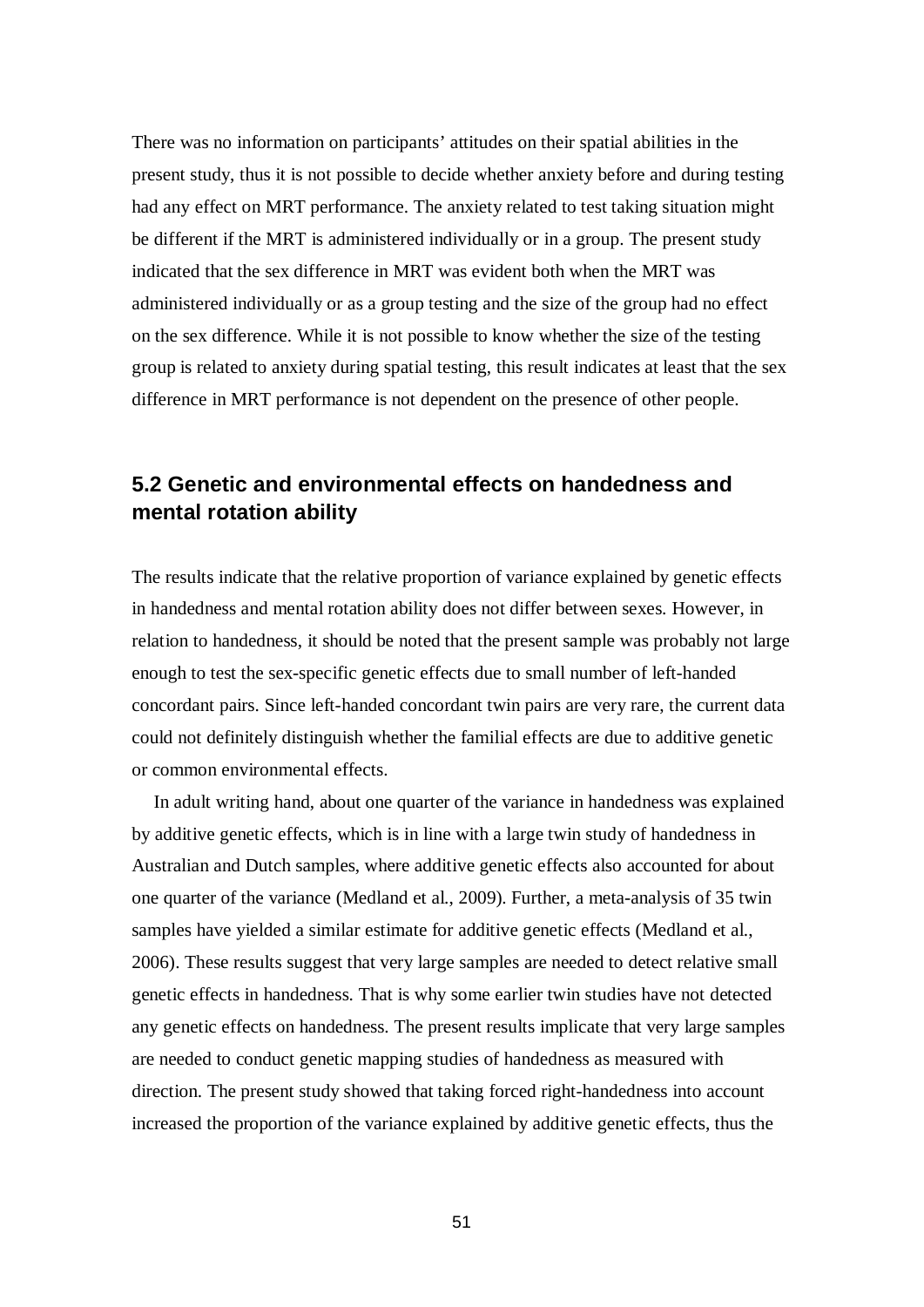forced right-handedness should not be neglected when conducting studies with cohorts born in the first half of the  $20<sup>th</sup>$  century.

In childhood handedness, depending in the model, 92-100% of the variance was explained by unique environmental effects. This indicates that this is a poor phenotype for molecular genetic studies on handedness. Individuals might answer the question regarding childhood handedness in different ways: some may report their handedness based on the view of their handedness before they had learned to write while others might have answered on the basis of their writing hand in childhood. Handedness establishes approximately at three to six years of age (De Agostini, Pre, Goudot, & Dellatolas, 1992; Bryden, Pryde, & Roy, 2000); this is probably one reason why genetic effects were so low in the models for childhood handedness.

In Mental Rotation Test, additive genetic effects explained about half of the variance in this study. When considering specific cognitive abilities, the genetic effects vary depending on the ability and how it is measured. Heritability varies also by population and age. For example, one study of middle aged males indicated no genetic effects in Wisconsin Card Sorting task (Kremen, Eisen, Tsuang, & Lyons, 2007), while genetic effects explained about 60% of the variance in Symbol Digit in the old age (Read et al., 2006). In general, specific cognitive abilities have smaller heritability than general cognitive ability, where about 50-70% of the variance is explained by genetic effects in young adults (Haworth et al., 2009; Lyons et al., 2009).

The heritability of mental rotation ability in the present study was almost comparable to heritability of general cognitive ability in young adults. This is in line with the Hawaii Family Study of cognition, where spatial abilities had highest familial resemblance (along with verbal abilities) compared to perceptual speed and memory (DeFries et al., 1979). The fact that about half of the variance in MRT is explained by genetic effects makes it useful as a phenotype for finding the genes for mental rotation ability. The genetic modeling results showed that same set of genes do operate in females and males, which suggests that females and males can be pooled for genetic mapping studies. This result does not support the view that spatial abilities are linked to X chromosome as suggested by some researchers (Blatter, 1982; Walker et al., 1981) and is in line with earlier studies (Bouchard & McGee, 1977; Corley, DeFries, Kuse, & Vandenberg, 1980; DeFries et al., 1979).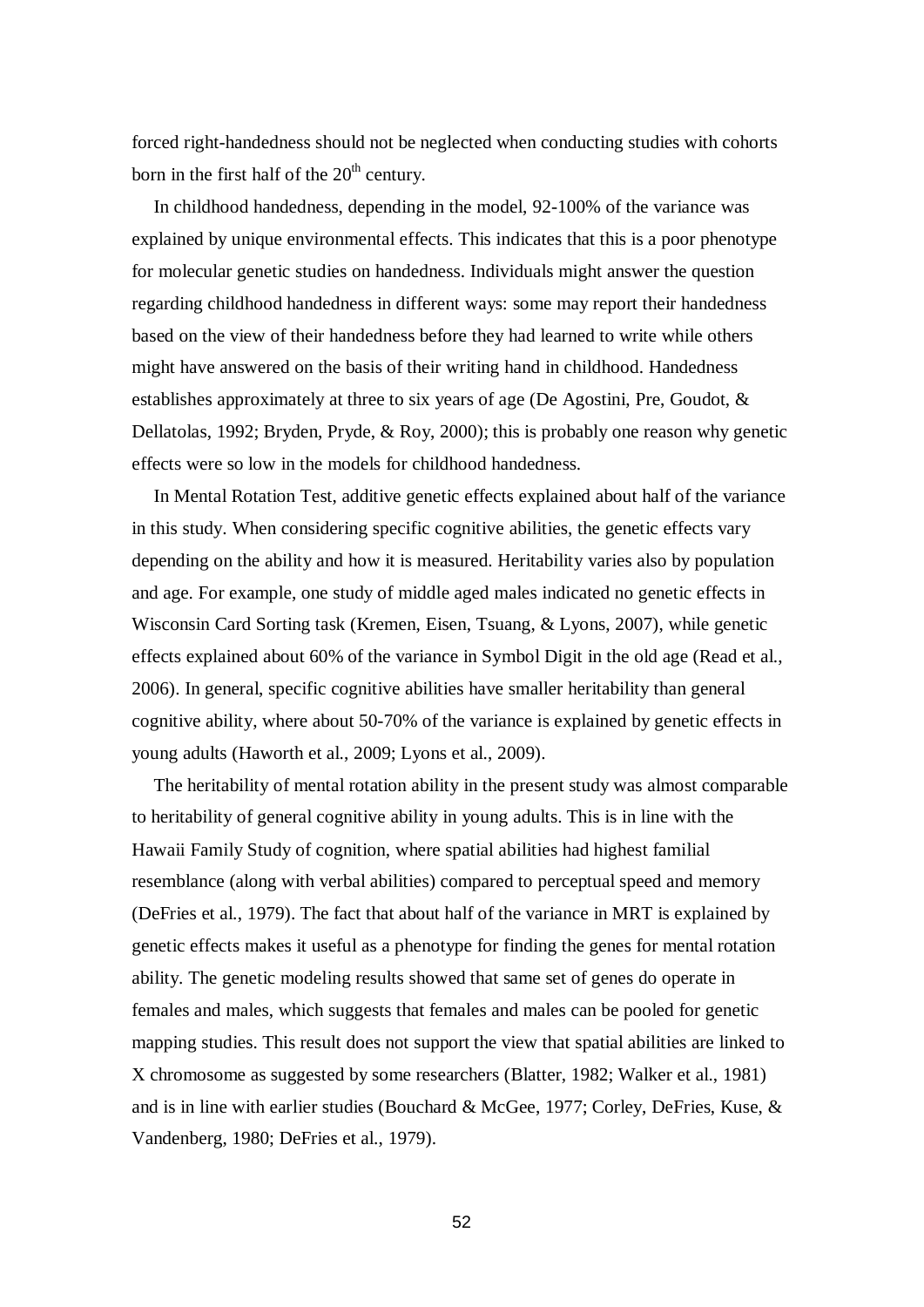Although the magnitude of the relative genetic variance was similar in females and males, the absolute genetic and unique environmental variances were greater in males. This was due to males greater phenotypic variance in the MRT performance. Stereotype threat theory and different socialization of sexes can explain the sex differences in the mean performance in MRT, but whether they could also have an effect on the variability in the MRT performance is not clear. Based on the present study, it cannot be concluded why the phenotypic as well as the absolute genetic and unique environmental variances were larger in males.

# **5.3 Prenatal testosterone effects on handedness and mental rotation ability – or are the results explained by postnatal effects?**

The present study found significantly better mental rotation test performance and significantly higher prevalence of right-handedness in females with male co-twins compared to females with female co-twins. These findings are in line with hypotheses that link prenatal exposure to elevated levels of testosterone in females to enhanced spatial abilities (in male favoring tasks) and to right-handedness. Both of these findings in females from opposite-sex pairs can potentially be explained as a result of sharing the uterine environment with male fetus and thus being exposed to elevated levels of testosterone prenatally. While these findings strongly suggest that female twins from opposite-sex pairs are exposed to elevated levels of prenatal testosterone, the lack of the direct measure of prenatal testosterone in this study makes it impossible to draw definitive conclusions. The result considering mental rotation performance can be interpreted as an evidence of masculinization (either due to prenatal or postnatal effects) because the mean performance of females with male co-twins approached the mean performance of males. The result considering handedness was not masculinization in the same sense, because the increase in the prevalence of right-handedness was not in the direction of males, i.e. left-handedness is more common in males.

Many earlier studies of possible masculinization of females with male co-twins have not found any difference between females from opposite- and same-sex pairs and many positive findings of masculinization have not been replicated (e.g. Medland et al.,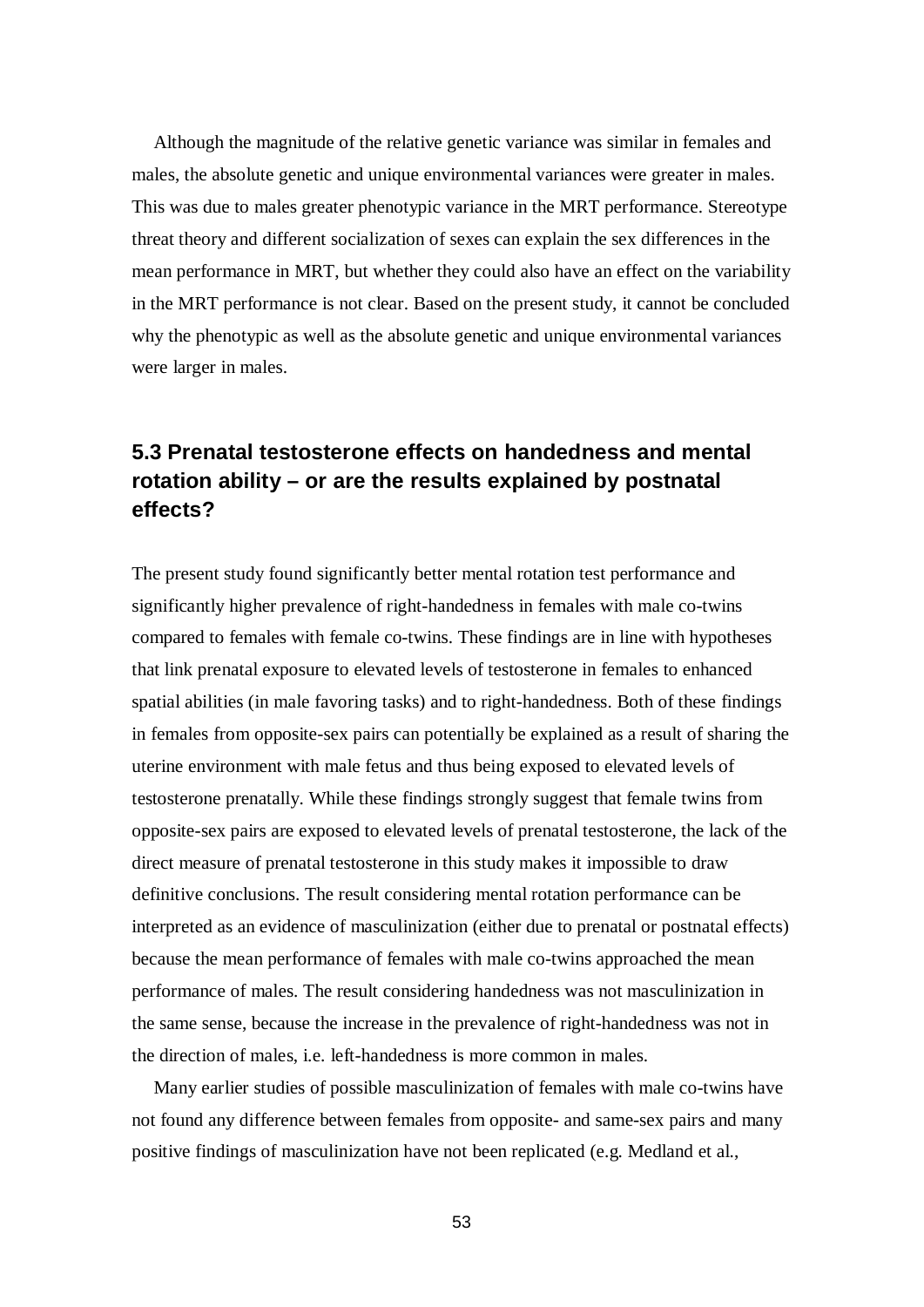2008a; Raevuori et al., 2008). One reason for earlier negative and non replicable findings might be that many studied phenotypes are traits that do not have known relationship to testosterone. When studying masculinization and possible effects of prenatal testosterone there should be strong evidence that the studied phenotype is linked to testosterone in general. For example, there is no good evidence that personality is related to testosterone levels; so why would females with male co-twins have masculinized personality due to prenatal exposure to testosterone if development of personality is not sensitive to testosterone in females? In this light it is not surprising that two studies have not found any difference in personality between females with male co-twins and females with female co-twins (Loehlin & Martin, 2000; Rose et al., 2002). Of course if masculinization is expected to results from socialization rather than from prenatal testosterone exposure, then it could be hypothesized that females with male cotwins might be masculinized also in traits that are not related to testosterone levels, such as personality.

Another reason why results of the present study are in contrast to earlier negative findings of masculinization could be that prenatal testosterone effects are probably time and tissue specific. For example the formation of 2D:4D ratio occurs probably earlier than the development of brain areas that are related to mental rotation ability. The possible influence of testosterone on mental rotation ability and handedness is likely affecting the brain functioning in some way, while the effects of testosterone on the formation of fingers is related to bone and soft tissue development. These effects are probably functioning through genes, and while gene expression is tissue specific, the effects of testosterone do not have to correspond exactly between brain functions and physical characteristics.

Testosterone levels are elevated from 8 to 24 gestational weeks (with peak levels from 12 to 18 weeks in amniotic fluid) in male fetuses, so if prenatal transfer of testosterone occurs in human twins then the exposure to testosterone in female members from opposite-sex pairs would happen during this time window. Consequently, the testosterone sensitive phenotypes that could be masculinized due to elevated prenatal testosterone exposure should be those traits that develop during 8 to 24 gestational weeks and preferably within 12 to 18 weeks, when the testosterone levels are at highest. When the formation of handedness and development of spatial abilities occurs is not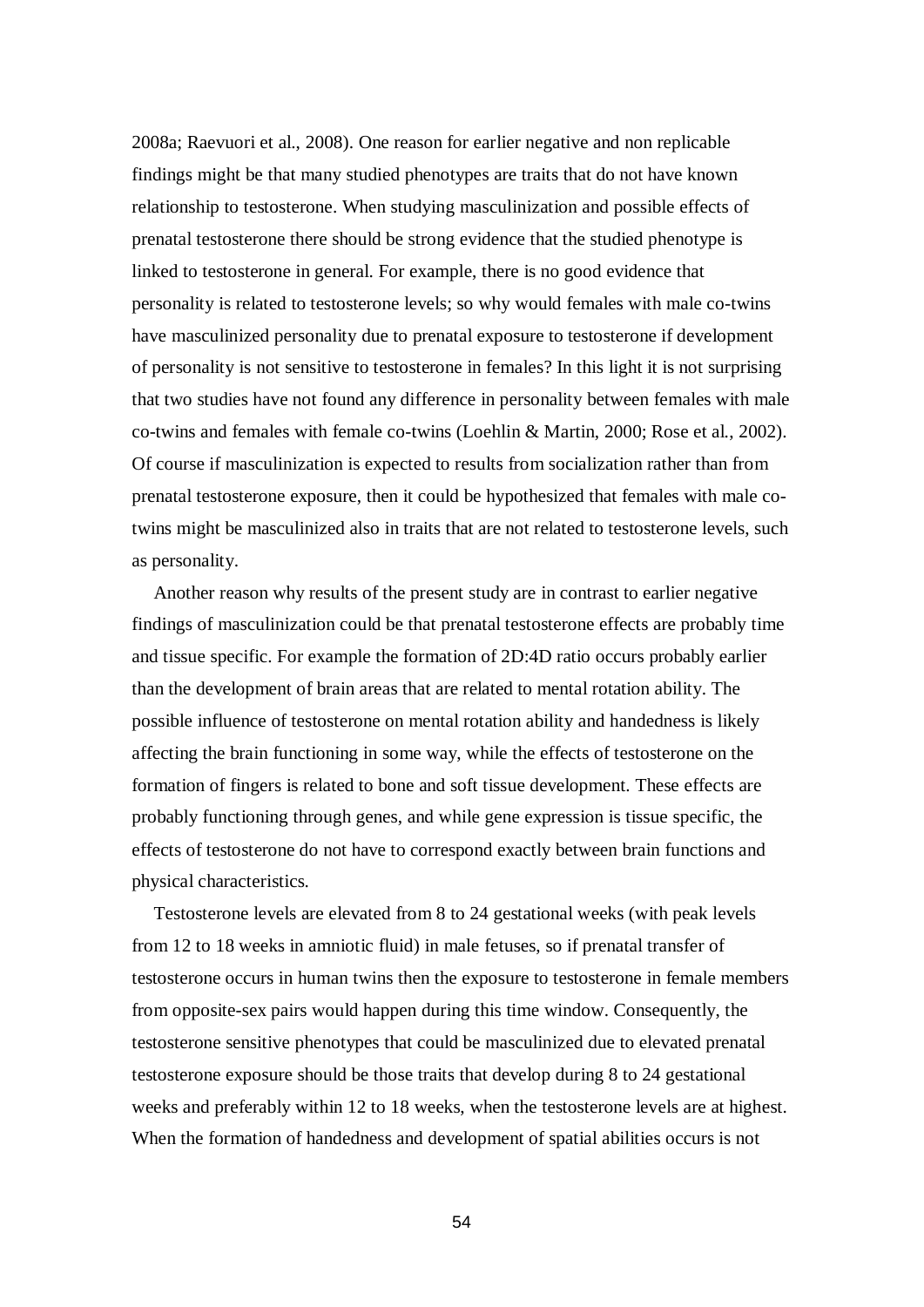exactly known, but in girls, both of these traits as measured postnatally at ages 7 and 10 have found to be positively related to prenatal testosterone as measured from second trimester amniotic fluid (Grimshaw et al., 1995a ; Grimshaw et al., 1995b).

The better mental rotation performance in females with male co-twins compared to females with female co-twins could be also a result of postnatal socialization. Boys and girls prefer different sex-typed toys (see e.g. Hines, 2003) and some of the boys toys and activities that are more common in boys than in girls are related to spatial abilities. Computer game playing experience, as well as spatial play experience has found to be positively correlated with some spatial abilities (Baenninger  $\&$  Newcombe, 1989; Feng et al., 2007) and further some studies have indicated that the spatial training and computer game experience are related to spatial abilities especially in girls (Quaiser-Pohl & Lehmann, 2002). Growing up with an age matched brother must be different than growing with twin sister. Females with male co-twins might have been exposed to male typical activities and play which have improved their spatial skills. In singletons it has been found that having a older brother relates to more masculine toy preferences and sex-typed activities, whereas having a older sister makes girls less masculine in these domains (Rust et al., 2000). It would be of great interest to see whether having a older brother or sister has any effect on mental rotation test performance.

In the present study, computer game experience had negligible association to mental rotation performance and the difference between females with male co-twins and females with female co-twins remained after controlling for computer game experience, which suggests that the masculinization effect is not explained only by greater exposure to male typical activity in females with male co-twins. Females with male co-twins had higher mental rotation test scores than females with female co-twins in individuals who reported playing computer games less than daily. However, of interest, the mean performance was almost at the same level among individuals who reported playing daily less than two hours and moreover among individuals who reported playing more than two hours daily, females with male co-twins had even lower mean score than females with female co-twins. But it should be noted that there were only three females with male co-twins who reported playing more than two hours a day. Because of the small number of subjects in this group and due to lack of a priori hypothesis of poorer mental rotation performance in those who play most computer games, this is most likely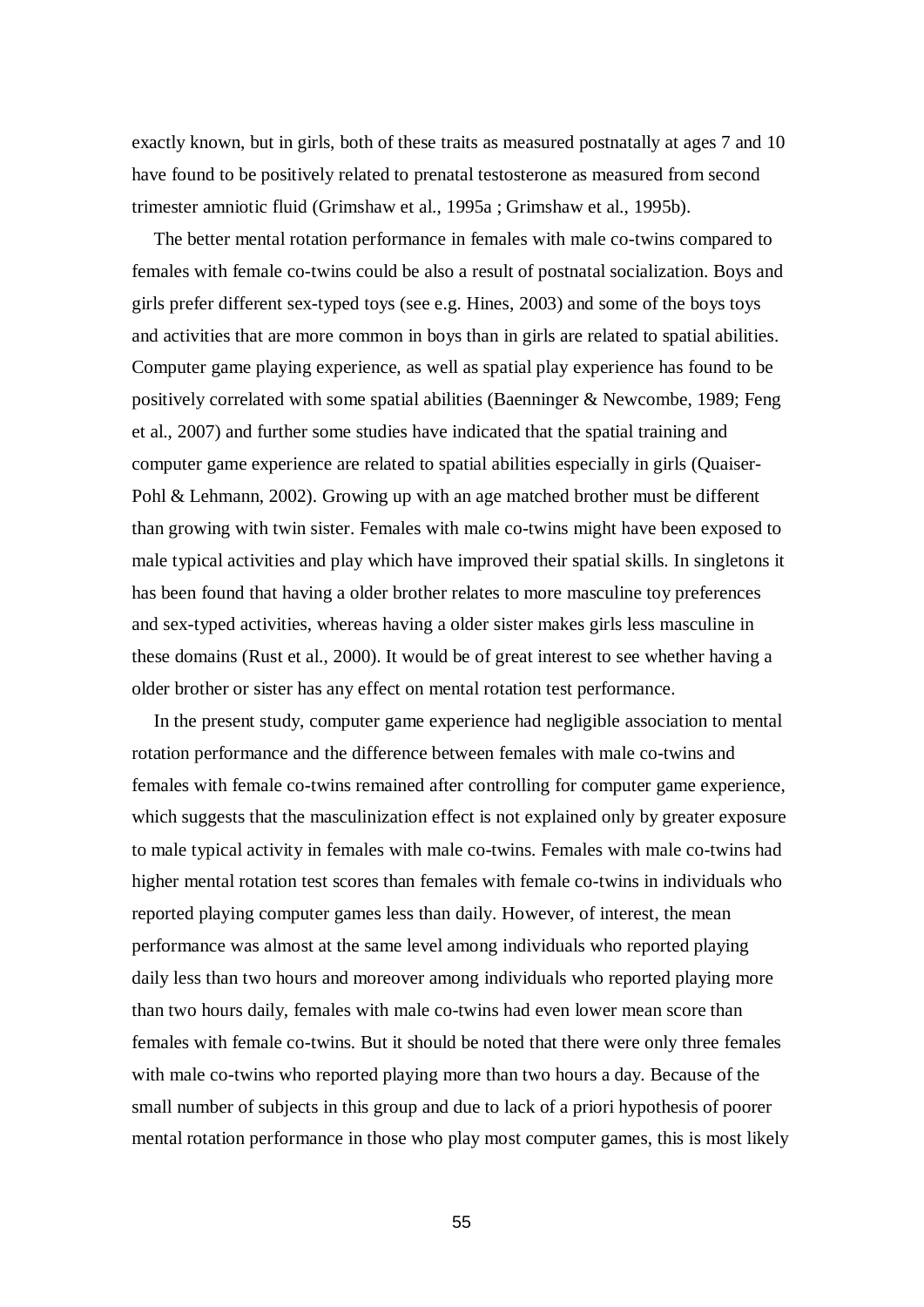due to chance. Here, males reported more computer game playing than females, but among females there was no difference between females with male co-twins and females with female co-twins indicating that females with male co-twins are not masculinized with regard to computer game playing. In line with that, earlier one study found no difference between girls with a twin brother and girls with a twin sister in sextyped play (Henderson & Berenbaum, 1997).

But there are also other socialization related traits for which there were no information and the measure for computer game experience in the present study was crude and did not differentiate between action and non-action computer games; earlier it has been reported that practice in action computer games, but not in non-action games, enhances the mental rotation test performance (Feng et al., 2007).

Parents do encourage their sons and daughters for different sex typed activities (Lytton & Romney, 1991). It could be possible that parents of opposite-sex twins do not exhibit this different socialization of boys and girls with regard to sex-typed activities, but it is totally possible that different socialization of boys and girls into sex-typed activities could be also emphasized in parents of opposite-sex twins. Unfortunately, to date no such studies of parents of opposite-sex twins exists. It should be noted, that in the present study the effect size  $(d = .74)$  for the sex differences in the mental rotation performance in males and females among opposite-sex pairs was comparable to effect size  $(d = .87)$  between males and females from the same-sex pairs. If there were no different socialization of boys and girls among parents of opposite-sex twins, then it could be expected to results in smaller sex difference in the mental rotation ability (assuming that sex-typed activities are related to mental rotation ability) among males and females from opposite-sex pairs.

While stereotype threat theory (Steele, 1997) can adequately explain the sex difference between females and males both from opposite- and same-sex pairs, it is unlikely that such a theory could explain the seen masculinization of females with male co-twins. The prenatal masculinization hypothesis is not widely known and it was not presented for the participants of the present study. It is unlikely that females with male co-twins would consider themselves as more masculine than females with female cotwins. In support for this view, a study of another Finnish twin cohort indicated that females with male co-twins did not differ from females with female co-twins in self-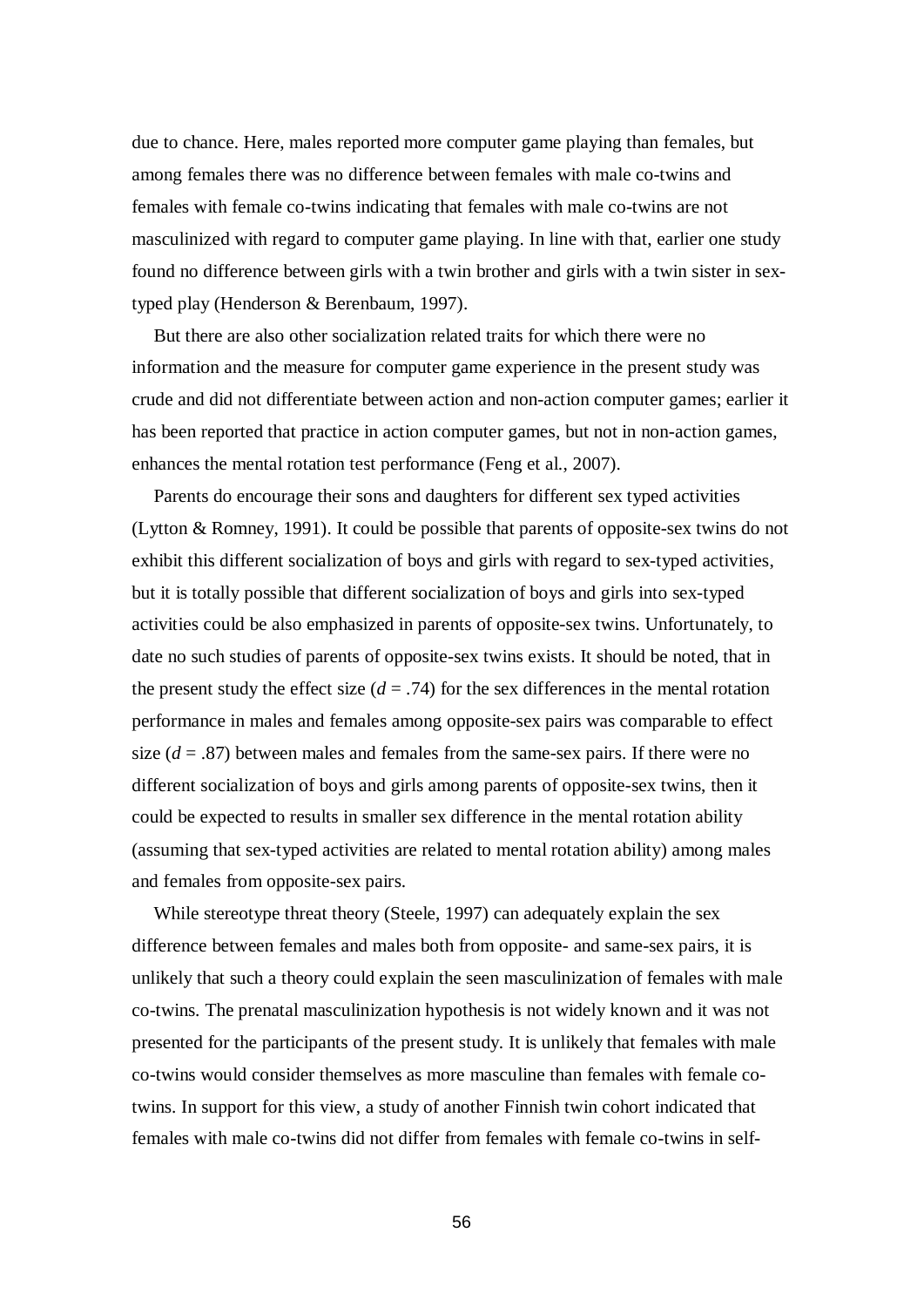reported feminity-masculinity as measured with the Minnesota Multiphasic Personality Inventory (Rose et al., 2002). Similarly, the female participants of the present study estimated their own intelligence at same level regardless of their co-twins sex (Vuoksimaa et al., 2009).

The present study could not exclude the postnatal explanation for the higher prevalence of right-handedness in females with male co-twins, but it is much harder to come up with postnatal cause for the results concerning handedness than for the results for mental rotation ability. It is hard to think that parents would encourage their daughters differently regarding left/right hand use if the daughter has opposite- or samesex co-twin.

The activational levels of testosterone and estradiol were not related to handedness in the present study. Some earlier singleton studies have reported higher testosterone levels in right-handers (Gadea et al., 2003; Moffat & Hampson, 1996b), but those studies have comprised of small number of participants, while the present study had hormonal data on 771 subjects. The hormonal data in this study was collected at age 14 when the pubertal development is occurring. It is possible that hormonal levels during this developmental stage are not reflecting the hormonal levels later in life, so this study cannot rule out the possibility that right-handers have higher levels of testosterone as adults, as reported earlier (Gadea et al., 2003; Moffat & Hampson, 1996b). There was an expected sex difference in activational levels of testosterone and estradiol showing that males have significantly higher testosterone levels and females have significantly higher estradiol levels during puberty. The sex of a co-twin did not affect the hormonal levels, which suggests that if there was prenatal exposure to testosterone in females from opposite-sex pairs this does not have any long lasting effects on the circulating levels of testosterone and estradiol in these females.

The additional analysis of mental rotation test performance where handedness was taken into account revealed that only right-handed females with male co-twins performed better than females with female co-twins and were thus masculinized in their MRT performance. In contrast, left-handed females with male co-twins performed at the same level as females with female co-twins. Further, right-handed females with male co-twins performed significantly better than left-handed females with male co-twins, but it should be noted that there were only six left-handed individuals in that group of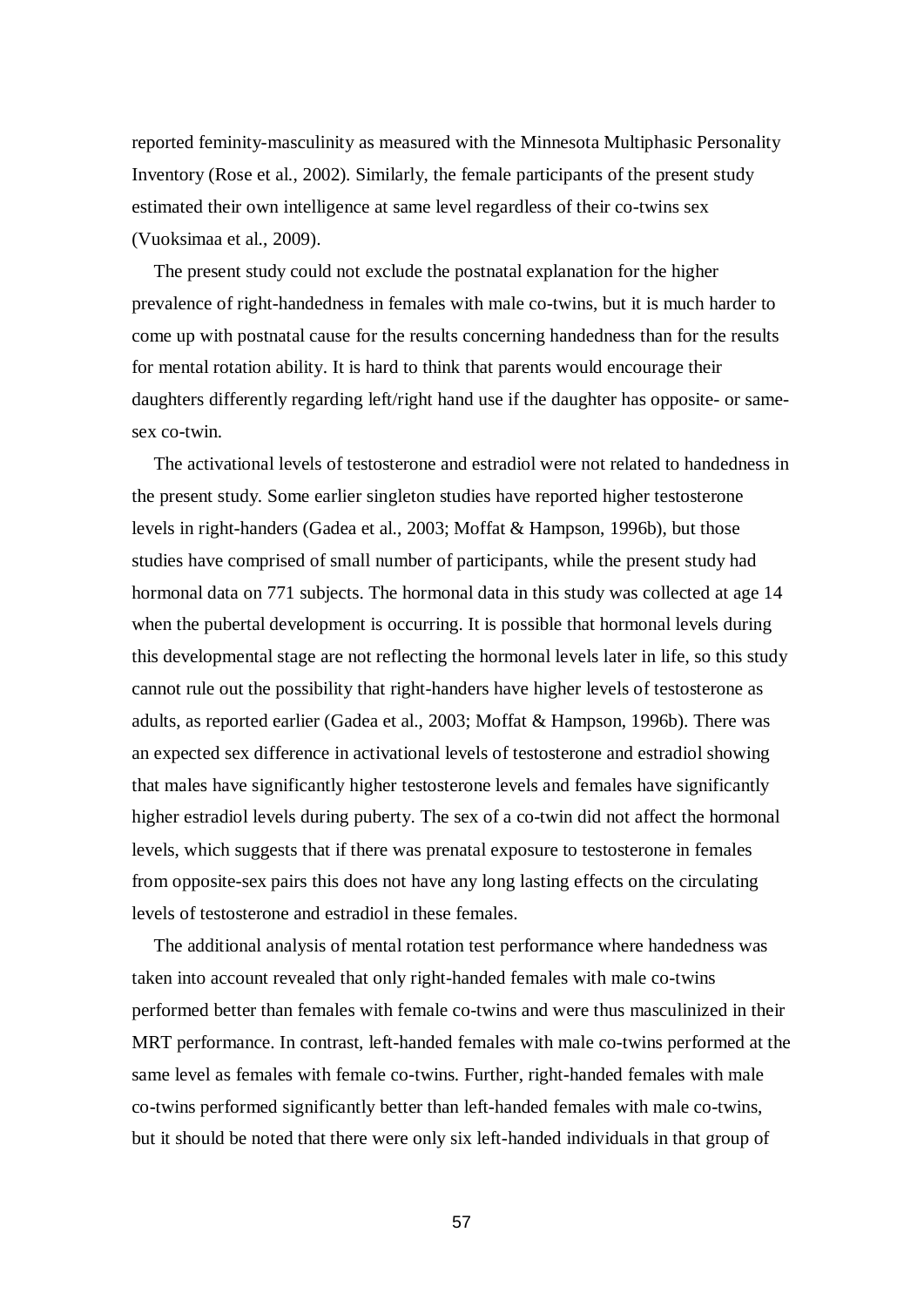females. Right-handedness in these females cannot be considered as a marker of exposure to elevated levels of testosterone (since right-handedness is predominant in all humans), but left-handedness could be regarded as evidence that there has not occurred kind of testosterone exposure that has left long lasting consequences to brain functioning. Assuming this inference is true, then the masculinization of only righthanded females with male co-twins is reasonable. Drawing further conclusions based on the data on six participants is speculative, but it offers interesting additional support for the prenatal origin of the masculinization of females with male co-twins. Socialization explanation of why only right-handed females with male co-twins are masculinized in their mental rotation performance would be difficult to postulate. Why would male co-twin affect females with male co-twins through socialization only if they were right-handed? Or why would parents encourage only right-handed females with male co-twins to engage in male typical activities?

# **5.4 Birth and pregnancy related variables**

Most of the birth and pregnancy related variables that were included in this study were not related to handedness. This indicates that pathological events early in life do not affect the formation of handedness. The higher prevalence of left-handedness among twins and triplets compared to singletons in Study I is probably reflecting such pathological events, because these participants were born before 1958, at a time when many multiple pregnancies were not known until the labor and birth complications were more common.

Similarly, most of the birth and pregnancy related variables were not related to mental rotation performance. The only effect was the positive relationship between gestational age and MRT performance in females. This is an interesting result as it suggests that there might be prenatal events that have sex specific effect on MRT. This effect might be related to prenatal testosterone levels. In singletons gestation age has been reported to be positively related to prenatal testosterone levels only in female fetuses (Nagamani et al., 1979; Finegan et al., 1992). Thus the present finding of positive association between gestational age and MRT might give additional support for linking the prenatal testosterone levels to MRT performance in females. But it is also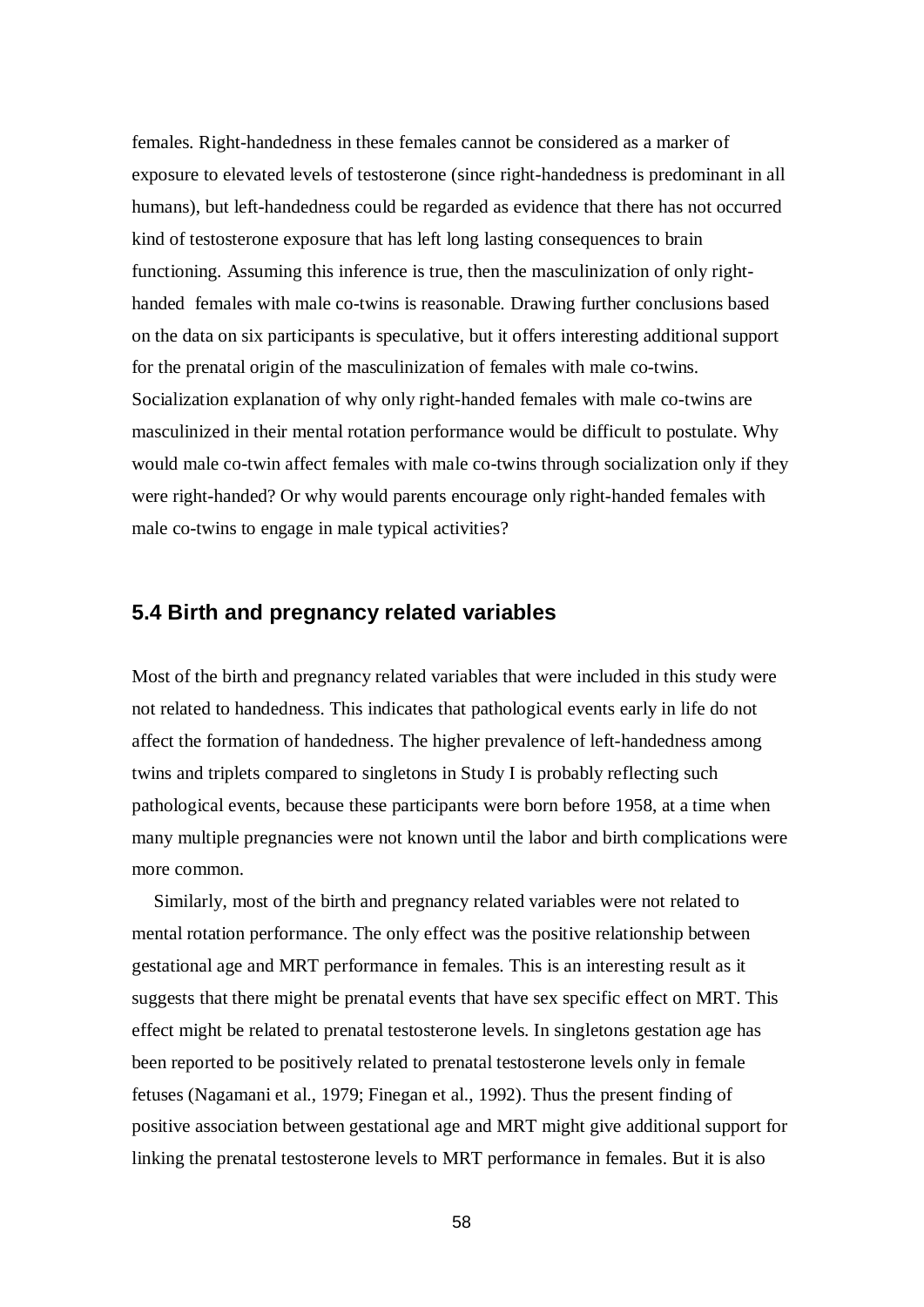possible that the greater gestational age is related to more optimal cognitive functioning in general, which is suggested by singleton studies (Bhutta, Cleves, Casey, Cradok, & Anand, 2002). But if so, why this effect was not seen in males?

### **5.5 Methodological considerations**

The measures in this study were commonly used and valid measures of handedness and mental rotation ability. First, the Vandenberg and Kuse Mental Rotation Test that was administered in the present study is probably the most commonly used paper and pencil mental rotation test and it has been shown to be the test that produces the largest and the most robust sex difference among spatial abilities (Voyer et al., 1995).

Many laterality studies have used handedness inventories (e.g. Edinburgh Handedness Inventory) and have used different cut points to make distinction between left- and right-handedness: accordingly the results have not always been comparable. Further, ambidextrous individuals have been categorised as left-handed in many studies.

A categorical handedness (i.e. left- or right-handed) measure was used in the present study, which makes the handedness definition free of seemingly arbitrary cut points. Division was made into left-/right-handed on the basis of writing hand, but also the information on self-reported handedness was utilized. The answer for these two questions did not correspond in all individuals. Individuals who reported inconsistent handedness were excluded, since they might have changed their writing hand due to injury or they might have been encouraged or forced to use their right hand for writing. In the older Finnish Twin Cohort there was also data on forced-right handedness, which makes this data unique compared to other twin studies of handedness.

Limitations of this study include the lack of direct measure of prenatal testosterone. The results can be interpreted as a evidence of prenatal testosterone transfer, but it must be kept in mind that comparing females with male co-twins to females with female cotwins is a putative indirect measure of elevated exposure to prenatal testosterone. There is no direct evidence that prenatal transfer of testosterone occurs in human twins, but at the same there are no studies that have disproved the possibility of prenatal testosterone transfer from male to female fetus in opposite-sex twin pairs.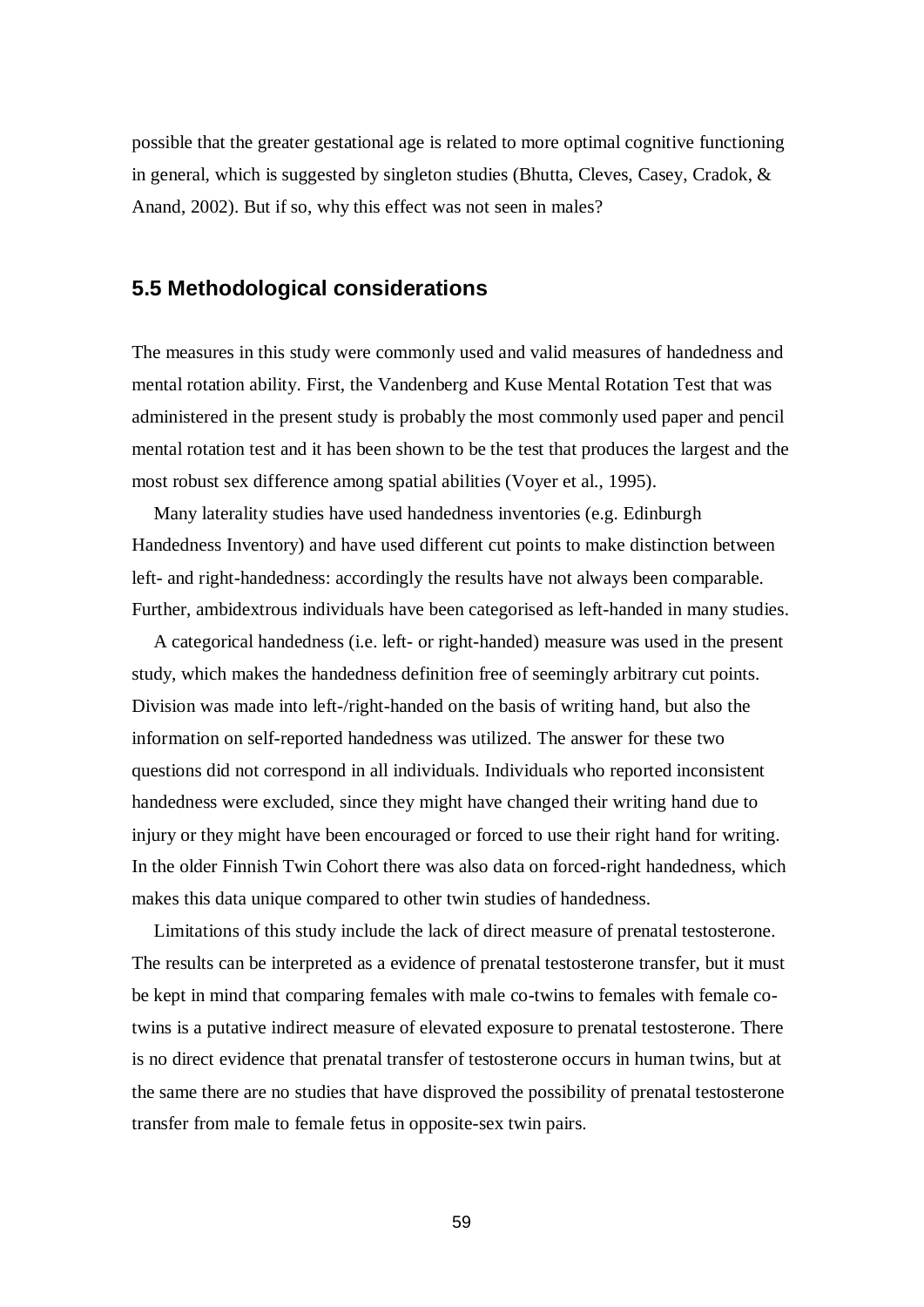Another limitation is related to power in the genetic modeling. Although we had very large data on handedness, there was still a lack of power to decide whether the familial effects in handedness are of genetic or common environmental origin. Similarly, there was a lack of power to detect small magnitude of common environmental effects in the sex-limitation modeling of MRT. For example, to achieve 80% power, a sample size of over 13 000 same-sex twin pairs would be needed to detect small 5% proportion of common environmental effects and over 3 000 twin pairs would be needed to detect 10% proportion of environmental effects.

The most prominent advantage in this study was that all of the studies were based on the large population based samples with high participation rates and are thus representative of Finnish twins from same-sex pairs born before 1958 and both twins from opposite- and same-sex pairs born in 1983-1987. Also, among participants in the intensive sample, the parental alcohol related problems were not related to either handedness or MRT performance, indicating that these participants were representative of all Finnish twins born in 1983-1987.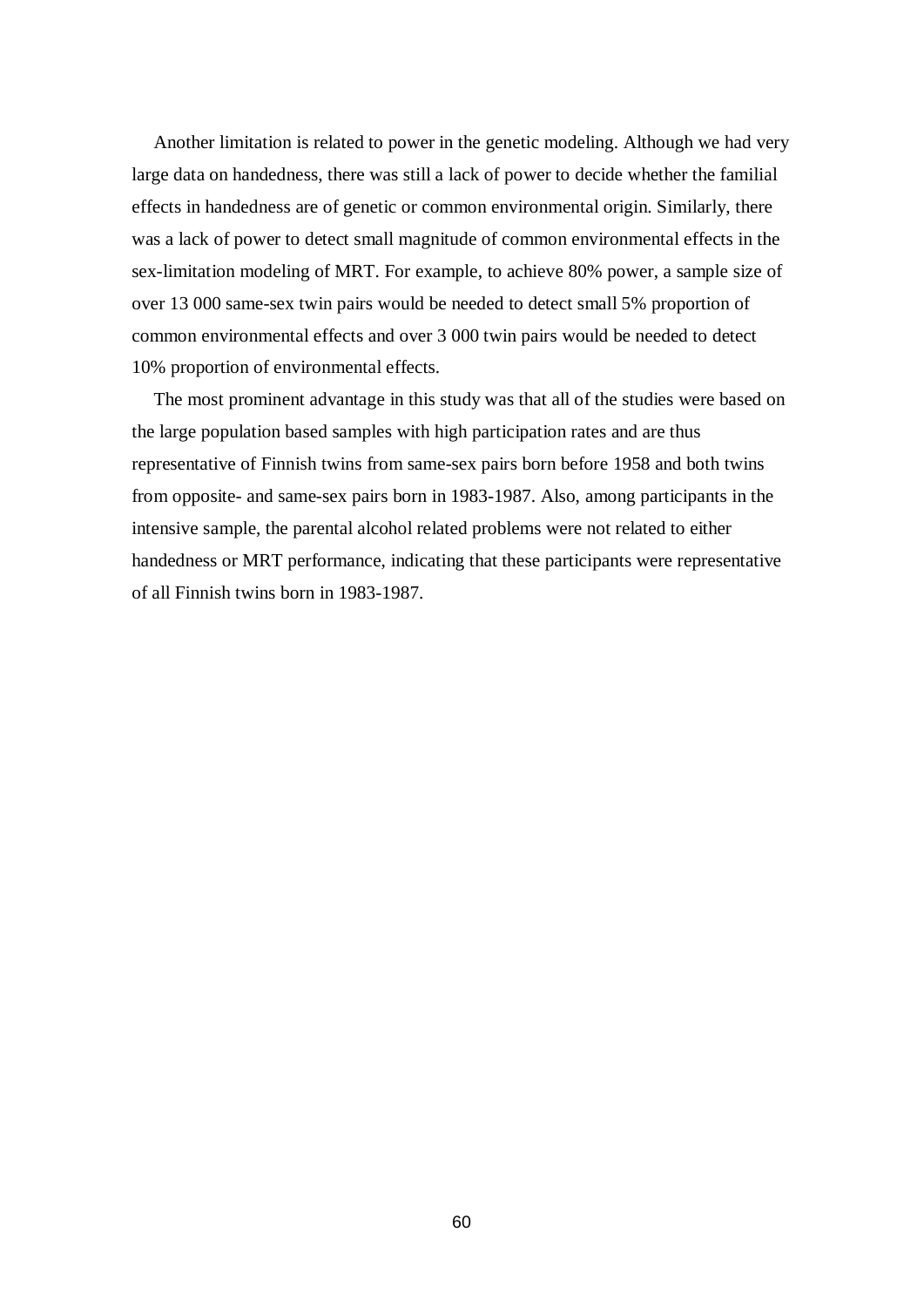# **Conclusions**

In short, the present study showed that the robust neuropsychological sex differences exist also in twins: left-handedness was more common in males than in females and males outperformed females in the Mental Rotation Test. Both handedness and mental rotation ability showed heritability to some extent. Twin pairs concordant for lefthandedness are very rare and, accordingly, very large samples are needed to decide whether the familial effects in handedness are of genetic or common environmental origin. Genetic effects explained about a quarter of the variance in adult writing handedness and taking forced right-handedness into account increased the genetic effects. In childhood handedness, the genetic effects were negligible. In mental rotation ability genetic effects explained about half of the variance. Both in handedness and mental rotation ability, the relative proportion of the variance explained by genetic effects were equal in males and females.

The present study gave evidence of masculinization of mental rotation ability in females with male co-twins and showed that these females have significantly higher prevalence of right-handedness than females with female co-twins. On the contrary, among males the sex of a co-twin had no effect on co-twins mental rotation ability or handedness. Whether the differences between females with male co-twins and females with female co-twins are caused by prenatal exposure to elevated levels of testosterone due to shared uterine environment with male fetus or postnatal effects could not be concluded with absolute certainty.

The results are in line with hypothesis whereby females with male co-twins are exposed to elevated levels of testosterone in their uterine environment. These results give support to view that elevated levels of prenatal testosterone levels are related to right-handedness and better mental rotation ability and warrant for further studies of differences between females with male co-twins and females with female co-twins in phenotypes that are related to testosterone. Especially studies on neuropsychological variables would be of great interest.

The results of this thesis enhance our knowledge of genetic background on laterality and mental rotation ability, and they are also suggestive of long lasting prenatal testosterone effects on these traits.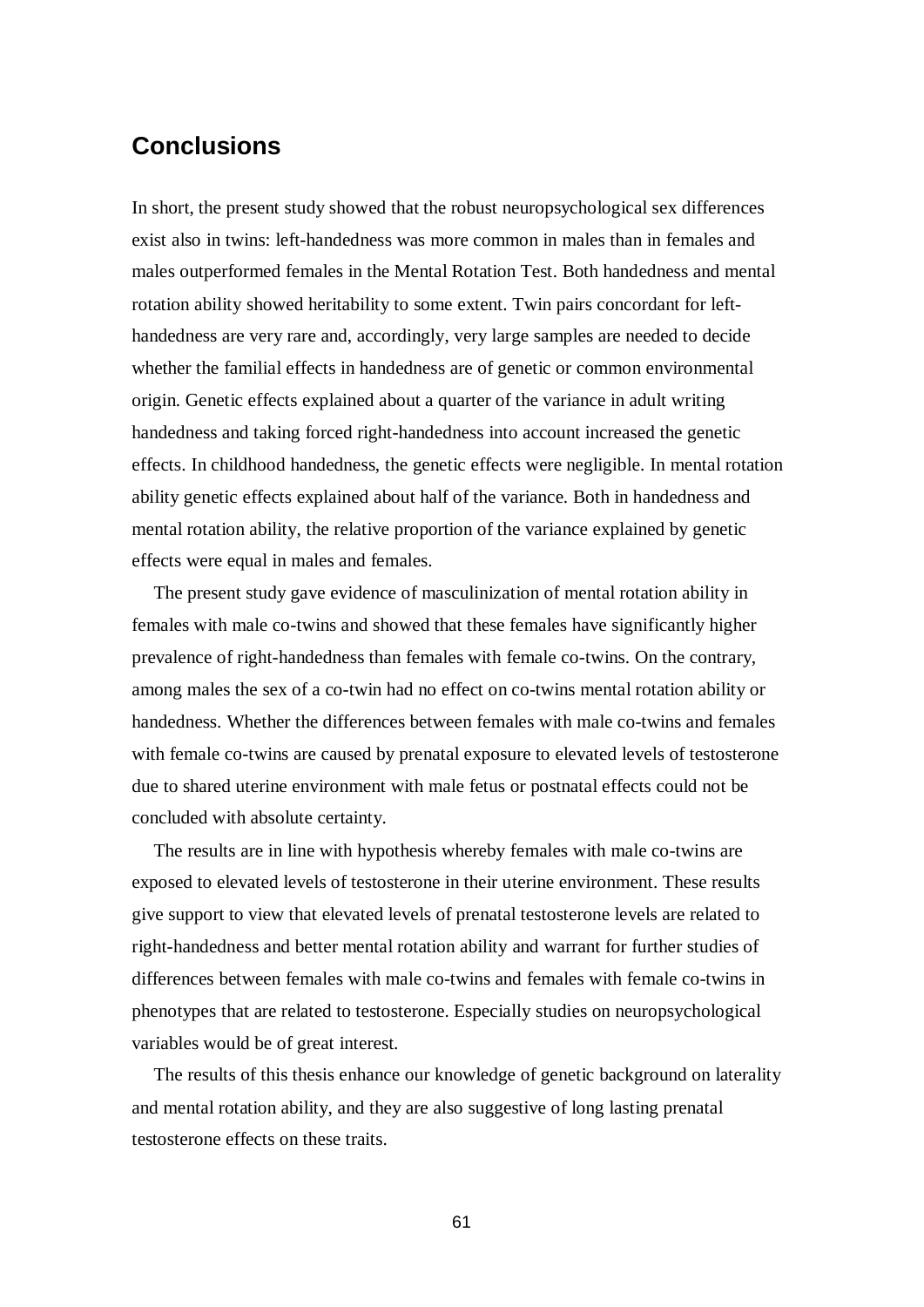### **6 References**

- Abramovich, D. R. (1974). Human sexual differentiation--in utero influences. *The Journal of Obstetrics and Gynaecology of the British Commonwealth, 81*, 448-453.
- Abramovich, D. R., & Page, K. R. (1972). Pathways of water exchange in the fetoplacental unit at midpregnancy. *The Journal of Obstetrics and Gynaecology of the British Commonwealth, 79*, 1099- 1102.
- Aleman, A., Bronk, E., Kessels, R. P., Koppeschaar, H. P., & van Honk, J. (2004). A single administration of testosterone improves visuospatial ability in young women. *Psychoneuroendocrinology, 29*, 612-617.
- Annett, M. (1998). Handedness and cerebral dominance: The right shift theory. *The Journal of Neuropsychiatry and Clinical Neurosciences, 10*, 459-469.
- Arnold, A. P. (2009). The organizational-activational hypothesis as the foundation for a unified theory of sexual differentiation of all mammalian tissues. *Hormones and Behavior, 55*, 570-578.
- Arnold, A. P., & Gorski, R. A. (1984). Gonadal steroid induction of structural sex differences in the central nervous system. *Annual Review of Neuroscience, 7*, 413-442.
- Arnold, A. P., Xu, J., Grisham, W., Chen, X., Kim, Y. H., & Itoh, Y. (2004). Minireview: Sex chromosomes and brain sexual differentiation. *Endocrinology, 145*, 1057-1062.
- Arterberry, M. E., & Yonas, A. (2000). Perception of three-dimensional shape specified by optic flow by 8-week-old infants. *Perception & Psychophysics, 62*, 550-556.
- Auyeung, B., Baron-Cohen, S., Ashwin, E., Knickmeyer, R., Taylor, K., Hackett, G., et al. (2009). Fetal testosterone predicts sexually differentiated childhood behavior in girls and in boys. *Psychological Science, 20*, 144-148.
- Baenninger, M., & Newcombe, N. (1989). The role of experience in spatial test performance: A metaanalysis. *Sex Roles, 20*, 327-343.
- Baker, J. H., Lichtenstein, P., & Kendler, K. S. (2009). Intrauterine testosterone exposure and risk for disordered eating. *British Journal of Psychiatry, 194*, 375-376.
- Beaton, A. A. (2003). The nature and determinants of handedness. In Hugdahl, K., & Davidson, R. J. (Eds.), *The asymmetrical brain* (pp. 105-158). Cambridge, MA: MIT Press.
- Beaton, A. A., Rudling, N., Kissling, C., Taurines, R., & Thome, J. (2010). Digit ratio (2D:4D), salivary testosterone, and handedness. *Laterality,20* , 1-20.
- Bhutta, Cleves, Casey, Cradock, & Anand. (2002). Cognitive and behavioral outcomes of school aged children who were born preterm. *Journal of American Medical Association,288* , 728-737.
- Blatter, P. (1982). Sex differences in spatial ability: The X-linked gene theory. *Perceptual and Motor Skills, 55*, 455-462.
- Boklage, C. E. (1985). Interactions between opposite-sex dizygotic fetuses and the assumptions of Weinberg difference method epidemiology. *American Journal of Human Genetics,*37, 591-605.
- Bouchard, T. J.,Jr, & McGee, M. G. (1977). Sex differences in human spatial ability: Not an X-linked recessive gene effect. *Social Biology, 24*, 332-335.
- Breedlove, S. M., Jacobson, C. D., Gorski, R. A., & Arnold, A. P. (1982). Masculinization of the female rat spinal cord following a single neonatal injection of testosterone propionate but not estradiol benzoate. *Brain Research, 237*, 173-181.
- Bryden, P. J., Pryde, K. M., & Roy, E. A. (2000). A developmental analysis of the relationship between hand preference and performance: II. A performance-based method of measuring hand preference in children. *Brain and Cognition, 43*, 60-64.
- Cohen-Bendahan, C. C., Buitelaar, J. K., van Goozen, S. H., & Cohen-Kettenis, P. T. (2004). Prenatal exposure to testosterone and functional cerebral lateralization: A study in same-sex and opposite-sex twin girls. *Psychoneuroendocrinology, 29*, 911-916.
- Cohen-Bendahan, C. C., Buitelaar, J. K., van Goozen, S. H., Orlebeke, J. F., & Cohen-Kettenis, P. T. (2005a). Is there an effect of prenatal testosterone on aggression and other behavioral traits? A study comparing same-sex and opposite-sex twin girls. *Hormones and Behavior, 47*, 230-237.
- Cohen-Bendahan, C. C., van Goozen, S. H., Buitelaar, J. K., & Cohen-Kettenis, P. T. (2005b). Maternal serum steroid levels are unrelated to fetal sex: A study in twin pregnancies. *Twin Research and Human Genetics, 8*, 173-177.
- Cole-Harding, S., Morstad, A. L., & Wilson, J. R. (1988). Spatial ability in members of opposite-sex twin pairs. *Behavior Genetics abstracts, 18,* 710.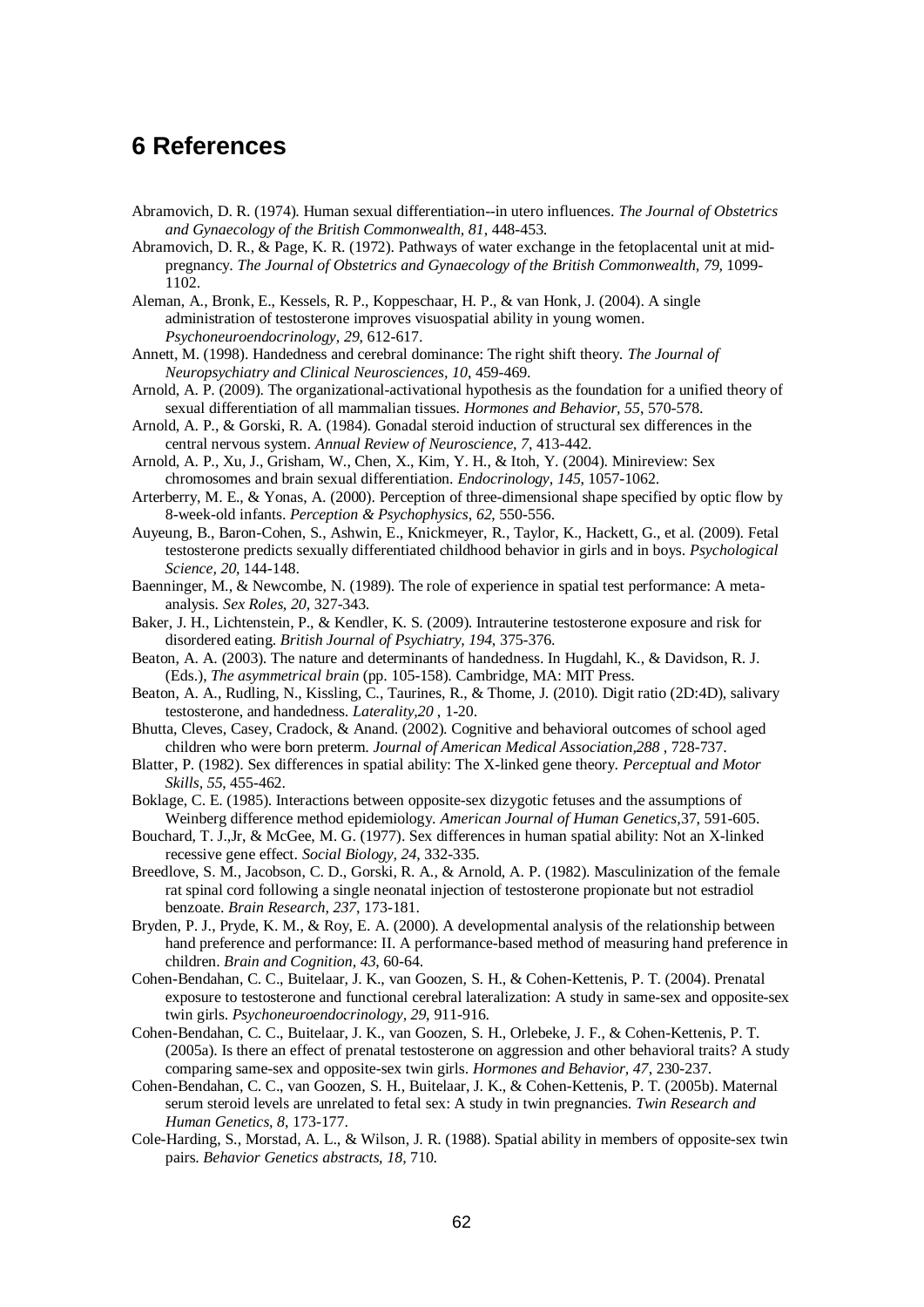- Collaer, M. L., & Hines, M. (1995). Human behavioral sex differences: A role for gonadal hormones during early development? *Psychological Bulletin, 118*, 55-107.
- Connellan, J., Baron-Cohen, S., Wheelwright, S., Batki, A., & Ahluwalia, J. (2000). Sex differences in human neonatal social perception. *Infant Behavior & Development, 23*, 113-118.
- Corballis, M. C. (2001). Is the handedness gene on the X chromosome? Comment on Jones and Martin (2000). *Psychological Review, 108*, 805-10.
- Corballis, M. C. (2009). The evolution and genetics of cerebral asymmetry. *Philosophical Transactions of the Royal Society of London.Series B, Biological Sciences, 364*, 867-879.
- Corley, R. P., DeFries, J. C., Kuse, A. R., & Vandenberg, S. G. (1980). Familial resemblance for the identical blocks test of spatial ability: No evidence for X linkage. *Behavior Genetics, 10*, 211-215.
- Culbert, K. M., Breedlove, S. M., Burt, S. A., & Klump, K. L. (2008). Prenatal hormone exposure and risk for eating disorders: A comparison of opposite-sex and same-sex twins. *Archives of General Psychiatry, 65*, 329-336.
- De Agostini, M., Pare, C., Goudot, D., & Dellatolas, G. (1992). Manual preference and skill development in preschool children. *Developmental Neuropsychology, 8*, 41-57.
- DeFries, J. C., Johnson, R. C., Kuse, A. R., McClearn, G. E., Polovina, J., Vandenberg, S. G., et al. (1979). Familial resemblance for specific cognitive abilities. *Behavior Genetics, 9*, 23-43.
- Dempsey, P. J., Townsend, G. C., & Richards, L. C. (1999). Increased tooth crown size in females with twin brothers: Evidence for hormonal diffusion between human twins in utero. *American Journal of Human Biology, 11*, 577–586
- Drolet, R., Simard, M., Plante, J., Laberge, P., & Tremblay, Y. (2007). Human type 2 17 betahydroxysteroid dehydrogenase mRNA and protein distribution in placental villi at mid and term pregnancy. *Reproductive Biology and Endocrinology, 5*, 30.
- Eagly, A. H., & Wood, W. (1999). The origins of sex differences in human behavior: Evolved dispositions versus social roles. *American Psychologist, 54*, 408-423.
- Elkadi, S., Nicholls, M. E., & Clode, D. (1999). Handedness in opposite and same-sex dizygotic twins: Testing the testosterone hypothesis. *Neuroreport, 10*, 333-336.
- Eriksson, C. J., Kaprio, J., Pulkkinen, L., & Rose, R. J. (2005). Testosterone and alcohol use among adolescent male twins: Testing between-family associations in within-family comparisons. *Behavior Genetics, 35*, 359-368.
- Falter, C. M., Arroyo, M., & Davis, G. J. (2006). Testosterone: Activation or Organization of spatial cognition? *Biological Psychology, 73*, 132-140.
- Feng, J., Spence, I., & Pratt, J. (2007). Playing an action video game reduces gender differences in spatial cognition. *Psychological Science, 18*, 850-855.
- Finegan, J-A. K., Niccols, G. A., Sitarenios, G. (1992). Relations between prenatal testosterone levels and cognitive abilities at 4 years. *Developmental Psychology, 28*, 1075-1089.
- Fink, B., Manning, J. T., Neave, N., & Tan, U. (2004). Second to fourth digit ratio and hand skill in austrian children. *Biological Psychology, 67*, 375-384.
- Fitch, R. H., & Denenberg, V. H. (1998). A role for ovarian hormones in sexual differentiation of the brain. *The Behavioral and Brain Sciences, 21*, 311-27; discussion 327-52.
- Francks, C., DeLisi, L. E., Shaw, S. H., Fisher, S. E., Richardson, A. J., Stein, J. F., et al. (2003). Parentof-origin effects on handedness and schizophrenia susceptibility on chromosome 2p12-q11. *Human Molecular Genetics, 12*, 3225-3230.
- Francks, C., Fisher, S. E., MacPhie, I. L., Richardson, A. J., Marlow, A. J., Stein, J. F., et al. (2002). A genomewide linkage screen for relative hand skill in sibling pairs. *American Journal of Human Genetics, 70*, 800-805.
- Francks, C., Maegawa, S., Lauren, J., Abrahams, B. S., Velayos-Baeza, A., Medland, S. E., et al. (2007). LRRTM1 on chromosome 2p12 is a maternally suppressed gene that is associated paternally with handedness and schizophrenia. *Molecular Psychiatry, 12*, 1129-39, 1057.
- Furnham, A., Reeves, E., & Budhani, S. (2002). Parents think their sons are brighter than their daughters: Sex differences in parental self-estimations and estimations of their children's multiple intelligences. *The Journal of Genetic Psychology, 163*, 24-39.
- Furnham, A., & Valgeirsson, H. (2007). Parents' estimations of their own intelligence and that of their children: A comparison between English and Icelandic parents. *Scandinavian Journal of Psychology, 48*, 289-298.
- Gadea, M., Gomez, C., Gonzalez-Bono, E., Salvador, A., & Espert, R. (2003). Salivary testosterone is related to both handedness and degree of linguistic lateralization in normal women. *Psychoneuroendocrinology, 28*, 274-287.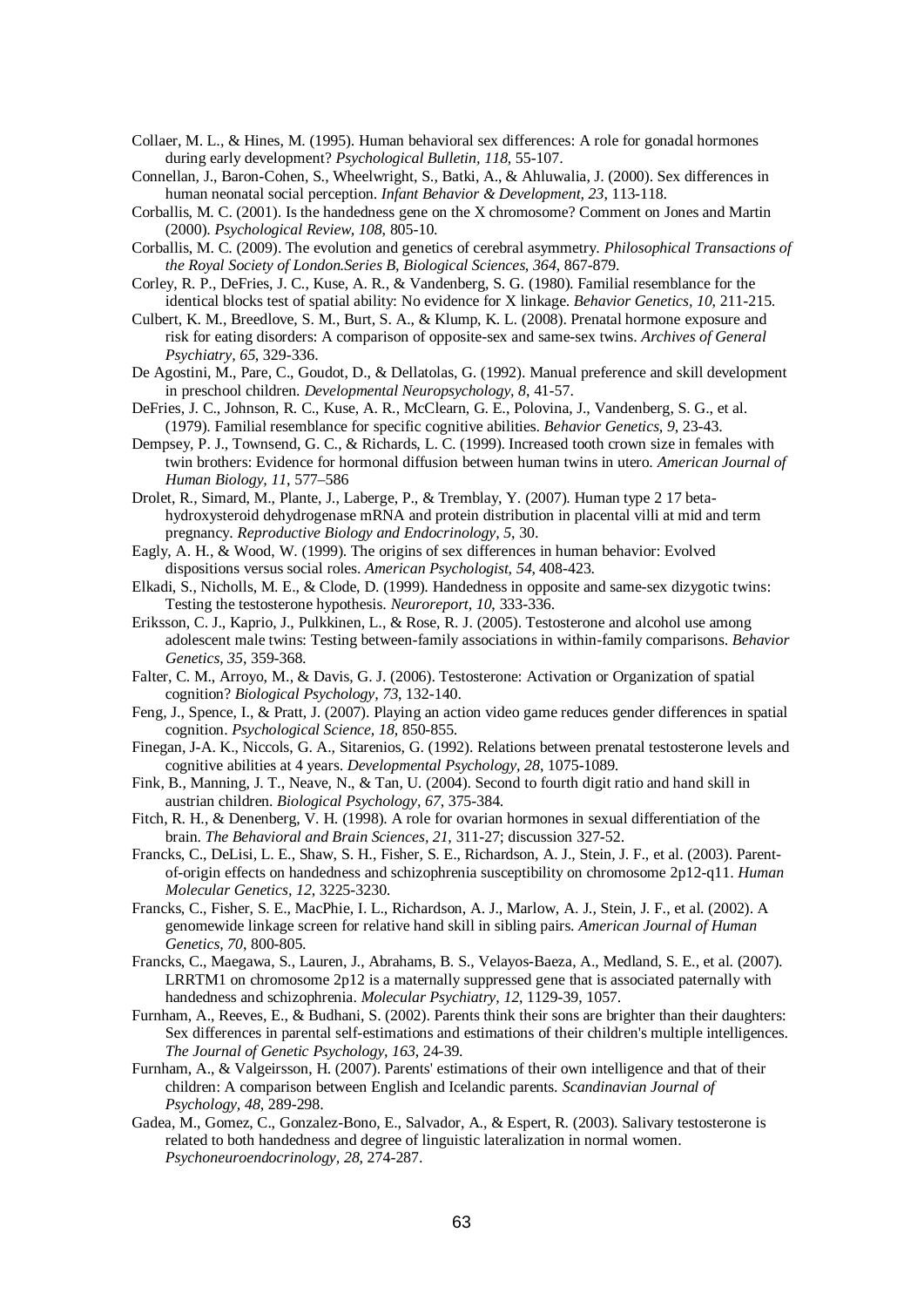- Gaist, D., Bathum, L., Skytthe, A., Jensen, T. K., McGue, M., Vaupel, J. W., & Cristensen, K. (2000). Strength and anthropometric measures in identical and fraternal twins: No evidence of masculinization of females with male co-twins. *Epidemiology, 11*, 340-343.
- Gandelman, R., vom Saal, F. S, & Reinisch, J. M. (1997). Contiguity to male foetuses affects morphology and behavior of female mice. *Nature, 266*, 722-724.
- Geschwind, N., & Behan, P. (1982). Left-handedness: Association with immune disease, migraine, and developmental learning disorder. *Proceedings of the National Academy of Sciences of the United States of America, 79*, 5097-5100.
- Geschwind, N., & Galaburda, A. M. (1985). Cerebral lateralization. biological mechanisms, associations, and pathology: I. A hypothesis and a program for research. *Archives of Neurology, 42*, 428-459.
- Gilbert, A. N., & Wysocki, C. J. (1992). Hand preference and age in the United States. *Neuropsychologia, 30*, 601-608.
- Goldsmith, H. H. (1991). A zygosity questionnaire for young twins: A research note. *Behavior Genetics, 21*, 257-269.
- Gouchie, C., & Kimura, D. (1991). The relationship between testosterone levels and cognitive ability patterns. *Psychoneuroendocrinology, 16*, 323-334.
- Grimshaw, G. M., Bryden, M. P., Finegan, J-A. K., (1995a). Relations between prenatal testosterone and cerebral lateralization in children. *Neuropsychology, 9*, 68-79.
- Grimshaw, G. M., Sitarenios, G., & Finegan, J. A. (1995b). Mental rotation at 7 years: Relations with prenatal testosterone levels and spatial play experiences. *Brain and Cognition, 29*(1), 85-100.
- Haworth, C. M., Wright, M. J., Luciano, M., Martin, N. G., de Geus, E. J., van Beijsterveldt, C. E., et al. (2009). The heritability of general cognitive ability increases linearly from childhood to young adulthood. *Molecular Psychiatry, in press.*
- Helleday, J., Siwers, B., Ritzen, E. M., & Hugdahl, K. (1994). Normal lateralization for handedness and ear advantage in a verbal dichotic listening task in women with congenital adrenal hyperplasia (CAH). *Neuropsychologia, 32*, 875-880.
- Henderson, B. A., & Berenbaum, S. A. (1997). Sex-typed play in opposite-sex twins. *Developmental Psychobiology, 31*, 115-123.
- Hepper, P. G., McCartney, G. R., & Shannon, E. A. (1998). Lateralised behaviour in first trimester human foetuses. *Neuropsychologia, 36*, 531-534.
- Hepper, P. G., Shahidullah, S., & White, R. (1991). Handedness in the human fetus. *Neuropsychologia, 29*, 1107-1111.
- Hepper, P. G., Wells, D. L., & Lynch, C. (2005). Prenatal thumb sucking is related to postnatal handedness. *Neuropsychologia, 43*, 313-315.
- Hines, M. (2003). Sex steroids and human behavior: Prenatal androgen exposure and sex-typical play behavior in children. *Annals of the New York Academy of Sciences, 1007*, 272-282.
- Hines, M. (2006). Prenatal testosterone and gender-related behaviour. *European Journal of Endocrinology, 155 Suppl 1*, S115-21.
- Hirota, K., Gomi, T., Kishimoto, R., Iguchi, M., Hayakawa, K., & Nakagawa, H. (1981). Androgen receptor in human placental villi. *Journal of Biochemistry, 89*, 153-160.
- Hooven, C. K., Chabris, C. F., Ellison, P. T., & Kosslyn, S. M. (2004). The relationship of male testosterone to components of mental rotation. *Neuropsychologia, 42*, 782-790.
- Janowsky, J. S. (2006). Thinking with your gonads: Testosterone and cognition. *Trends in Cognitive Sciences, 10*, 77-82.
- Johnson, S. P., Cohen, L. B., Marks, K. H., & Johnson, K. L. (2003). Young infants' perception of object unity in rotation displays. *Infancy, 4*, 285-295.
- Jones, G. V., & Martin, M. (2000). A note on Corballis (1997) and the genetics and evolution of handedness: Developing a unified distributional model from the sex-chromosomes gene hypothesis. *Psychological Review, 107*, 213-218.
- Jones, G. V., & Martin, M. (2010). Language dominance, handedness and sex: Recessive X-linkage theory and test. *Cortex, 46*, 781-786.
- Kaprio, J., & Koskenvuo, M. (2002). Genetic and environmental factors in complex diseases: The older Finnish Twin Cohort. *Twin Research, 5*, 358-365.
- Kaprio, J., & Marttila, R. (2005). Demographic trends in Nordic countries. In I. Blickstein, & L. G. Keith (Eds.), *Multiple pregnancy: Epidemiolgy, gestation & perinatal outcome*. (2nd ed., pp. 22-25). London: Taylor & Francis.
- Kaprio, J., Pulkkinen, L., & Rose, R. J. (2002). Genetic and environmental factors in health-related behaviors: Studies on Finnish twins and twin families. *Twin Research, 5*, 366-371.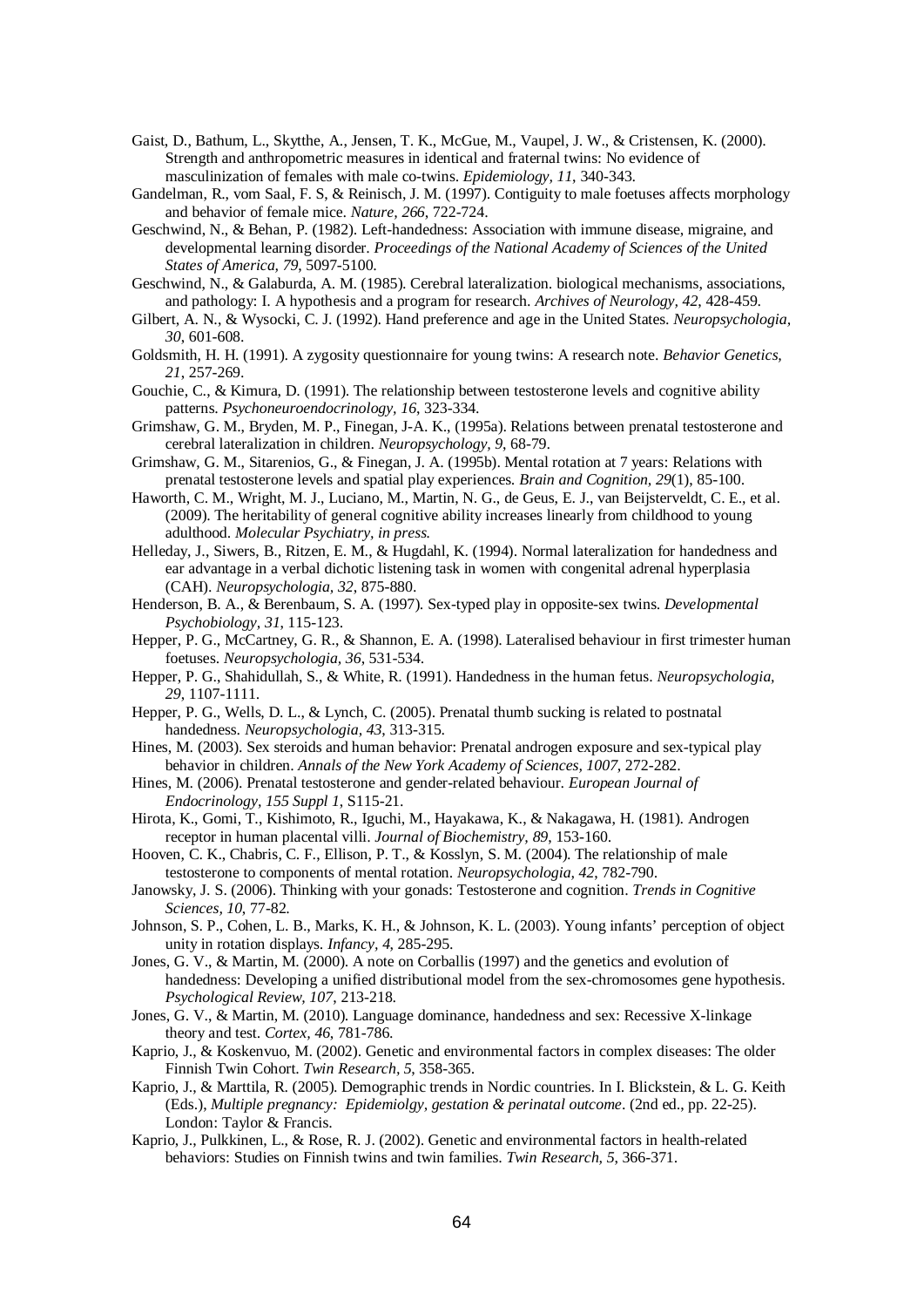- Kelso, W. M., Nicholls, M. E., Warne, G. L., & Zacharin, M. (2000). Cerebral lateralization and cognitive functioning in patients with congenital adrenal hyperplasia. *Neuropsychology, 14*, 370-378.
- Kerns, K. A., & Berenbaum, S. A. (1991). Sex differences in spatial ability in children. *Behavior Genetics, 21*, 383-396.
- Knecht, S., Drager, B., Deppe, M., Bobe, L., Lohmann, H., Floel, A., et al. (2000). Handedness and hemispheric language dominance in healthy humans. *Brain, 123*, 2512-2518.
- Kremen, W. S., Eisen, S. A., Tsuang, M. T., & Lyons, M. J. (2007). Is the Wisconsin Card Sorting Test a useful neurocognitive endophenotype? *American Journal of Medical Genetics.Part B, Neuropsychiatric Genetics, 144B*, 403-406.
- Kristenson, H., & Trell, E. (1982). Indicators of alcohol consumption: Comparisons between a questionnaire (mm-MAST), interviews and serum gamma-glutamyl transferase (GGT) in a health survey of middle-aged males. *British Journal of Addiction, 77*, 297-304.
- Laval, S. H., Dann, J. C., Butler, R. J., Loftus, J., Rue, J., Leask, S. J., et al. (1998). Evidence for linkage to psychosis and cerebral asymmetry (relative hand skill) on the X chromosome. *American Journal of Medical Genetics, 81*, 420-427.
- Law, D. L., Pellegrino, J. W., & Hunt, E. B. (1993). Comparing the tortoise and the hare: Gender and experience in dynamic spatial reasoning tasks. *Psychological Science, 49*, 35-40.
- Lippa, R. A., Collaer, M. L., & Peters, M. (2010). Sex differences in mental rotation and line angle judgments are positively associated with gender equality and economic development across 53 nations. *Archives of Sexual Behavior,39,* 990-997.
- Loehlin, J. C., & Martin, N. G. (2000). Dimensions of psychological masculinity-femininity in adult twins from opposite-sex and same-sex pairs. *Behavior Genetics, 30*, 19-28.
- Lummaa, V., Pettay, J. E., & Russell, A. F. (2007). Male twins reduce fitness of female co-twins in humans. *Proceedings of the National Academy of Sciences of the United States of America, 104*, 10915-10920.
- Lyons, M. J., York, T. P., Franz, C. E., Grant, M. D., Eaves, L. J., Jacobson, K. C., et al. (2009). Genes determine stability and the environment determines change in cognitive ability during 35 years of adulthood. *Psychological Science, 20*, 1146-1152.
- Lytton, H., & Romney, D. M. (1991). Parents' differential socialization of boys and girls: A metaanalysis. *Psychological Bulletin, 109*, 267-296.
- Manning, J.T. (2002). *Digit ratio: A pointer to fertility, behaviour, and health*. New Brunswick, Rutgers University Press.
- Manning, J. T., & Peters, M. (2009). Digit ratio (2D:4D) and hand preference for writing in the BBC internet study. *Laterality, 14*, 528-540.
- Manning, J. T., Trivers, R. L., Thornhill, R., & Singh, D. (2000). The 2nd:4th digit ratio and asymmetry of hand performance in jamaican children. *Laterality, 5*, 121-132.
- Mathews, G. A., Fane, B. A., Pasterski, V. L., Conway, G. S., Brook, C., & Hines, M. (2004). Androgenic influences on neural asymmetry: Handedness and language lateralization in individuals with congenital adrenal hyperplasia. *Psychoneuroendocrinology, 29*, 810-822.
- Matousek, R. H., & Sherwin, B. B. (2010). Sex steroid hormones and cognitive functioning in healthy, older men. *Hormones and Behavior, 57*, 352-359.
- McClurg, P. A., & Chaille, C. (1987). Computer games: Environments for developing spatial cognition. *Journal of Educational Computing Research, 3*, 95-111.
- McCormick, P. D., Razel, A. J., Spelsberg, T. C., & Coulam, C. B. (1981). Evidence for an androgen receptor in the human placenta. *American Journal of Obstetrics and Gynecology, 140*, 8-13.
- McFadden, D. (1993). A masculinizing effect on the auditory systems of human females having male cotwins. *Proceedings of the National Academy of Sciences of the United States of America, 90*, 11900- 11904.
- McManus, I. C. (1985). Right- and left-hand skill: Failure of the right shift model. *British Journal of Psychology,76*, 1-34.
- McManus, I. C. (2010). Precisely wrong? the problems with the Jones and Martin genetic model of sex differences in handedness and language lateralisation. *Cortex, 46*, 700-702.
- McManus, I. C., & Bryden, M. P. (1992). The genetics of handedness, cerebral dominance, and lateralization. In I. Rapin, & S. J. Segalowitz (Eds.), *Handbook of neuropsychology* (pp. 115-144). Amsterdam: Elsevier Science Publishers.
- Medland, S. E., Duffy, D. L., Spurdle, A. B., Wright, M. J., Geffen, G. M., Montgomery, G. W., et al. (2005). Opposite effects of androgen receptor CAG repeat length on increased risk of lefthandedness in males and females. *Behavior Genetics, 35*, 735-744.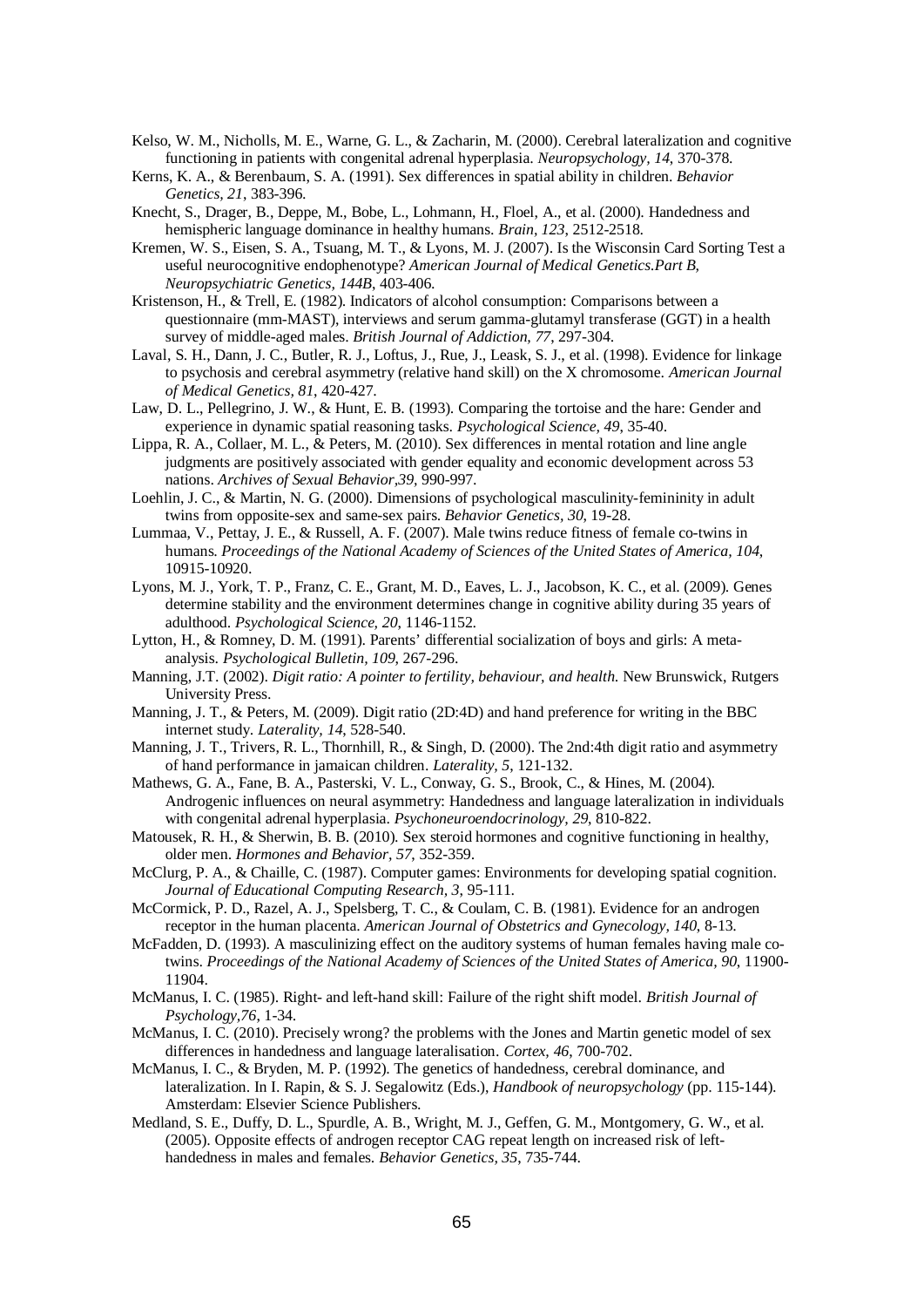- Medland, S. E., Duffy, D. L., Wright, M. J., Geffen, G. M., Hay, D. A., Levy, F., et al. (2009). Genetic influences on handedness: Data from 25,732 Australian and Dutch twin families. *Neuropsychologia, 47*, 330-337.
- Medland, S. E., Duffy, D. L., Wright, M. J., Geffen, G. M., & Martin, N. G. (2006). Handedness in twins: Joint analysis of data from 35 samples. *Twin Research and Human Genetics, 9*, 46-53.
- Medland, S. E., Loehlin, J. C., & Martin, N. G. (2008a). No effects of prenatal hormone transfer on digit ratio in a large sample of same- and opposite-sex dizygotic twins. *Personality and Individual Differences, 44,* 1225-1234.
- Medland, S. E., Loehlin, J. C., Willemsen, G., Hatemi, P. K., Keller, M. C., Boomsma, D. I., et al. (2008b). Males do not reduce the fitness of their female co-twins in contemporary samples. *Twin Research and Human Genetics, 11*, 481-487.
- Medland, S. E., Perelle, I., De Monte, V., & Ehrman, L. (2004). Effects of culture, sex, and age on the distribution of handedness: An evaluation of the sensitivity of three measures of handedness. *Laterality, 9*, 287-297.
- Meisel, R. L., & Ward, I. L. (1981). Fetal female rats are masculinized by male littermates located caudally in the uterus. *Science, 213*, 239-242.
- Miller, E., M. (1994). Prenatal sex hormone transfer: A reason to study opposite-sex twins. *Personality and Individual Differences, 17*, 511-529.
- Moffat, S. D., & Hampson, E. (1996a). A curvilinear relationship between testosterone and spatial cognition in humans: Possible influence of hand preference. *Psychoneuroendocrinology, 21*, 323- 337.
- Moffat, S. D., & Hampson, E. (1996b). Salivary testosterone levels in left- and right-handed adults. *Neuropsychologia, 34*, 225-233.
- Moffat, S. D., & Hampson, E. (2000). Salivary testosterone concentrations in left-handers: An association with cerebral language lateralization? *Neuropsychology, 14*, 71-81.
- Moore, D. S., & Johnson, S. P. (2008). Mental rotation in human infants: A sex difference. *Psychological Science, 19*, 1063-1066.
- Morley-Fletcher, S., Palanza, P., Parolaro, D., Vigano, D., & Laviola, G. (2003). Intrauterine position has long-term influence on brain mu-opioid receptor density and behaviour in mice. *Psychoneuroendocrinology, 28*, 386-400.
- Nagamani, M., McDonough, P. G., Ellegood, J. O., & Mahesh, V. B. (1979). Maternal and amniotic fluid steroids throughout human pregnancy. *American Journal of Obstetrics and Gynecology, 134*, 674- 680.
- Nass, R., Baker, S., Speiser, P., Virdis, R., Balsamo, A., Cacciari, E., et al. (1987). Hormones and handedness: Left-hand bias in female congenital adrenal hyperplasia patients. *Neurology, 37*, 711- 715.
- Neale, M. C., Boker, S. M., Xie, G., & Maes, H. H. (2003). *Mx: Statistical Modeling* (6<sup>th</sup> Edition). Richmond, VA: 23298 Department of Psychiatry.
- Nicholls, M. E., Orr, C. A., Yates, M. J., & Loftus, A. M. (2008). A new means of measuring index/ring finger (2D:4D) ratio and its association with gender and hand preference. *Laterality, 13*, 71-91.
- Oldfield, R. C. (1971). The assessment and analysis of handedness: The Edinburgh inventory. *Neuropsychologia, 9*, 97-113.
- Ooki, S. (2005). Genetic and environmental influences on the handedness and footedness in Japanese twin children. *Twin Research and Human Genetics, 8*, 649-656.
- Papadatou-Pastou, M., Martin, M., Munafo, M. R., & Jones, G. V. (2008). Sex differences in lefthandedness: A meta-analysis of 144 studies. *Psychological Bulletin, 134*, 677-699.
- Park, J., Johnson, R. C., DeFries, J. C., McClearn, G. E., Mi, M. P., Rashad, M. N., et al. (1978). Parent offspring resemblance for specific cognitive abilities in Korea. *Behavior Genetics, 8*, 43-52.
- Perelle, I. B., & Ehrman, L. (1994). An international study of human handedness: The data. *Behavior Genetics, 24*, 217-227.
- Peters, M. (2005). Sex differences and the factor of time in solving Vandenberg and Kuse mental rotation problems. *Brain and Cognition, 57*, 176-184.
- Peters, M., Laeng, B., Latham, K., Jackson, M., Zaiyouna, R., & Richardson, C. (1995). A redrawn Vandenberg and Kuse mental rotations test: Different versions and factors that affect performance. *Brain and Cognition, 28*, 39-58.
- Peters, M., Lehmann, W., Takahira, S., Takeuchi, Y., & Jordan, K. (2006). Mental rotation test performance in four cross-cultural samples ( $n = 3367$ ): Overall sex differences and the role of academic program in performance. *Cortex, 42*, 1005-1014.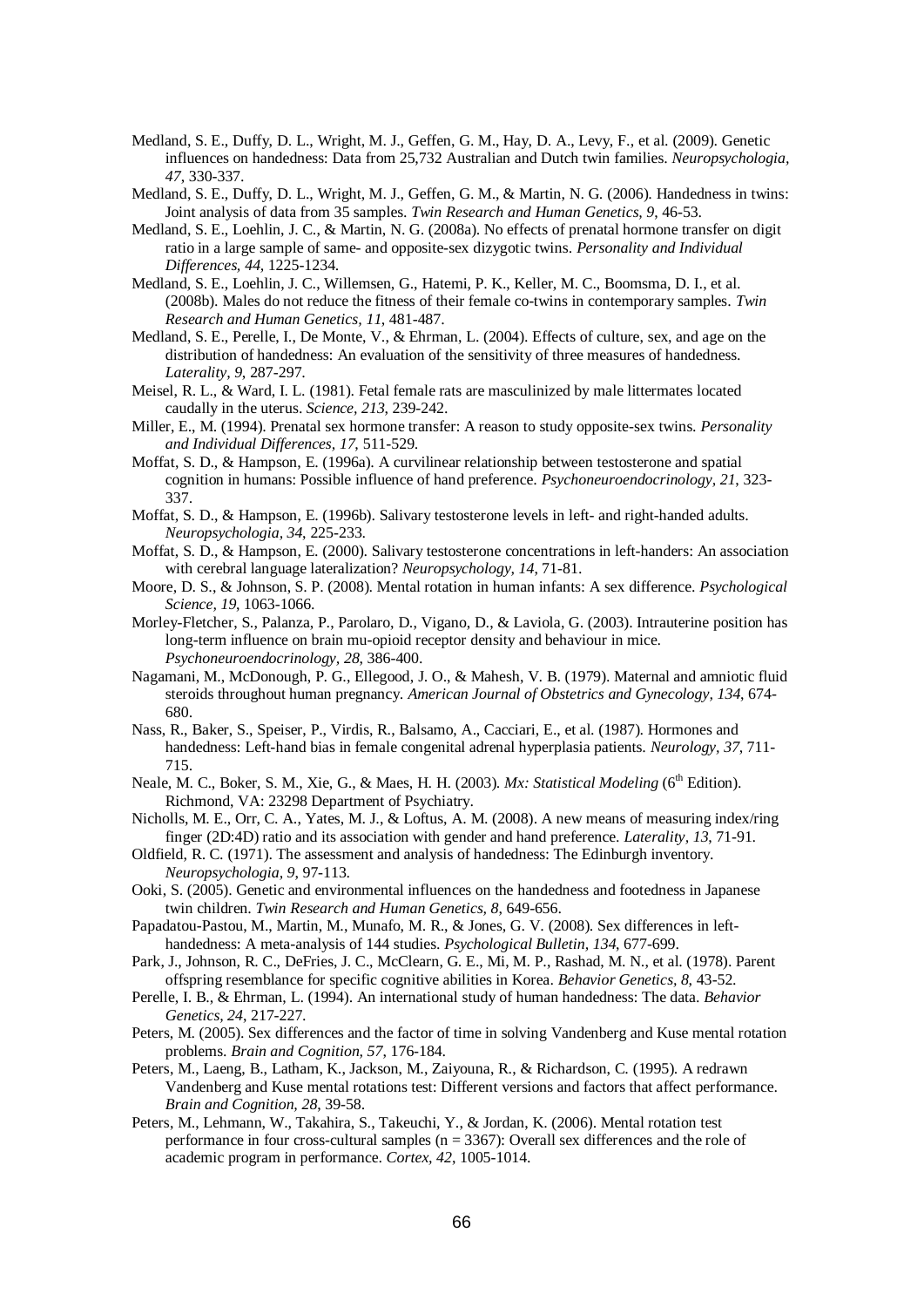- Peters, M., Manning, J. T., & Reimers, S. (2007). The effects of sex, sexual orientation, and digit ratio (2D:4D) on mental rotation performance. *Archives of Sexual Behavior, 36*, 251-260.
- Peters, M., Reimers, S., & Manning, J. T. (2006). Hand preference for writing and associations with selected demographic and behavioral variables in 255,100 subjects: The BBC internet study. *Brain and Cognition, 62*, 177-189.
- Phoenix, C. H., Goy, R. W., Gerall, A. A., & Young, W. C. (1959). Organizing action of prenatally administered testosterone propionate on the tissues mediating mating behavior in the female guinea pig. *Endocrinology, 65*, 369-382.
- Plomim, R., DeFries, J. C., McClearn, G. E., & McGuffin, P. (2008). *Behavior Genetics* (pp. 173-193). New York: Worth Publishers.
- Plomin, R., Fulker, D. W., Corley, R., & DeFries, J. C. (1997). Nature, nurture, and cognitive development from 1 to 16 years: A parent-offspring adoption study. *Psychological Science, 8*, 442- 447.
- Pulkkinen, L., Vaalamo, I., Hietala, R., Kaprio, J., & Rose, R. J. (2003). Peer reports of adaptive behavior in twins and singletons: Is twinship a risk or an advantage? *Twin Research, 6*, 106-118.
- Puts, D. A., Cardenas, R. A., Bailey, D. H., Burriss, R. P., Jordan, C. L., & Breedlove, S. M. (2010). Salivary testosterone does not predict mental rotation performance in men or women. *Hormones and Behavior, 58*, 282-289.
- Puts, D. A., McDaniel, M. A., Jordan, C. L., & Breedlove, S. M. (2008). Spatial ability and prenatal androgens: Meta-analyses of congenital adrenal hyperplasia and digit ratio (2D:4D) studies. *Archives of Sexual Behavior, 37*, 100-111.
- Quaiser-Pohl, C., & Lehmann, W. (2002). Girls' spatial abilities: Charting the contributions of experiences and attitudes in different academic groups. *The British Journal of Educational Psychology, 72*, 245-260.
- Quinn, P. C., & Liben, L. S. (2008). A sex difference in mental rotation in young infants. *Psychological Science, 19*, 1067-1070.
- Raevuori, A., Kaprio, J., Hoek, H. W., Sihvola, E., Rissanen, A., & Keski-Rahkonen, A. (2008). Anorexia and bulimia nervosa in same-sex and opposite-sex twins: Lack of association with twin type in a nationwide study of finnish twins. *The American Journal of Psychiatry, 165*, 1604-1610.
- Ramadhani, M. K., Koomen, I., Grobbee, D. E., van Donselaar, C. A., Marceline van Furth, A., & Uiterwaal, C. S. (2006). Increased occurrence of left-handedness after severe childhood bacterial meningitis: Support for the pathological left-handedness hypothesis. *Neuropsychologia, 44*, 2526- 2532.
- Rao, J. N., & Scott, A. J. (1984). On chi-squared tests for multiway contingency tables with cell proportions estimated from survey data. *Annals of Statistics, 12*, 46-60.
- Read, S., Pedersen, N. L., Gatz, M., Berg, S., Vuoksimaa, E., Malmberg, B., et al. (2006). Sex differences after all those years? heritability of cognitive abilities in old age. *The Journals of Gerontology.Series B, Psychological Sciences and Social Sciences, 61*, P137-43.
- Resnick, S. M., Gottesman, I. I., McGue, M. (1993). Sensation seeking in opposite-sex twins: An effect of prenatal hormones? *Behavior Genetics, 23*, 323-329.
- Reyes, F. I., Boroditsky, R. S., Winter, J. S., & Faiman, C. (1974). Studies on human sexual development. II. Fetal and maternal serum gonadotropin and sex steroid concentrations. *The Journal of Clinical Endocrinology and Metabolism, 38*, 612-617.
- Roberts, E. K., Padmanabhan, V., & Lee, T. M. (2008). Differential effects of prenatal testosterone timing and duration on phenotypic and behavioral masculinization and defeminization of female sheep. *Biology of Reproduction, 79*, 43-50.
- Rose, R. J., Kaprio, J., Winter, T., Dick, D. M., Viken, R. J., Pulkkinen, L., et al. (2002). Femininity and fertility in sisters with twin brothers: Prenatal androgenization? Cross-sex socialization? *Psychological Science, 13*, 263-267.
- Ross, J. L., Roeltgen, D. P., Stefanatos, G., Benecke, R., Zeger, M. P., Kushner, H., et al. (2008). Cognitive and motor development during childhood in boys with Klinefelter syndrome. *American Journal of Medical Genetics.Part A, 146*, 708-719.
- Rust, J., Golombok, S., Hines, M., Johnston, K., Golding, J., & ALSPAC Study Team. (2000). The role of brothers and sisters in the gender development of preschool children. *Journal of Experimental Child Psychology, 77*, 292-303.
- Ryan, B. C., & Vandenbergh, J. G. (2002). Intrauterine position effects. *Neuroscience and Biobehavioral Reviews, 26*, 665-678.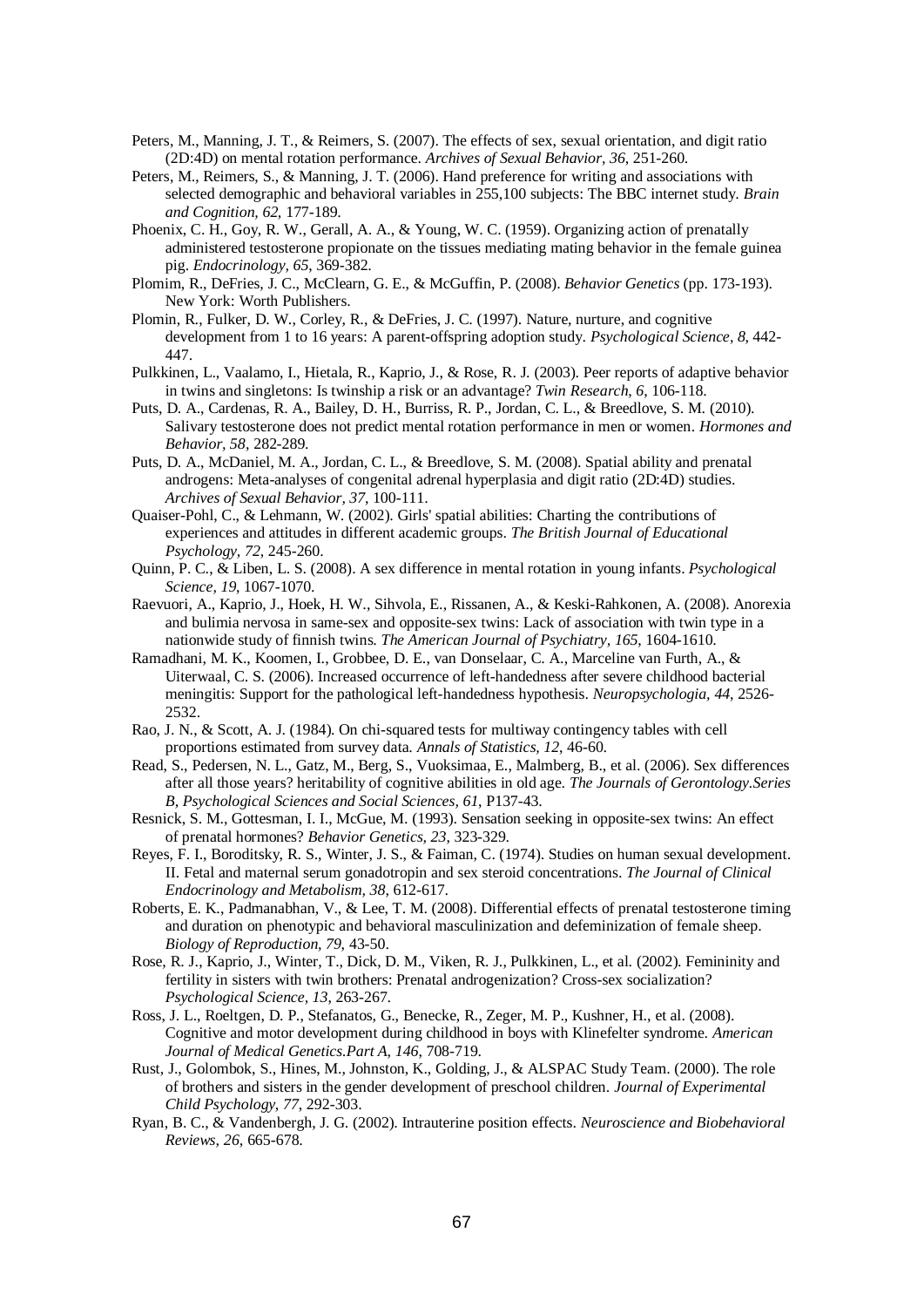- Sarna, S., Kaprio, J., Sistonen, P., & Koskenvuo, M. (1978). Diagnosis of twin zygosity by mailed questionnaire. *Human Heredity, 28*, 241-254.
- Seppa, K., Sillanaukee, P., & Koivula, T. (1990). The efficiency of a questionnaire in detecting heavy drinkers. *British Journal of Addiction, 85*, 1639-1645.
- Shepard, R. N., & Metzler, J. (1971). Mental rotation of three-dimensional objects. *Science, 171*, 701- 703.
- Silverman, I., Choi, J., & Peters, M. (2007). The hunter-gatherer theory of sex differences in spatial abilities: Data from 40 countries. *Archives of Sexual Behavior, 36*, 261-268.
- Sommer, I. E., Aleman, A., Somers, M., Boks, M. P., & Kahn, R. S. (2008). Sex differences in handedness, asymmetry of the planum temporale and functional language lateralization. *Brain Research, 1206*, 76-88.
- Spss (2008). *SPSS: Version 16.* SPSS Inc., Chicago, Ill.
- Stata (2006). *Stata statistical software: Release 9.1.* College Station, TX: Stata Corporation.
- Steele, C. M. (1997). A threat in the air. how stereotypes shape intellectual identity and performance. *The American Psychologist, 52*, 613-629.
- Van Agtmael, T., Forrest, S. M., & Williamson, R. (2002). Parametric and non-parametric linkage analysis of several candidate regions for genes for human handedness. *European Journal of Human Genetics, 10*, 623-630.
- Van Anders, S. M., Vernon, P. A., & Wilbur, C. J. (2006). Finger-length ratios show evidence of prenatal hormone-transfer between opposite-sex twins. *Hormones and Behavior, 49*, 315-319.

Vandenberg, S. G. (1969). A twin study of spatial ability. *Multivariate Behavioral Research,4,* 273-294.

- von Stumm, S., Chamorro-Premuzic, T., & Furnham, A. (2009). Decomposing self-estimates of intelligence: Structure and sex differences across 12 nations. *British Journal of Psychology, 100*, 429-442.
- Voracek, M., & Dressler, S. G. (2007). Digit ratio (2D:4D) in twins: Heritability estimates and evidence for a masculinized trait expression in women from opposite-sex pairs. *Psychological Reports, 100*, 115-126.
- Voyer, D., Voyer, S., & Bryden, M. P. (1995). Magnitude of sex differences in spatial abilities: A metaanalysis and consideration of critical variables. *Psychological Bulletin, 117*, 250-270.
- Vuoksimaa, E., Viken, R., Raevuori, A., Tuulio-Henriksson, A., Kaprio, J., & Rose, R. J. (2009). Associations between self-estimated and measured intelligence and self-esteem [Behavior Genetics Association Meeting Abstract]. *Behavior Genetics, 39*, 688.
- Walker, J. T., Krasnoff, A. G., & Peaco, D. (1981). Visual spatial perception in adolescents and their parents: The X-linked recessive hypothesis. *Behavior Genetics, 11*, 403-413.
- Warne, G. L., Faiman, C., Reyes, F. I., & Winter, J. S. (1977). Studies on human sexual development. V. Concentrations of testosterone, 17-hydroxyprogesterone and progesterone in human amniotic fluid throughout gestation. *The Journal of Clinical Endocrinology and Metabolism, 44*, 934-938.
- Warne, G. L., Reyes, F. I., Faiman, C., & Winter, J. S. (1978). Studies on human sexual development. VI. Concentrations of unconjugated dehydroepiandrosterone, estradiol, and estriol in amniotic fluid throughout gestation. *The Journal of Clinical Endocrinology and Metabolism, 47*, 1363-1367.
- Warren, D. M., Stern, M., Duggirala, R., Dyer, T. D., & Almasy, L. (2006). Heritability and linkage analysis of hand, foot, and eye preference in Mexican Americans. *Laterality, 11*, 508-524.
- Williams, C. L., & Meck, W. H. (1991). The organizational effects of gonadal steroids on sexually dimorphic spatial ability. *Psychoneuroendocrinology, 16*, 155-176.
- Williams, C. S., Buss, K. A., & Eskenazi, B. (1992). Infant resuscitation is associated with an increased risk of left-handedness. *American Journal of Epidemiology, 136*, 277-286.
- Williams, R. L. (2000). A note on robust variance estimation for cluster-correlated data. *Biometrics, 56*, 645-646.
- Witelson, S. F. (1991). Neural sexual mosaicism: Sexual differentiation of the human temporo-parietal region for functional asymmetry. *Psychoneuroendocrinology, 16*, 131-153.
- Witelson, S. F., & Nowakowski, R. S. (1991). Left out axons make men right: A hypothesis for the origin of handedness and functional asymmetry. *Neuropsychologia, 29*, 327-333.
- Wood, W., & Eagly, A. H. (2002). A cross-cultural analysis of the behavior of women and men: Implications for the origins of sex differences. *Psychological Bulletin, 128*, 699-727.
- Wraga, M., Helt, M., Jacobs, E., & Sullivan, K. (2007). Neural basis of stereotype-induced shifts in women's mental rotation performance. *Social Cognitive and Affective Neuroscience, 2*, 12-19.